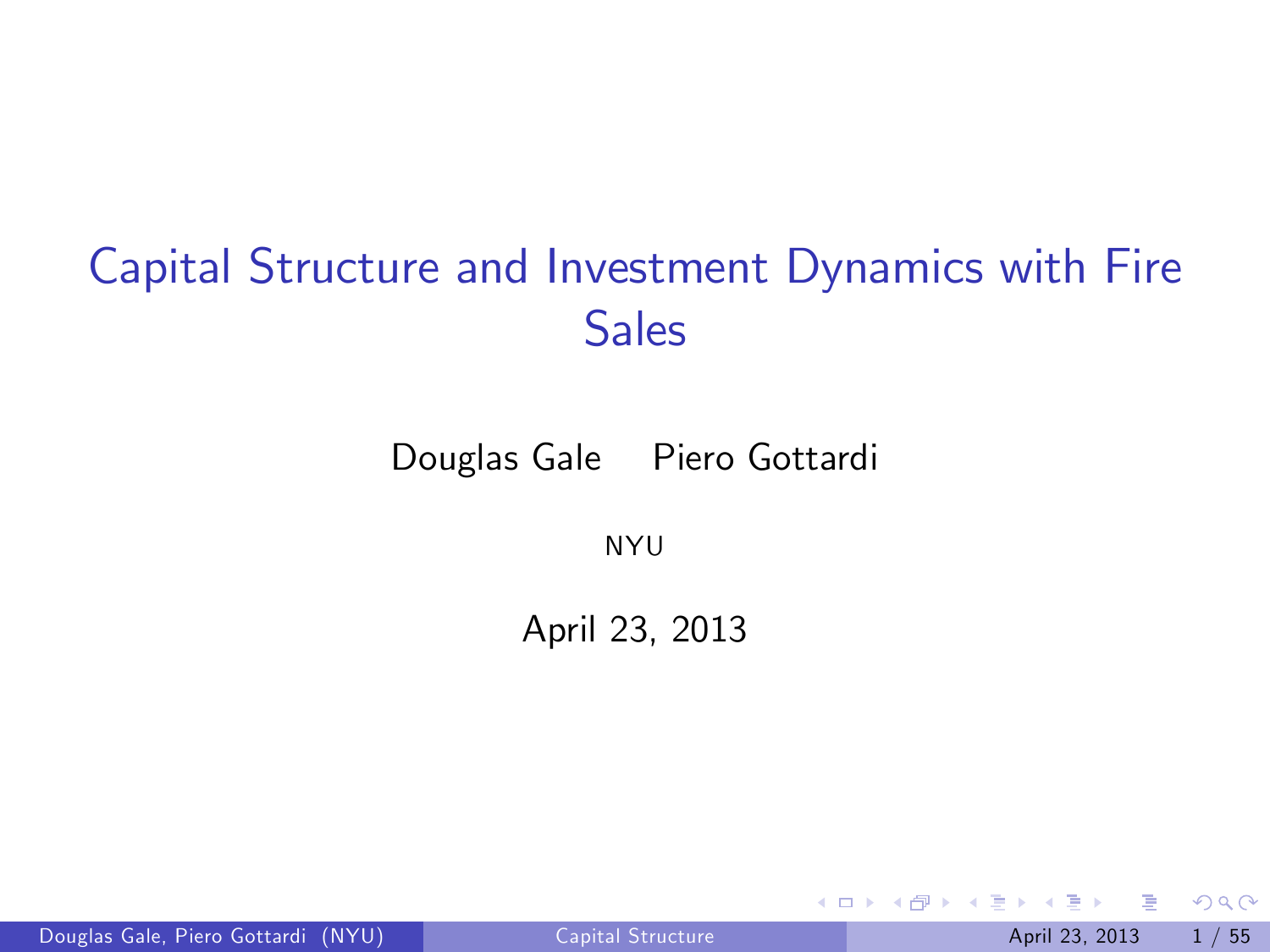## Introduction

- **Corporate finance and the Modigliani Miller theorem**
- Indeterminacy of capital structure
- Tradeoff between taxes and bankruptcy cost
- Our objective: understand GE effects of debt finance on investment and growth
- **Competitive equilibrium when markets are incomplete**
- Distortionary taxes and transfers
- Second best policies
- Related concern: capital adequacy regulation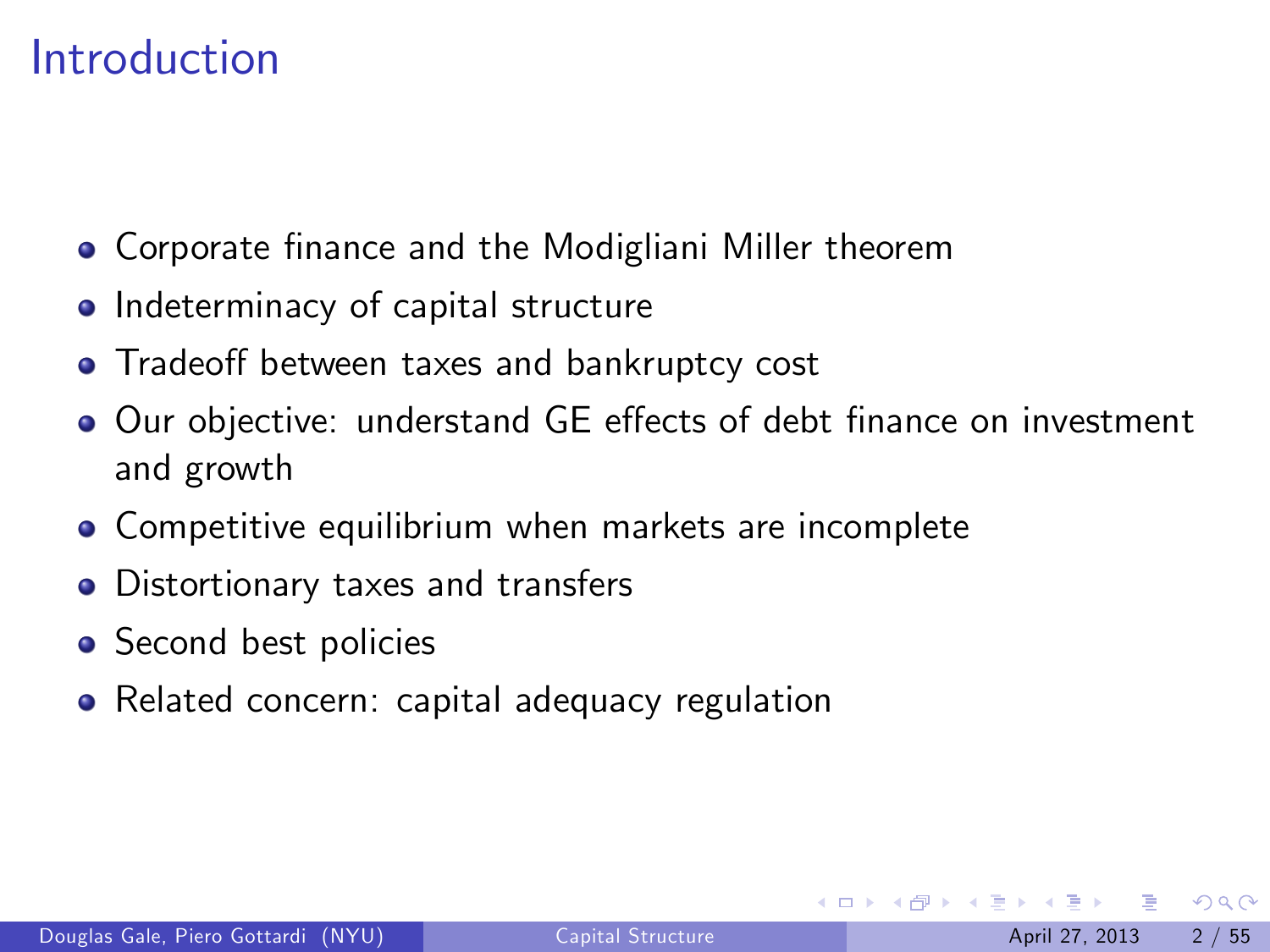## Results

- The optimal capital structure is determinate, although individuals are indifferent between debt and equity
- Introducing a corporate income tax *implies* bankruptcy is (a) costly and (b) occurs with positive probability
- $\bullet$  Equilibrium with a corporate income tax is constrained inefficient: welfare would be higher with
	- $\triangleright$  a higher level of investment, other things being equal
	- $\triangleright$  or a higher probability of default (in the limit, higher debt-equity ratio)
- $\bullet$  In fact, we can approach the first best by imposing near 100% debt finance
- The introduction of a safe technology to increase the liquidity of the asset market can make everyone worse off

 $=$   $\Omega$ 

イロト イ押ト イヨト イヨト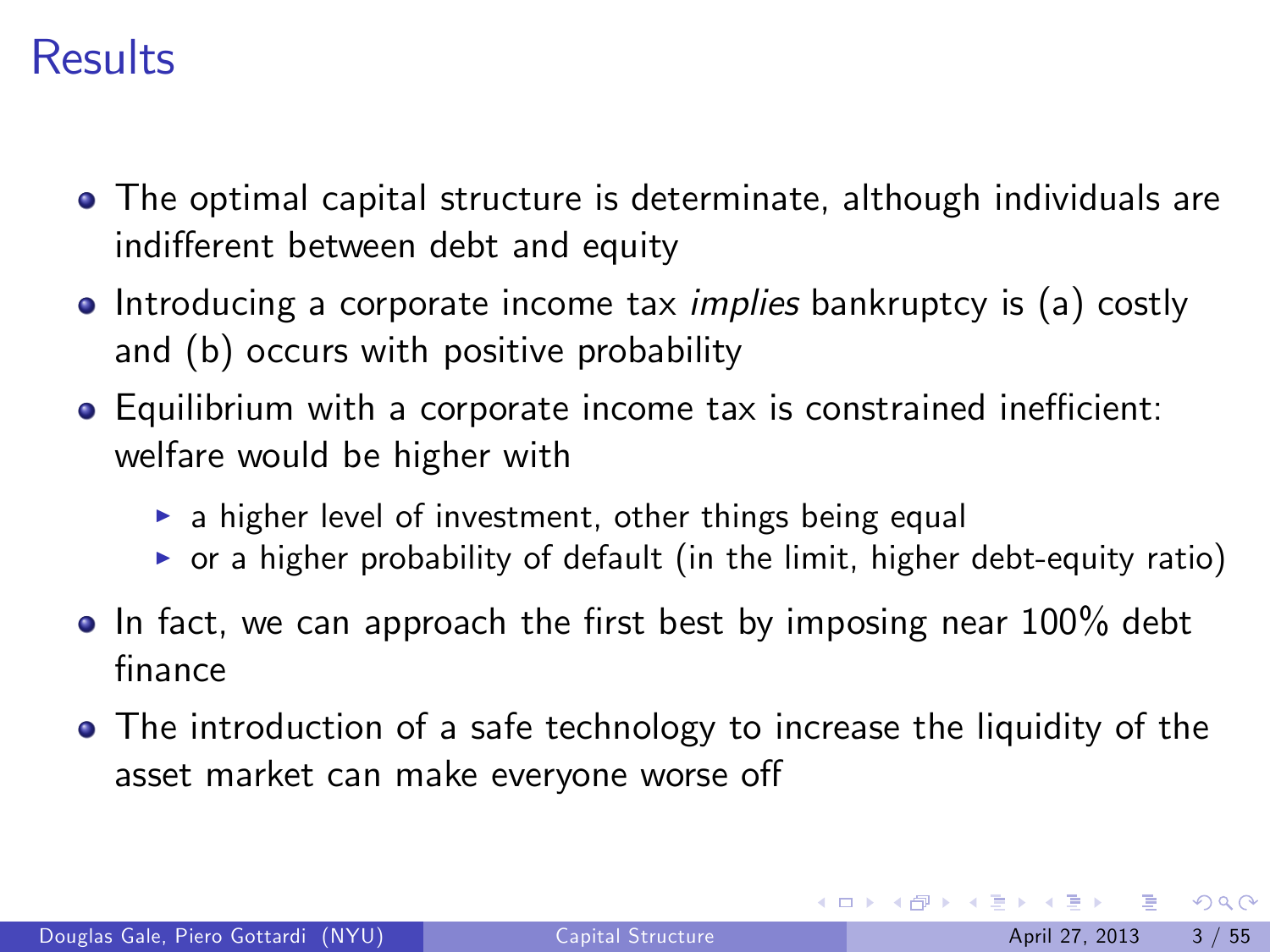# **Outline**

- **•** The planner's problem
- An economy with frictions, debt, and equity
- **•** Equilibrium
- **•** Steady states
- **•** Transition dynamics
- $\bullet$  Constrained inefficiency
- $\bullet$  Inefficient hedging

4 0 8

 $QQ$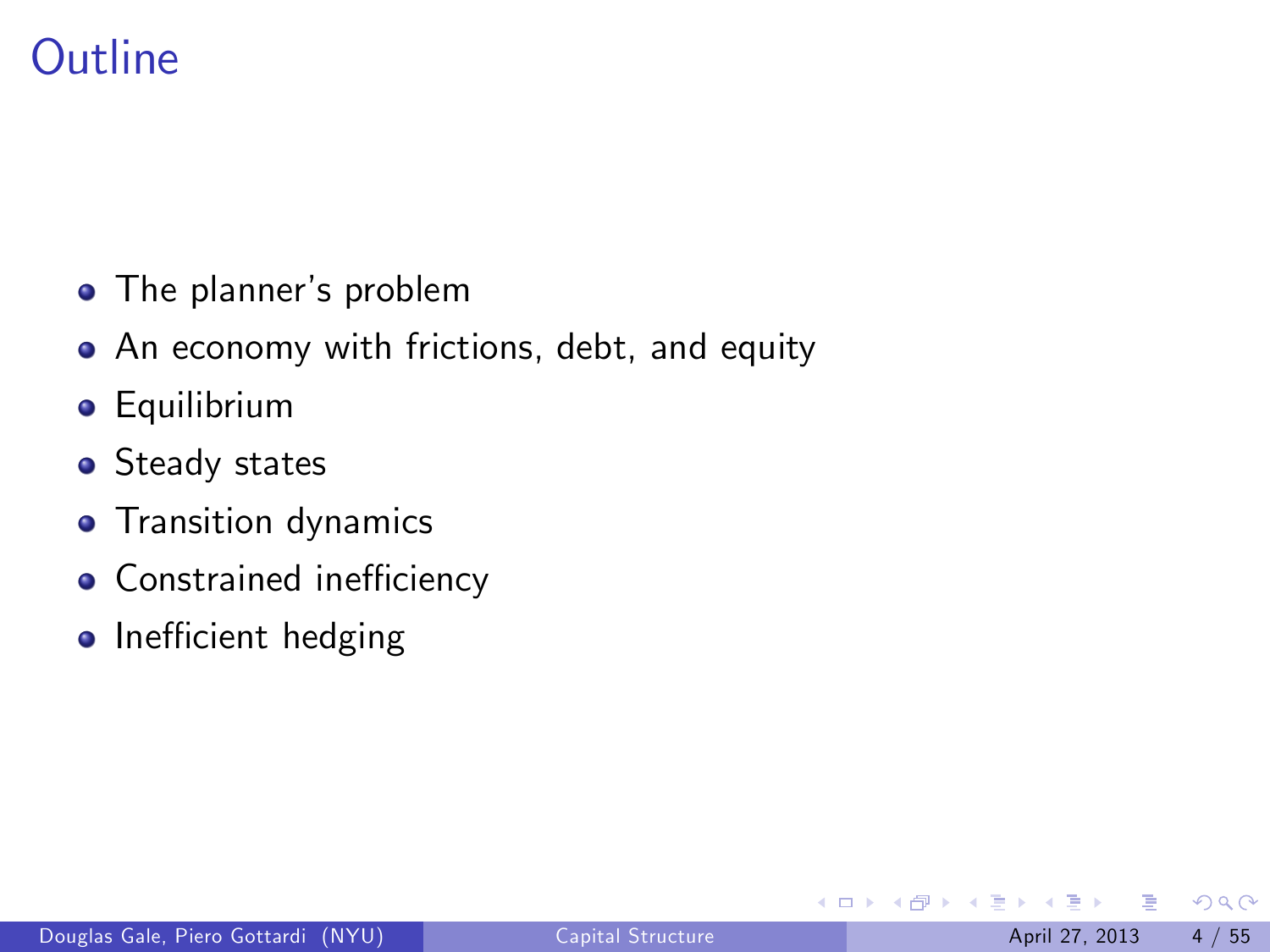## The Planner's Problem

. p

重

 $2990$ 

イロト イ部 トイモト イ毛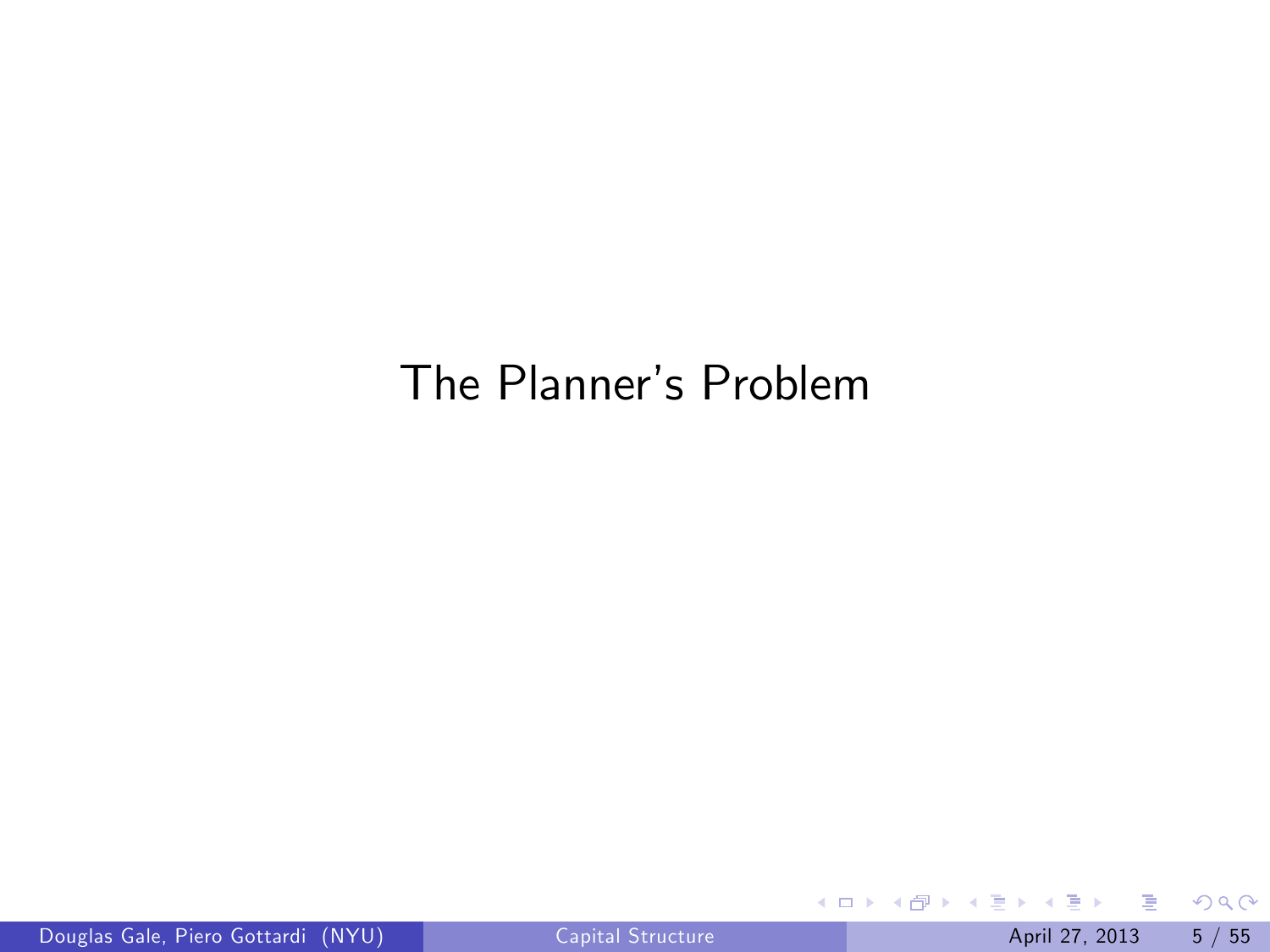## Production of capital

- $\bullet$  Time is discrete and divided into a sequence of dates  $t = 0, 1, ...$
- There is a single perishable good which can be used for consumption or production
- Capital is produced using the good as the sole input
- An input of  $I > 0$  units of the good produces  $\varphi(I) > 0$  units of capital goods at the same date, where  $\varphi$  is  $\mathsf{C}^2$  and satisfies

$$
\varphi'\left(\overline{I}\right) > 0 \text{ and } \varphi''\left(\overline{I}\right) < 0, \text{ for any } I \geq 0
$$

• Investment is irreversible (capital cannot be consumed)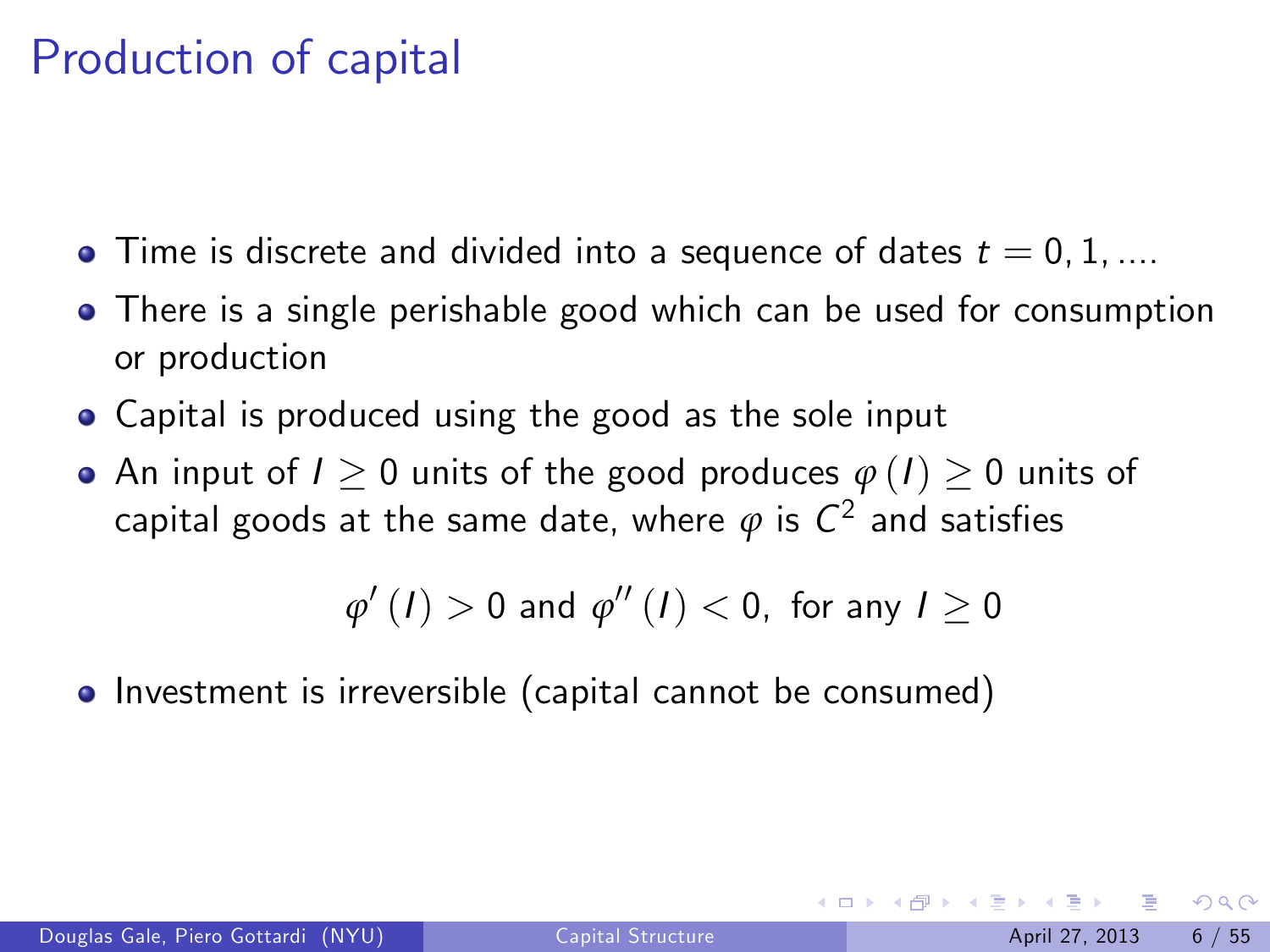## Production of consumption goods

- The good is produced using capital as the sole input, subject to constant returns to scale
- Time to build: one unit of capital produced at date t is available to produce  $A > 0$  units of goods at date  $t + 1$
- Depreciation: one unit of capital used for production at date t is transformed into  $\bar{\theta}$  units of capital available for production at date  $t+1$
- $\bullet$  Boundedness: There exists a constant  $0 < \hat{k} < \infty$  such that

$$
\varphi\left(Ak\right) < \left(1-\bar{\theta}\right)k, \text{ for every } k > \hat{k}
$$

There is an initial endowment of  $\bar{k}_0>0$  units of capital at date  $0$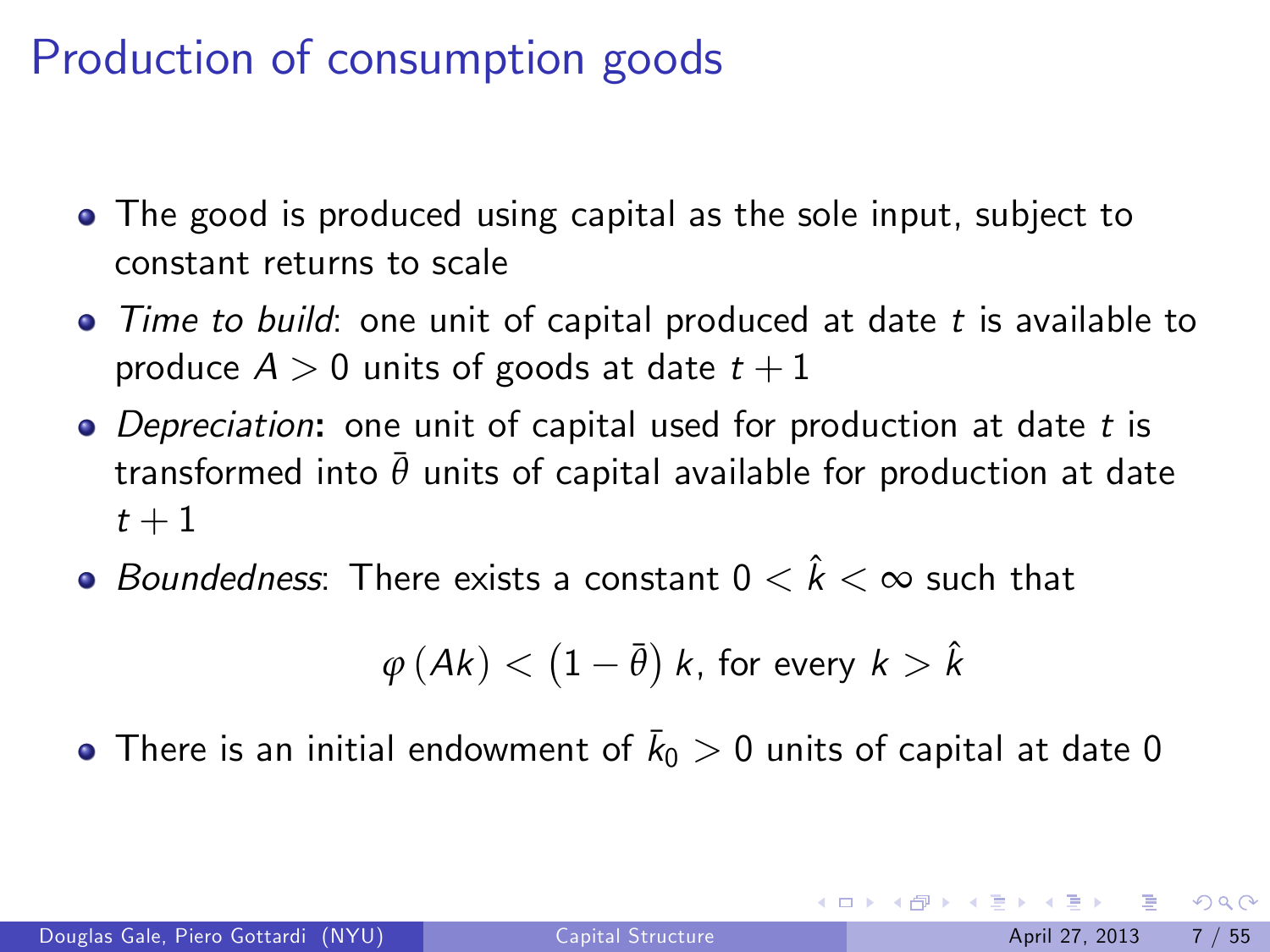## **Consumption**

- There is a unit mass of identical, infinitely-lived consumers
- A consumption stream  $\mathbf{c} = (c_0, c_1, ...) \geq \mathbf{0}$  generates utility

$$
U(\mathbf{c})=\sum_{t=0}^{\infty}\delta^{t}u(c_{t}),
$$

where  $0 < \delta < 1$ 

The function  $u(\cdot)$  has the usual properties:  $u(c)$  is  $C^2$  and satisfies

$$
u'(c) > 0
$$
 and  $u''(c) < 0$  for any  $c \ge 0$ .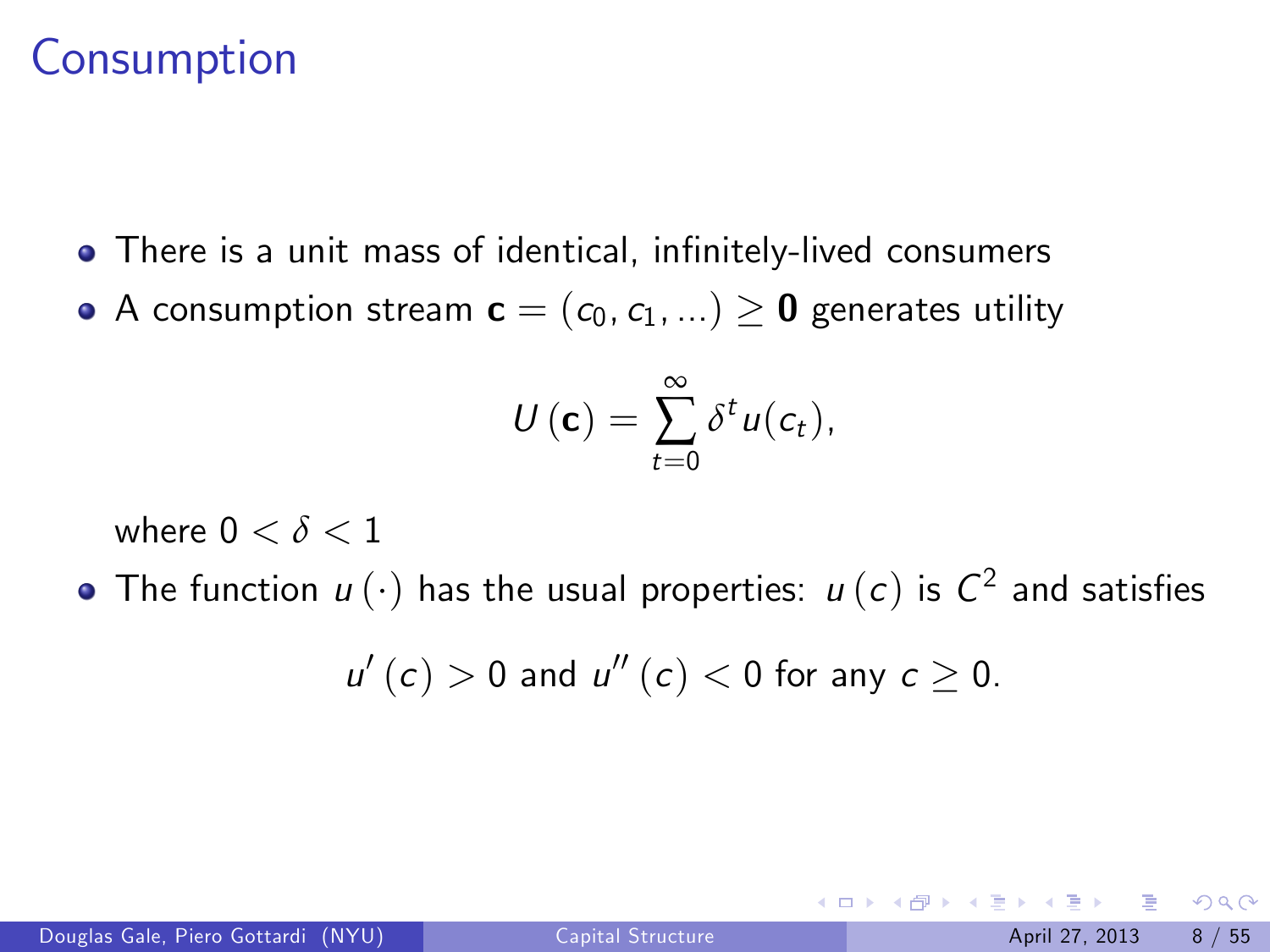#### The planner's problem

Choose  $\{(c_t, k_t, l_t)\}_{t=0}^{\infty}$  $\sum_{t=0}^{\infty}$  to maximize

$$
\sum_{t=0}^{\infty} \delta^t u(c_t)
$$

subject to the constraints

$$
c_{t} + I_{t} = Ak_{t}, \t t = 0, 1, ...,
$$

$$
k_{t+1} = \bar{\theta}k_{t} + \varphi(I_{t}), \t t = 0, 1, ...,
$$

$$
(c_{t}, k_{t}, I_{t}) \geq \mathbf{0}, \t t = 0, 1, ...,
$$

$$
k_{0} = \bar{k}_{0}
$$

and

4 日下

 $\leftarrow \leftarrow \leftarrow \leftarrow \leftarrow \leftarrow \leftarrow \leftarrow$ 

造

 $OQ$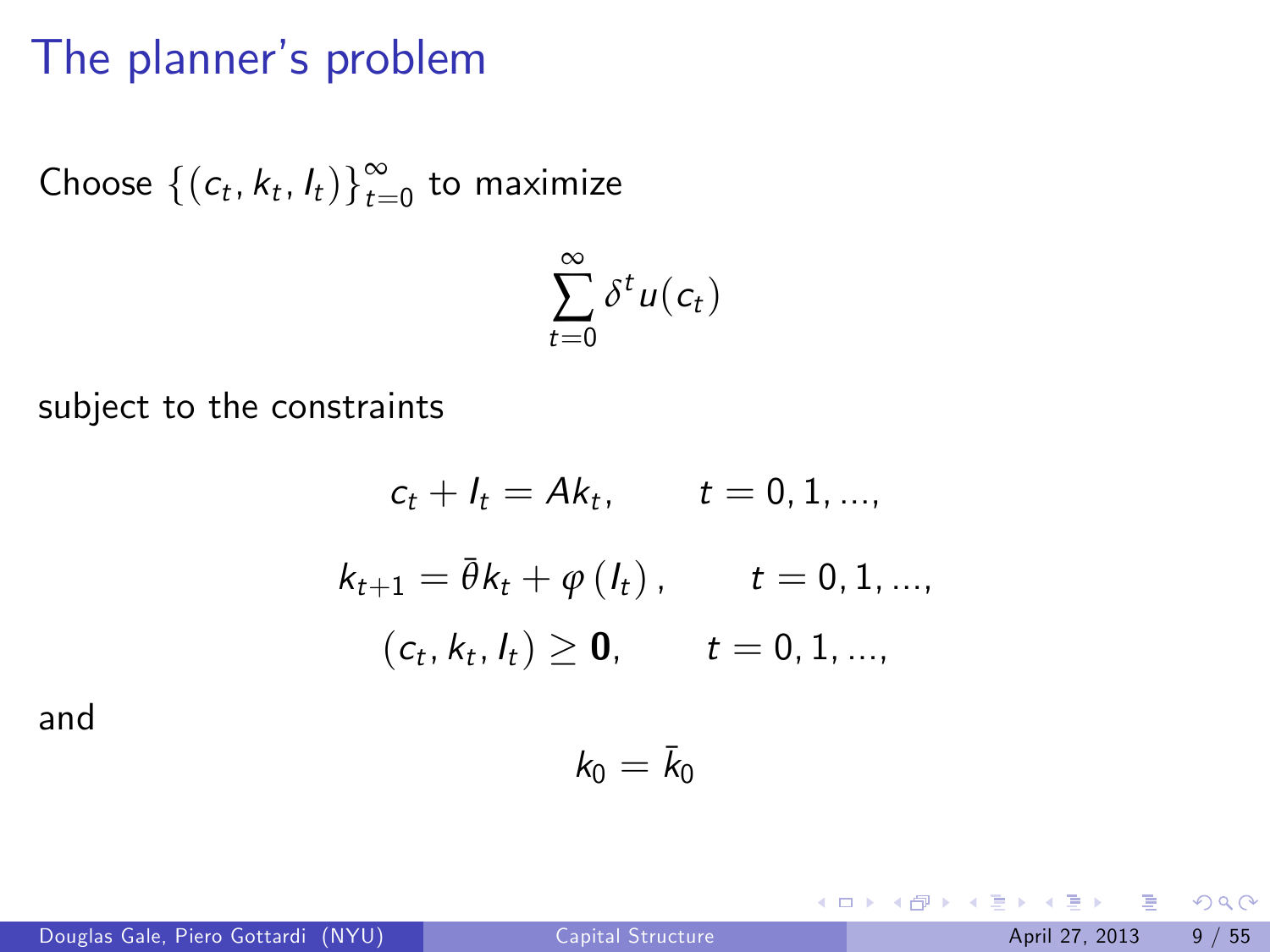#### The planner's solution

Suppose that  $\{(c_t^*, k_t^*, l_t^*)\}_{t=0}^{\infty}$  $\sum_{t=0}^{\infty}$  is a solution to the planner's problem and suppose that

$$
(c_t^*, k_t^*, l_t^*) \gg \mathbf{0}, \qquad t = 0, 1, ....
$$

Then there exist non-negative multipliers  $\left\{ (\lambda_t^*,\mu_t^*)\right\}_{t=1}^\infty$  $\sum_{t=0}^{\infty}$  such that

$$
\delta^{t} u'(c_{t}^{*}) = \lambda_{t}^{*}, \qquad t = 0, 1, ...,
$$

$$
\lambda_{t+1}^{*} A + \mu_{t+1}^{*} \bar{\theta} = \mu_{t}^{*}, \qquad t = 0, 1, ...,
$$

$$
\mu_{t}^{*} \varphi'(l_{t}^{*}) = \lambda_{t}^{*}, \qquad t = 0, 1, ....
$$

 $QQ$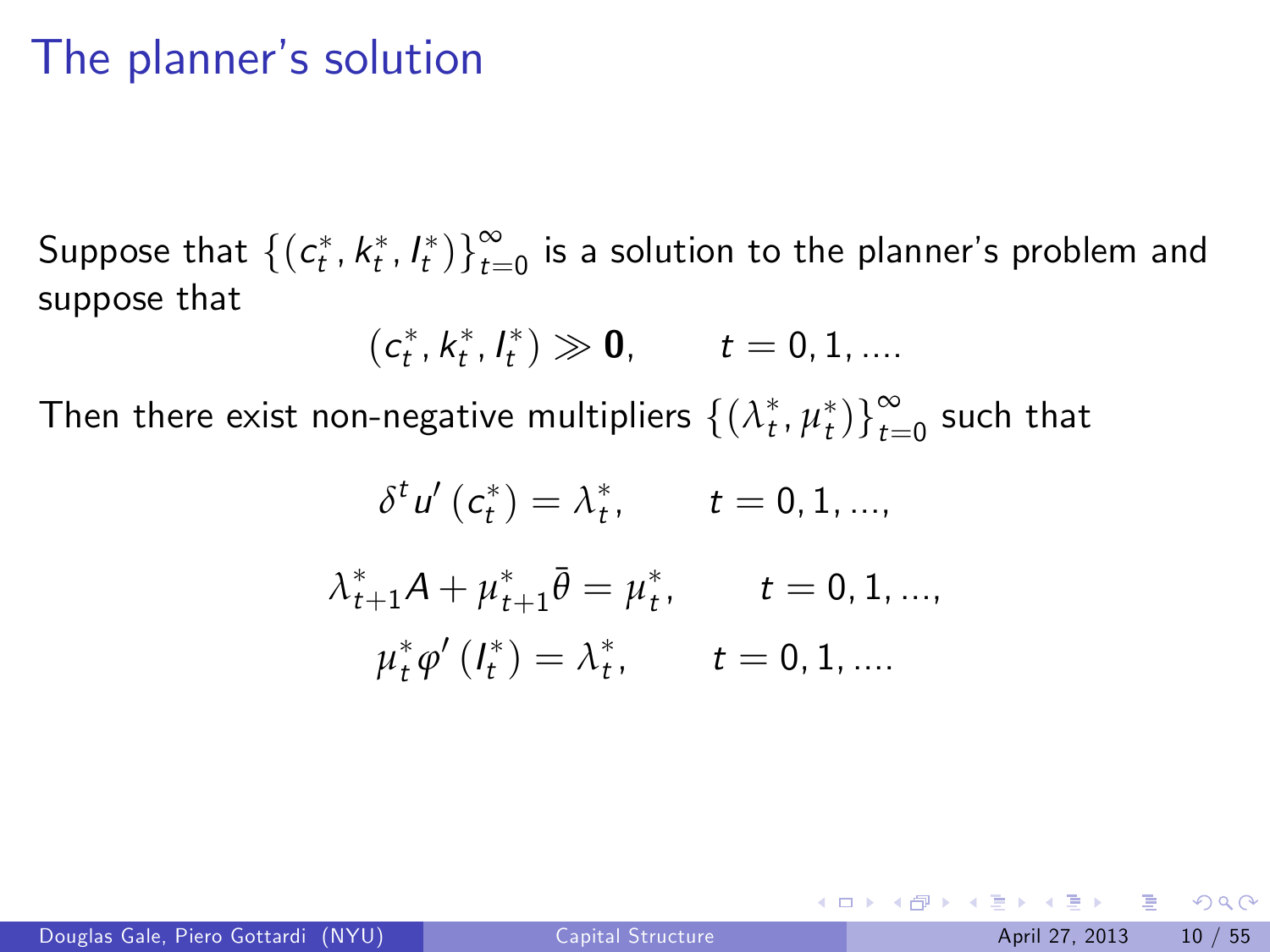#### **Tranversality**

**•** Feasibility and Boundedness imply that

$$
\varphi(I_t) \leq \varphi(Ak_t) < (1-\overline{\theta}) k_t, \ \forall k_t > \hat{k}
$$

• Hence, the law of motion

$$
k_{t+1} = \bar{\theta}k_t + \varphi(l_t) \leq k_t, \ \forall k_t > \hat{k}
$$

implies that  $\{k_t\}$  is bounded and

$$
\lim_{t\to\infty}\sum_{s=t}^{\infty}\delta^s u\left(c_s\right)=0
$$

4.0.3

Douglas Gale, Piero Gottardi (NYU) [Capital Structure](#page-0-0) April 27, 2013 11 / 55

э

 $QQ$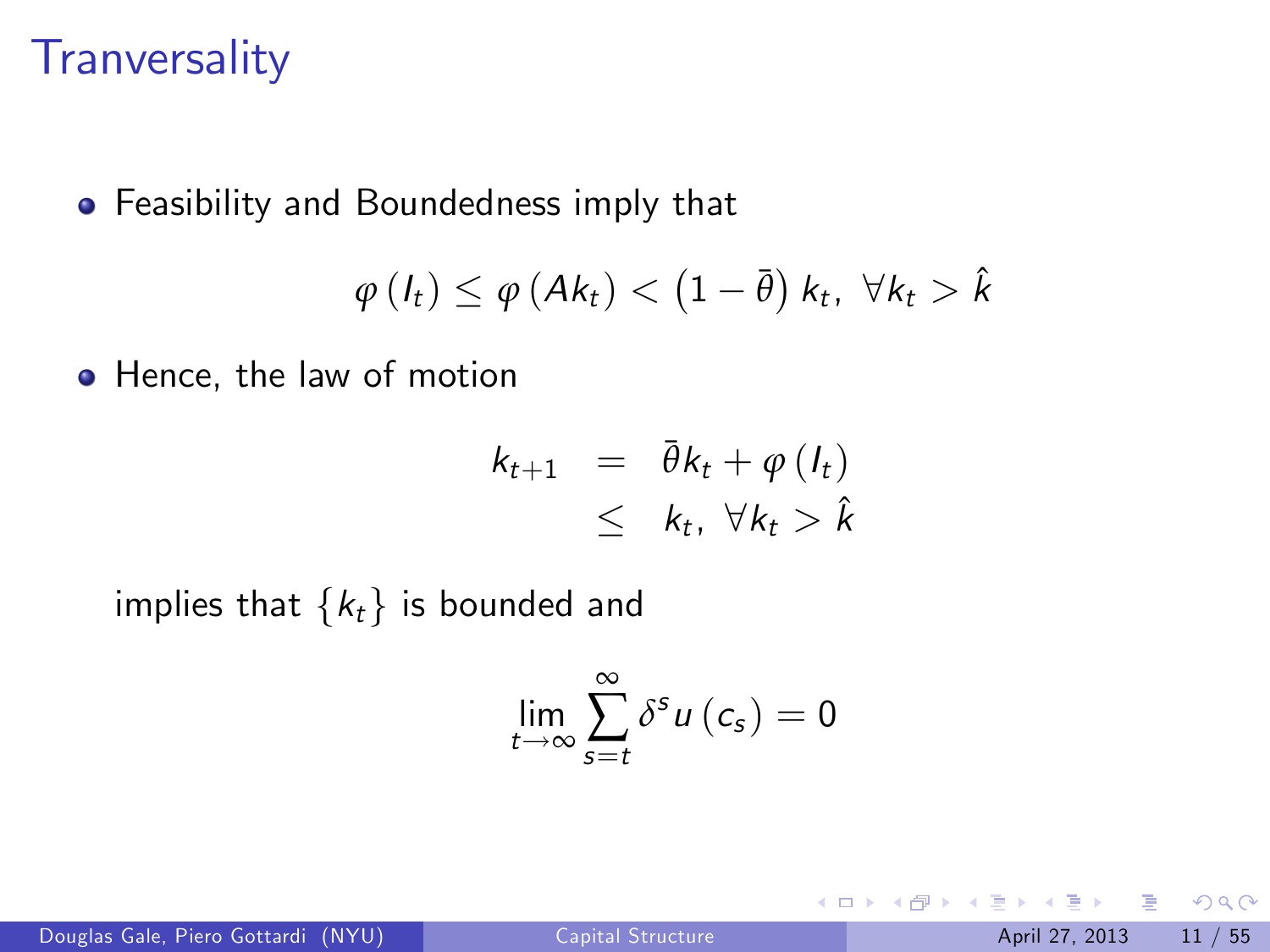#### Steady states

• A steady-state solution satisfies

$$
(\lambda_t^*, \mu_t^*, k_{t+1}^*, c_t^*, l_t^*) = (\delta^t \lambda^*, \delta^t \mu^*, k^*, c^*, l^*) , \qquad \forall t = 0, 1, ....
$$

and

$$
u'(c^*) = \lambda^*,
$$
  

$$
\delta \lambda^* A + \delta \mu^* \overline{\theta} = \mu^*,
$$
  

$$
\mu^* \varphi'(I^*) = \lambda^*
$$

• The second and third conditions can be rewritten as

$$
\frac{\delta A}{1-\delta\bar{\theta}}=\frac{\mu^*}{\lambda^*}=\frac{1}{\varphi'\left(I^*\right)}
$$

Douglas Gale, Piero Gottardi (NYU) [Capital Structure](#page-0-0) April 27, 2013 12 / 55

B

 $QQ$ 

4 ロ ト 4 何 ト 4 ヨ ト 4 ヨ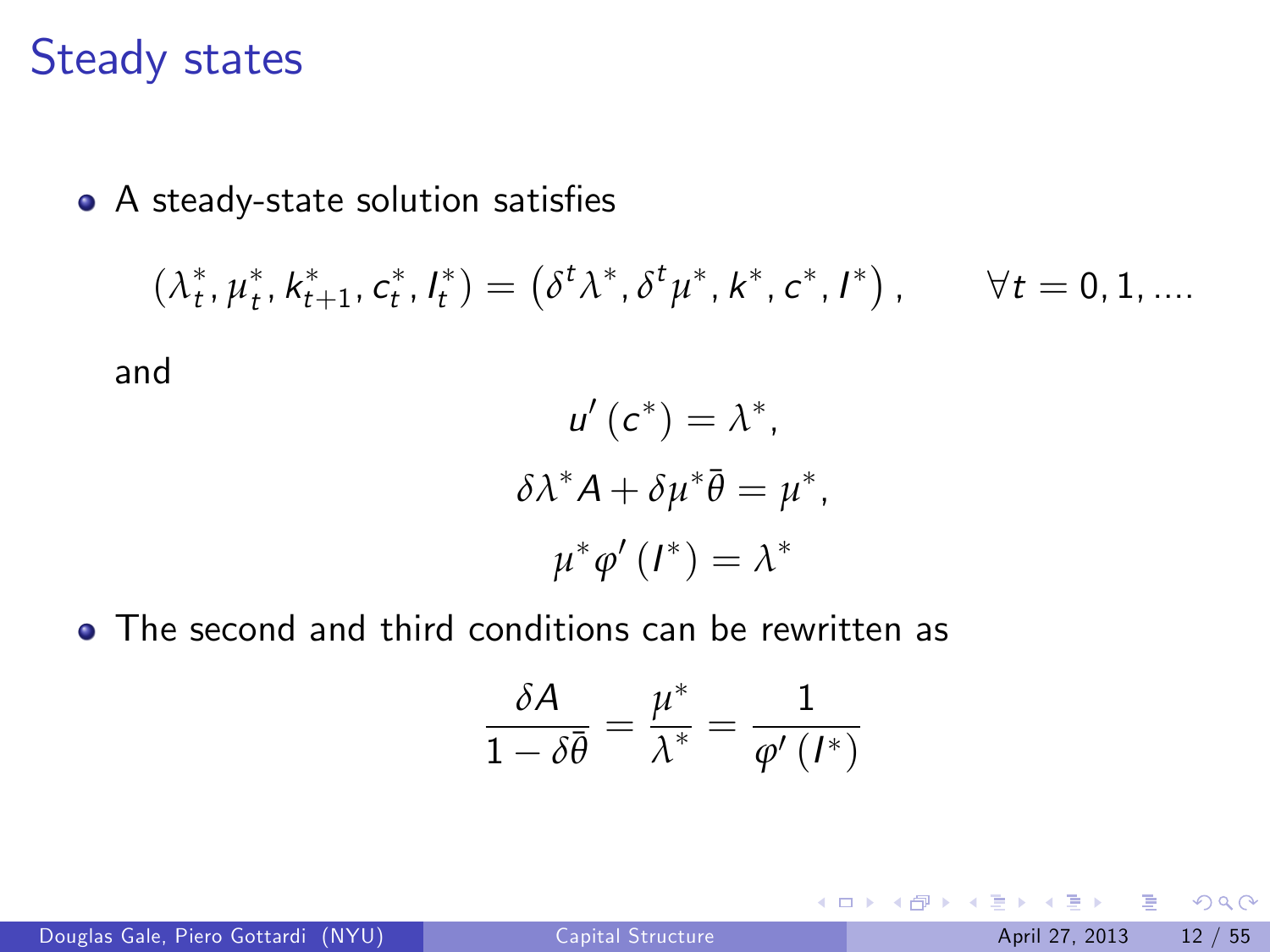#### Efficient steady states

• The feasibility conditions become

$$
c^* + I^* = Ak^*
$$

$$
k^* = \bar{\theta}k^* + \varphi(I^*)
$$

• Thus, the efficient steady state capital stock is

$$
k^* = \frac{\varphi\left(I^*\right)}{1-\bar{\theta}}
$$

where  $I^\ast$  is determined by

$$
\varphi'\left(\boldsymbol{I}^*\right) \frac{\delta A}{1-\delta \bar{\theta}}=1
$$

4 日下

 $QQ$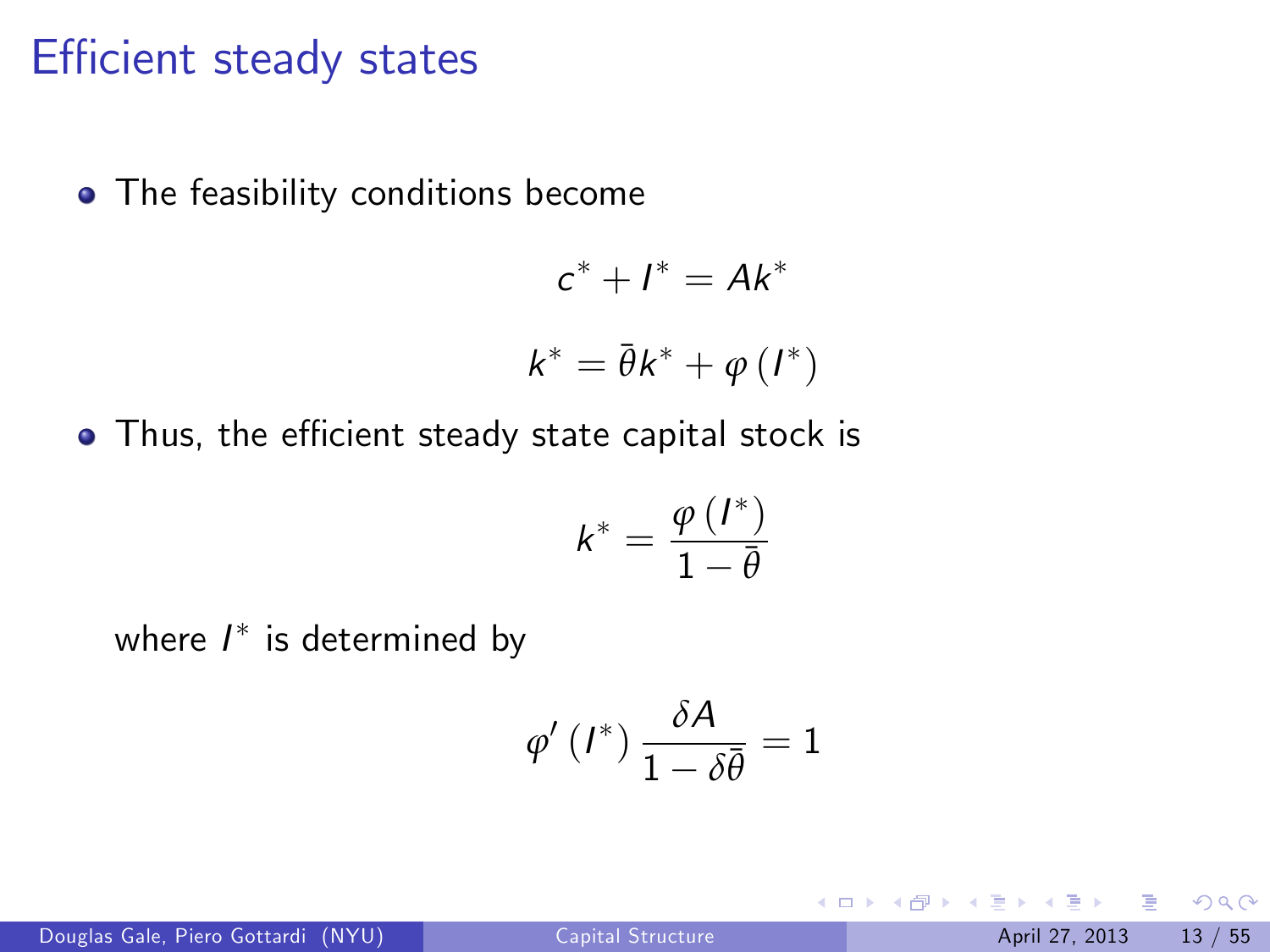#### An Economy with Frictions, Debt, and Equity

4 0 8

**∢ 何 ≯ →** 

в

B

 $QQ$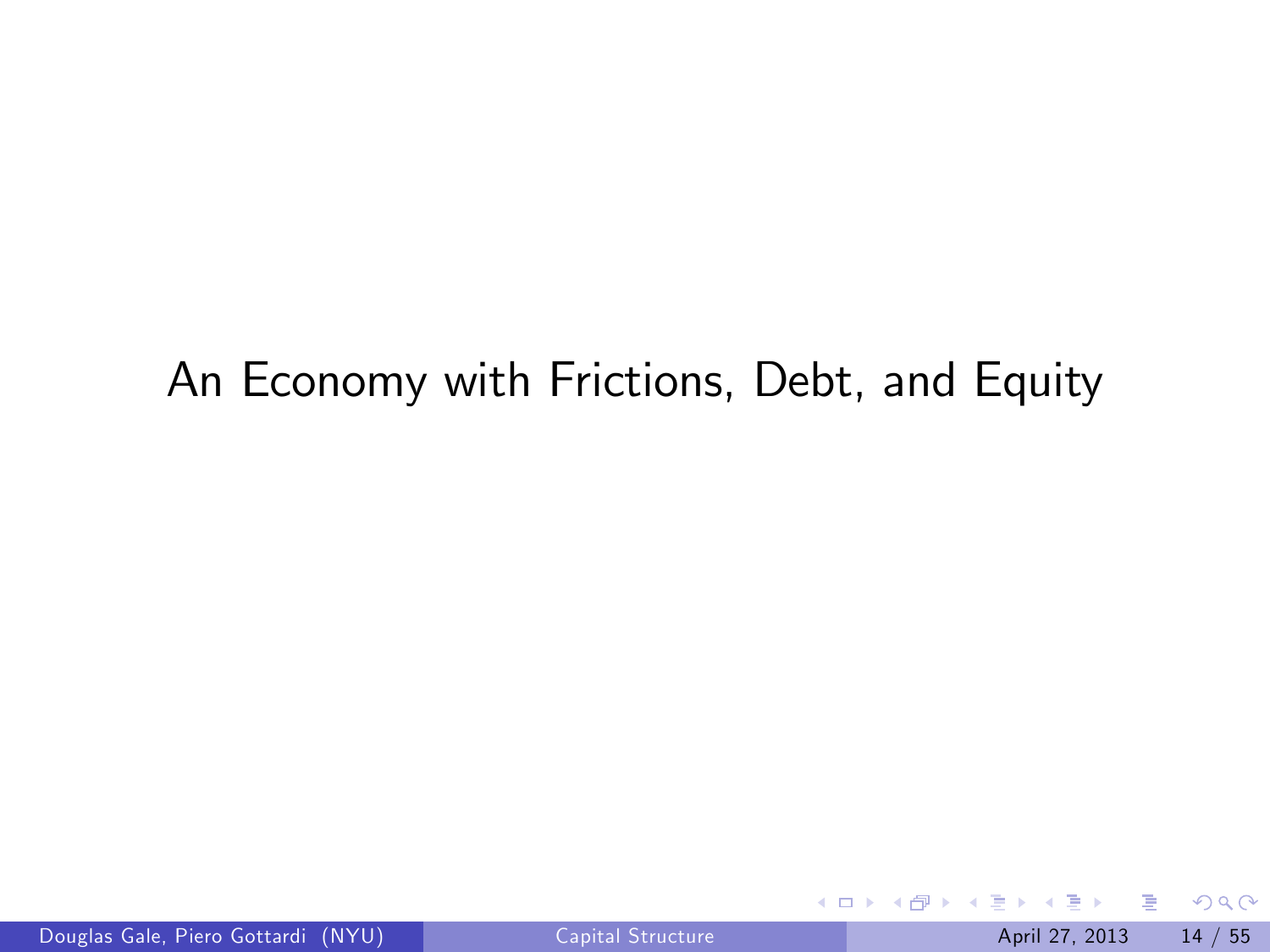# An economy with frictions

In a frictionless world, the plannerís solution could be decentralized in the usual way; to make things more interesting, we impose a number of frictions

- Markets are *incomplete*: there are only spot markets for goods and assets
- Firms are financed using (short-term) debt and equity
- **•** Firms pay a *distortionary* corporation tax but interest income is exempt
- In the event of default, firms are forced into bankruptcy and their assets are liquidated
- Liquidation is subject to a *finance constraint*

 $\Omega$ 

イロト イ母 トイラト イラト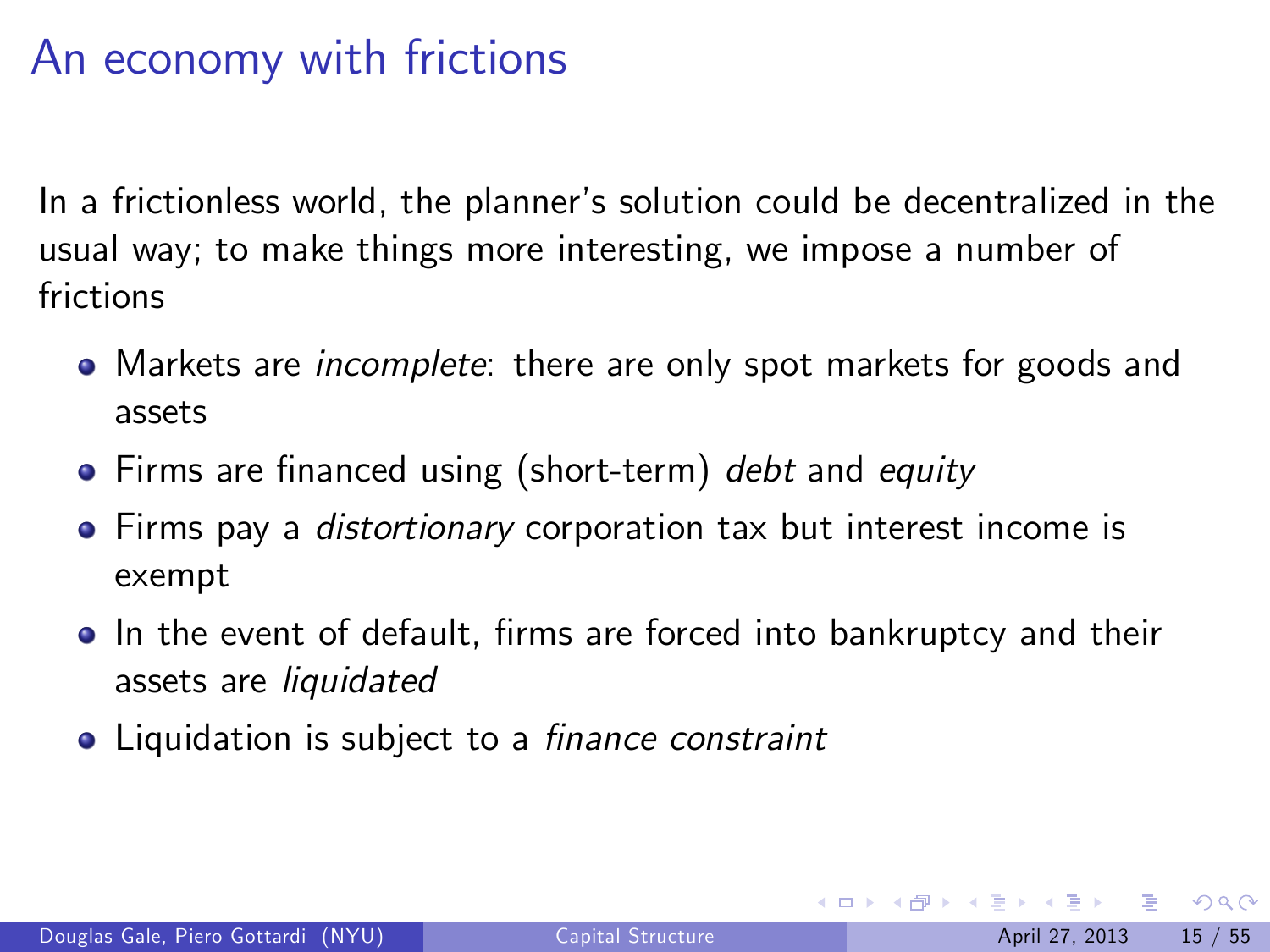## Firms

- The capital goods sector consists of a continuum of producers with identical technologies *ϕ* (I)
- Producers maximize profits and pay dividends to consumers at the end of each date
- Since production is instantaneous, finance is not required
- The consumption goods sector consists of a continuum of producers with identical technologies Ak
- Capital is subject to random depreciation, where  $\theta_t \backsim F(\theta)$  is i.i.d. across producers and  $\int \theta_t dF = \bar{\theta}$  (no aggregate uncertainty)
- Capital is long lived so goods producers finance capital purchase with (short-term) debt and equity

 $\Omega$ 

 $\left\{ \begin{array}{ccc} 1 & 0 & 0 \\ 0 & 1 & 0 \end{array} \right.$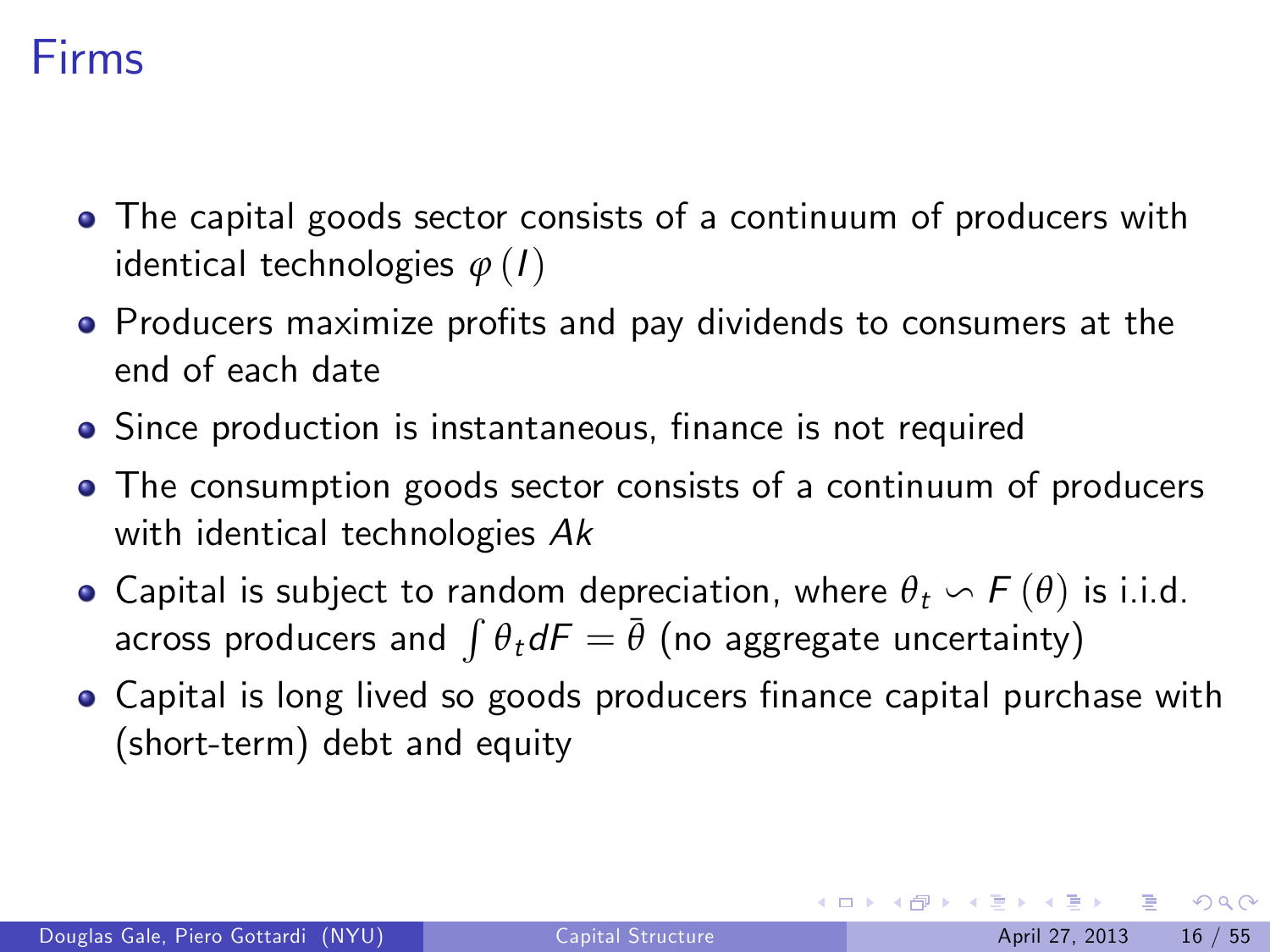# Bankruptcy, liquidation and settlement

Each date t is divided into three sub-periods, labeled A, B, and C.

- A. In sub-period A, a firm either renegotiates the debt (rolls it over) or defaults and declares bankruptcy
- $B.$  In sub-period  $B$ , bankrupt firms sell their capital at the market-clearing price
- $C.$  In sub-period  $C.$  firms issue debt and equity to purchase newly produced capital goods; they choose the capital structure so as to maximize the market value of the firm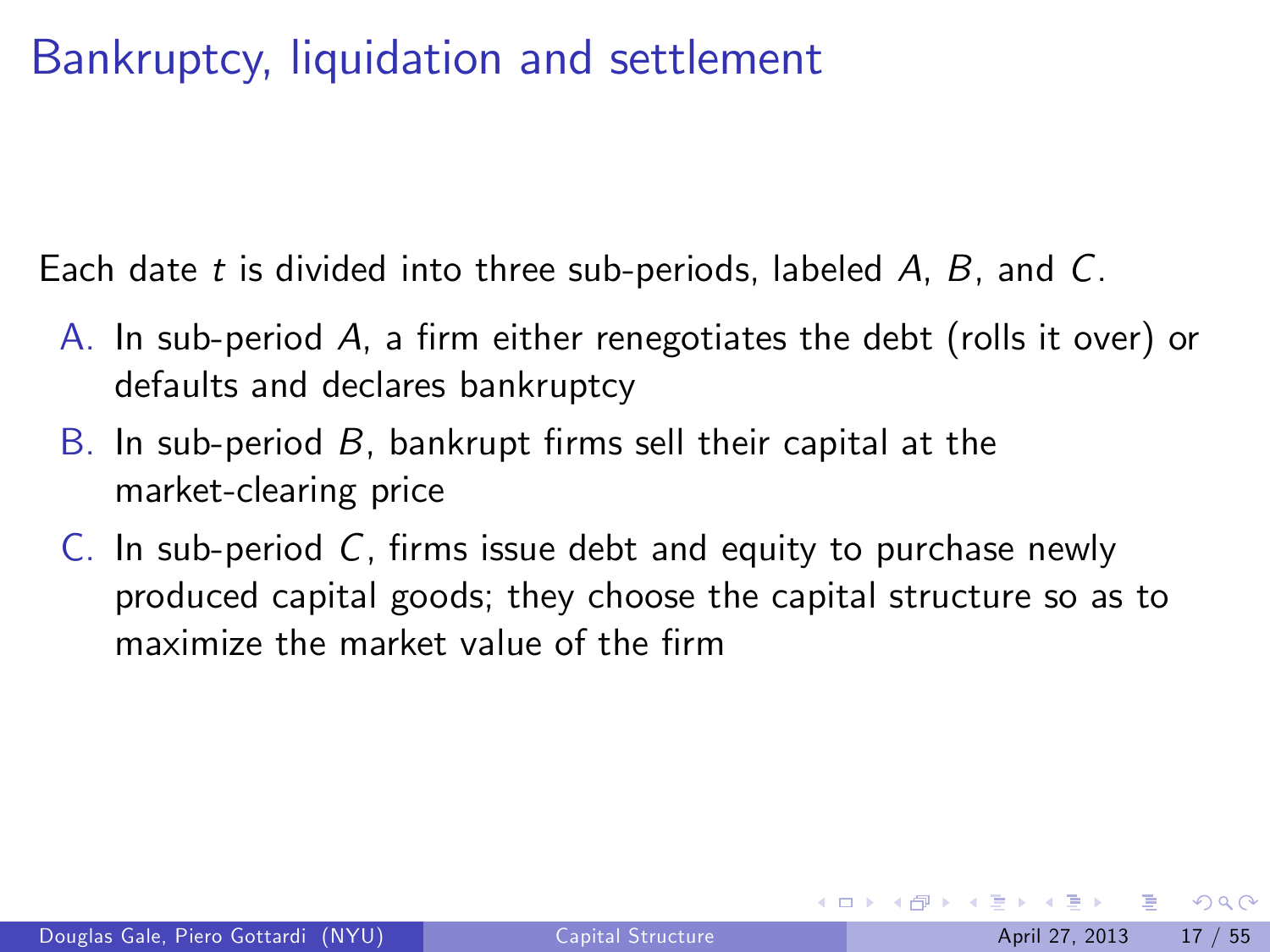# Sub-period A: The renegotiation game

The renegotiation game at date t consists of two stages:

- **1** The entrepreneur makes a "take it or leave it" offer to the bond holders to rollover the debt, replacing the maturing debt with face value  $d_t$  with new assets (a combination of equity and debt maturing at the following date with face value  $d_{t+1}$ ).
- <sup>2</sup> The creditors simultaneously accept or reject the firm's offer.

The renegotiation succeeds if a majority of creditors accept and those who do not are paid  $d_t$ 

There are multiple equilibria; we focus on equilibria in which renegotiation succeeds whenever possible

 $QQ$ 

 $\left\{ \begin{array}{ccc} 1 & 0 & 0 \\ 0 & 1 & 0 \end{array} \right.$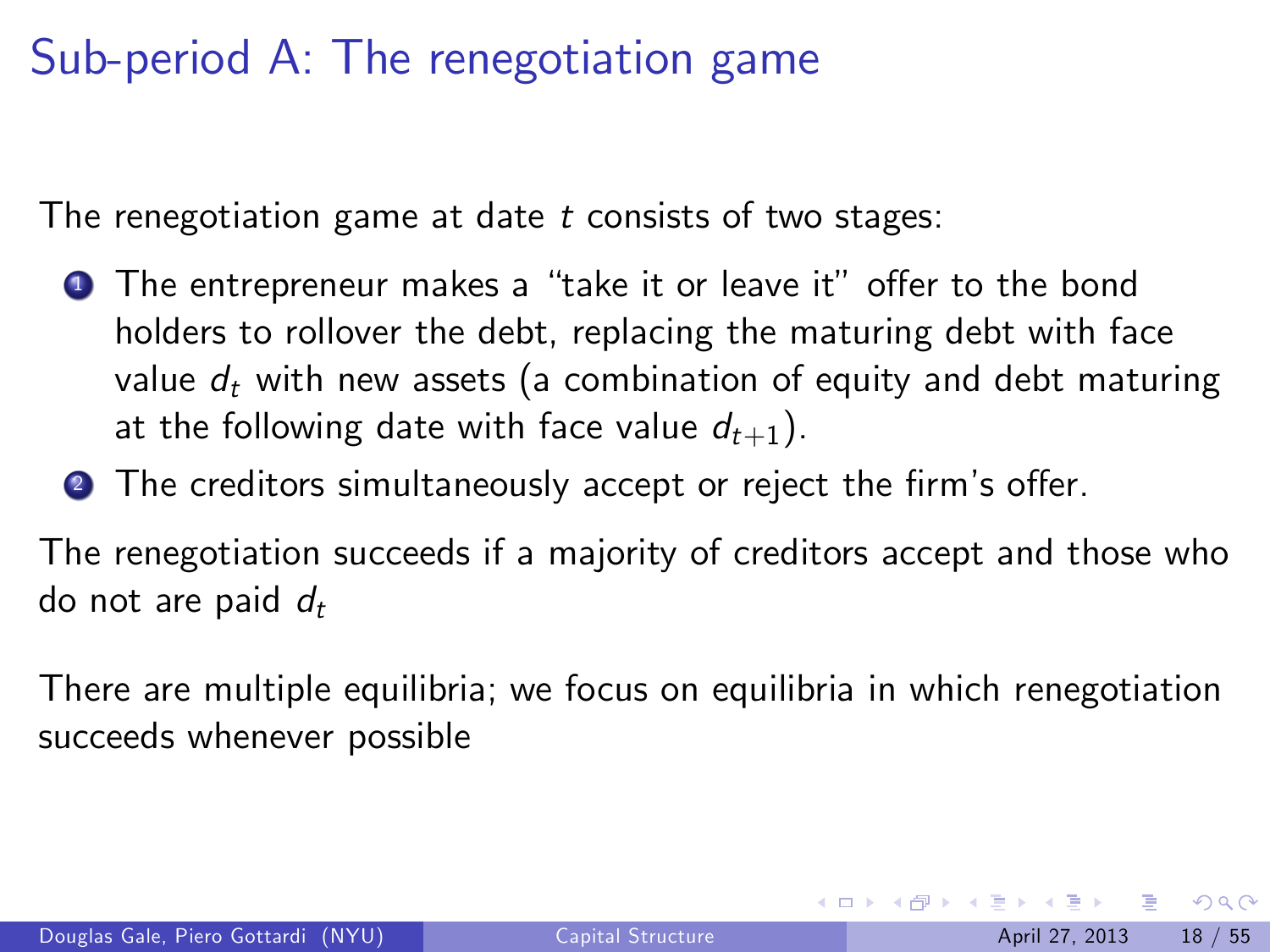# Sub-period A: The renegotiation game

- Without loss of generality, we consider the behavior of a representative firm with one unit of capital.
- **If renegotiation succeeds, a creditor can obtain at least**  $d_t/q_t$  **units of** capital
- The firm's manager can ensure the firms ends the period with  $A/q_t + \theta_t$  units of capital
- Thus, the manager can make an acceptable offer if and only if

$$
d_t \leq A + q_t \theta_t
$$

Renegotiation succeeds if and only if  $\theta_t \ge z_t$ , where the breakeven value  $z_t$  is defined by

$$
d_t = A + q_t z_t
$$

 $QQQ$ 

イロト イ母 トイラト イラト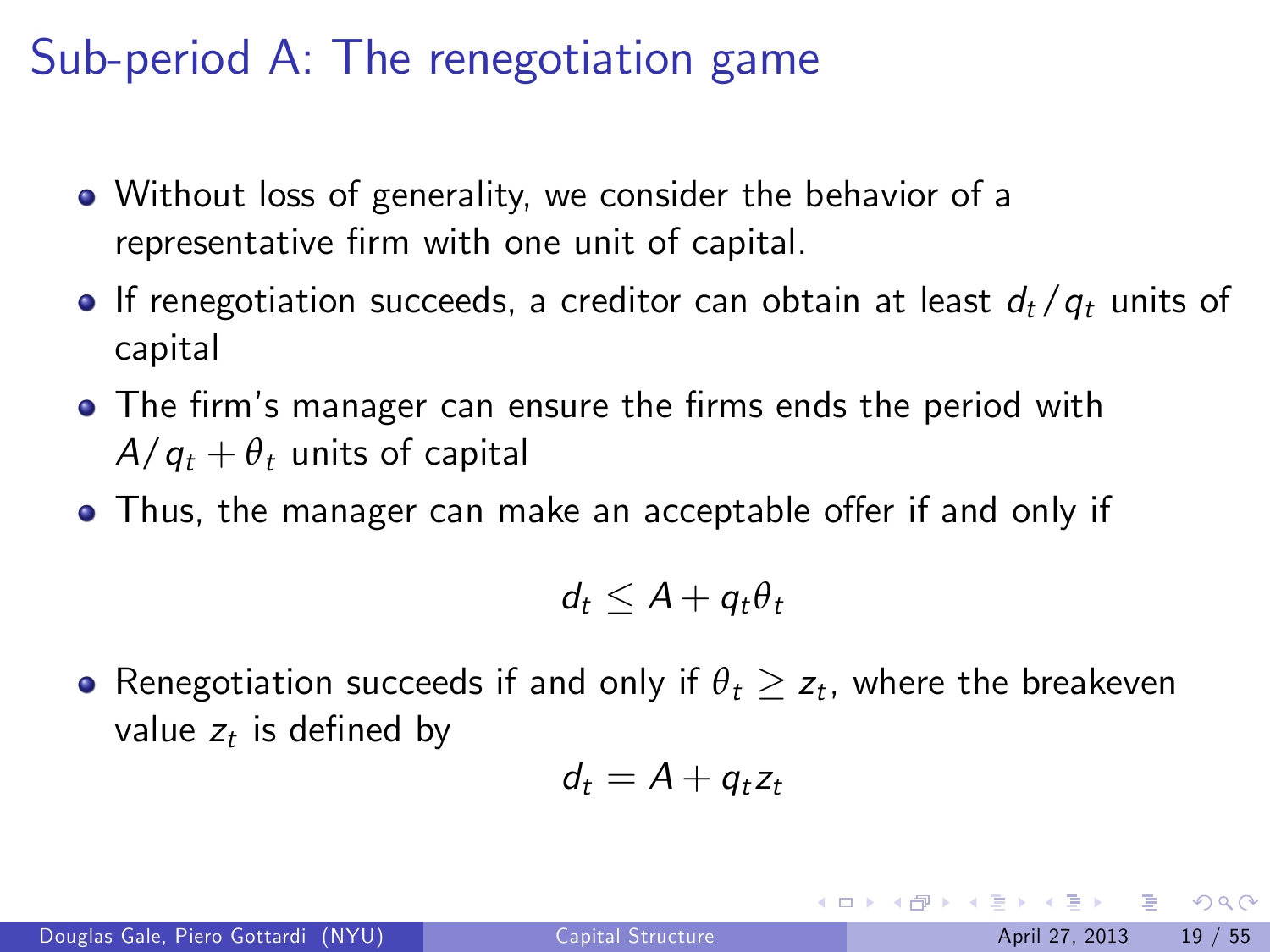# Sub-period B: Liquidation

 $\bullet$  In sub-period B, the supply of capital from bankrupt firms is

$$
\int_0^{z_t} \theta_t k_t dF
$$

• The amount of "cash" available to purchase this capital is

$$
A\int_{z_t}^1 k_t dF = A(1 - F(z_t)) k_t
$$

The market clears at a price  $\it q_t$ , where

$$
q_t \int_0^{z_t} \theta_t k_t f\left(\theta_t\right) d\theta_t \leq A \left(1 - F\left(z_t\right)\right) k_t,
$$

and equality holds if  $q_t < v_t$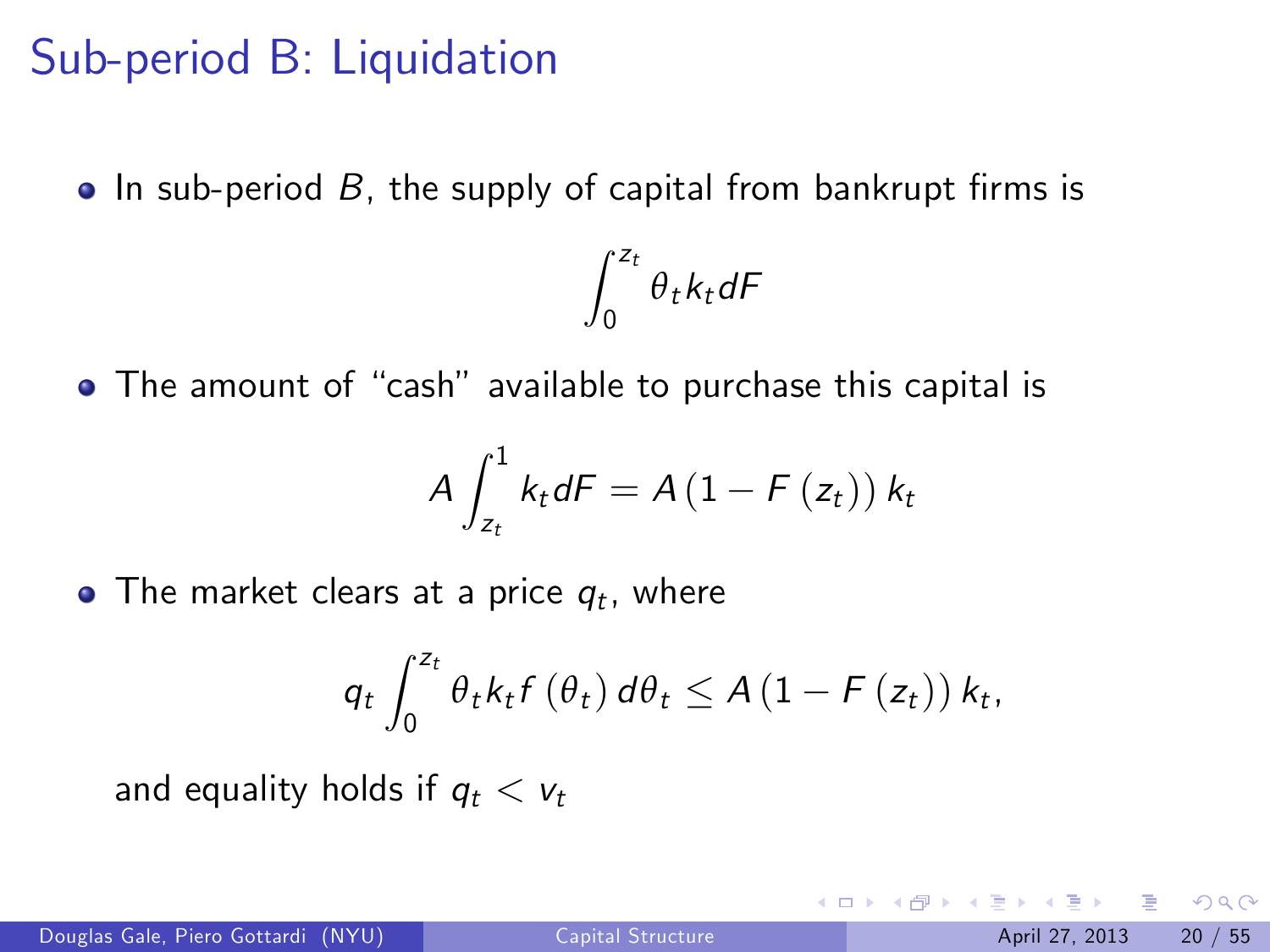# Sub-period C: The capital market

- A firm in the capital goods sector chooses  $I_t > 0$  to maximize  $v_t \varphi(I_t) - I_t$ , where  $v_t$  is the price of capital
- $\bullet$  A firm in the consumption goods sector chooses  $z_t$  to maximize the value of the Örm
- The goods market clears if

$$
c_t + I_t = Ak_t
$$

The capital market clears if household wealth  $w_t$  is sufficient to purchase all of the securities issued by firms  $v_t\left(\bar{\theta}k_t + \varphi\left(l_t\right)\right)$  plus the consumption  $c_t$ 

$$
c_t + v_t \left( \bar{\theta} k_t + \varphi \left( l_t \right) \right) = w_t
$$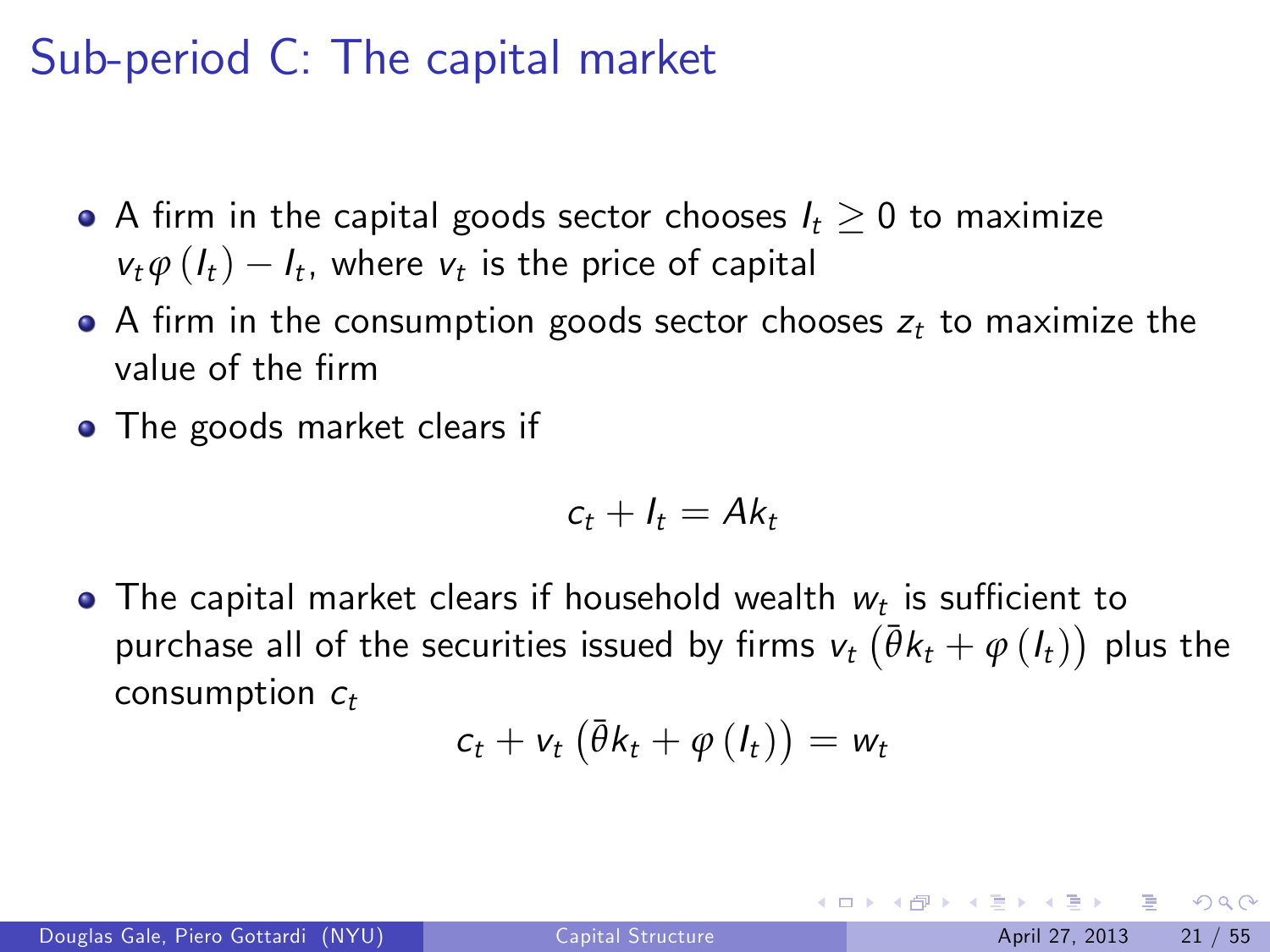#### Taxes

 $\bullet$  Tax base  $=$  value of the firm - renegotiated value of the debt:

$$
v_t\left(\frac{A}{q_t}+\theta_t\right)-v_t\left(\frac{d_t}{q_t}\right)
$$

• The tax rate  $\tau > 0$  and the tax on equity at date t is then:

$$
\tau \max \left\{ \frac{v_t}{q_t} \left( A + q_t \theta_t - d_t \right), 0 \right\}
$$

Let  $\boldsymbol{z}$  denote the breakeven point defined by  $A+q_t z_t = d_t$ ; then tax on equity is

$$
\tau \max \{ v_t \left( \theta_t - z_t \right), 0 \}
$$

Taxes are returned to consumers as a lump sum transfer  $\mathcal{T}_t$  in sub-period C

 $QQQ$ 

**K ロ ▶ | K 伺 ▶ | K ヨ ▶**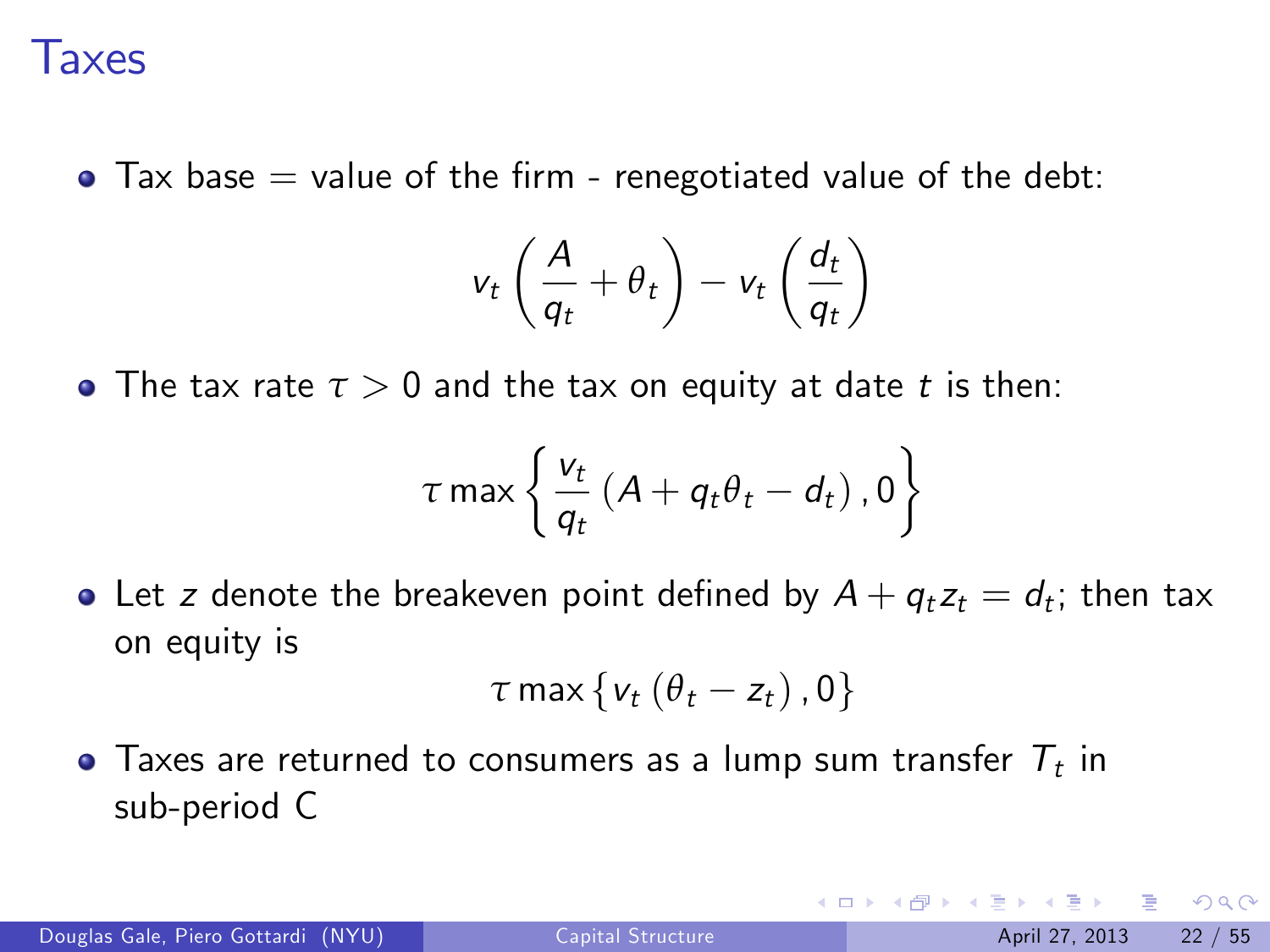#### Asset pricing

- Let  $v_t^e$  and  $v_t^b$  denote the market price of this equity and debt at  $t$
- The return on diversified equity and debt is known with certainty at date  $t$  because there is no aggregate uncertainty
- The one-period returns on debt and equity are equal:

$$
1 + r_t = \frac{\int_0^1 \min\left\{ A + q_{t+1} \theta_{t+1}, \frac{v_{t+1} d_{t+1}}{q_{t+1}} \right\} f(\theta_{t+1}) d\theta_{t+1}}{v_t^b} = \\ \frac{\int_0^{z_{t+1}} \left( \frac{v_{t+1}}{q_{t+1}} - \tau \right) \left( A + q_{t+1} \theta_{t+1} - d_{t+1} \right) f(\theta_{t+1}) d\theta_{t+1}}{v_t^e}.
$$

 $\Omega$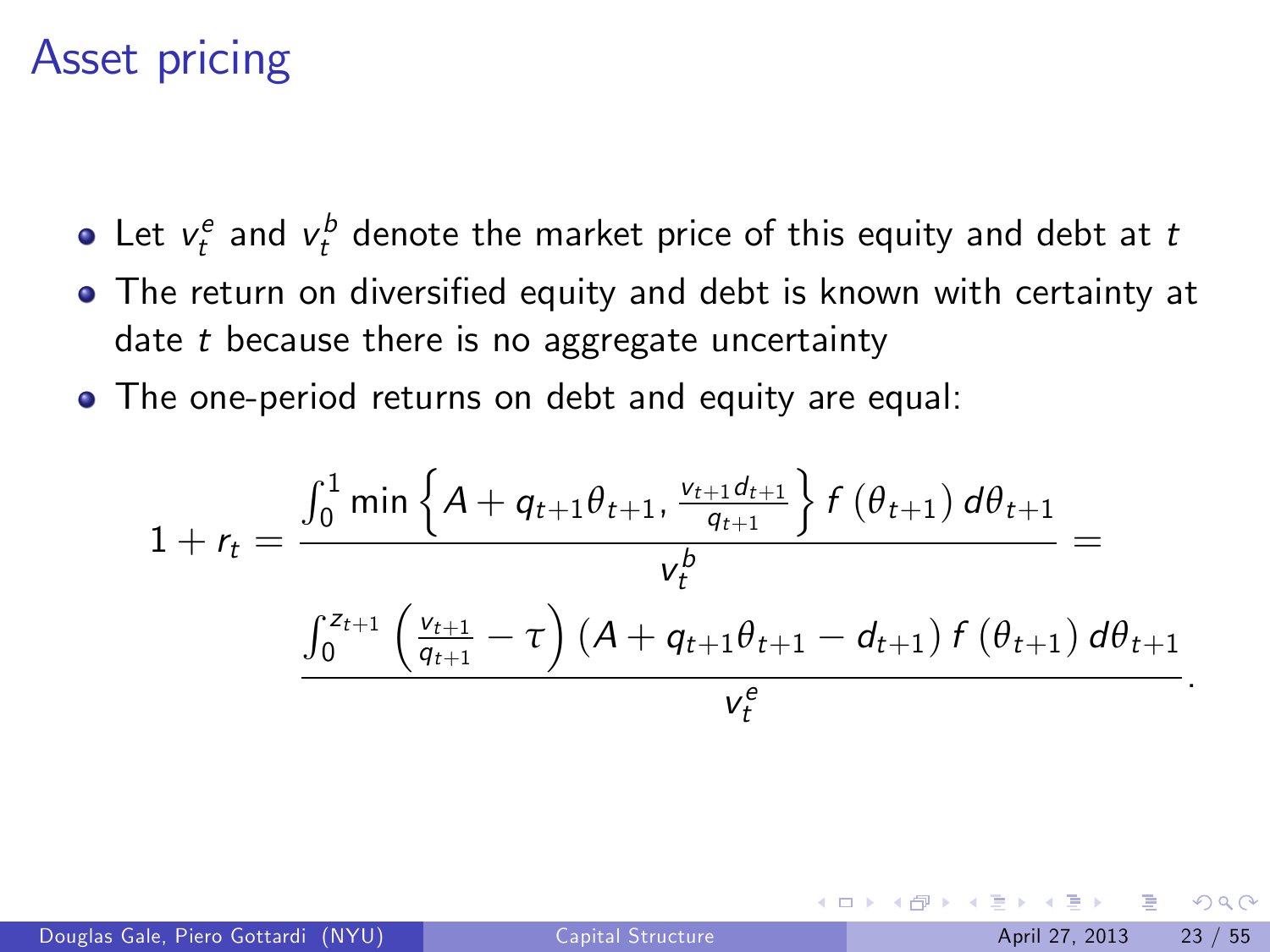## The optimal capital structure

- In a symmetric equilibrium,
	- $\geq 100\%$  debt finance implies firms default with probability one and  $q_t = 0$
	- ▶ 100% equity finance implies default with probability zero and  $q_t = v_t$
- Thus, if *τ* > 0, equilibrium requires costly default

$$
q_t < v_t
$$

and equilibrium default occurs with probability strictly between zero and one:

$$
0 < F(z_t) < 1.
$$

 $\Omega$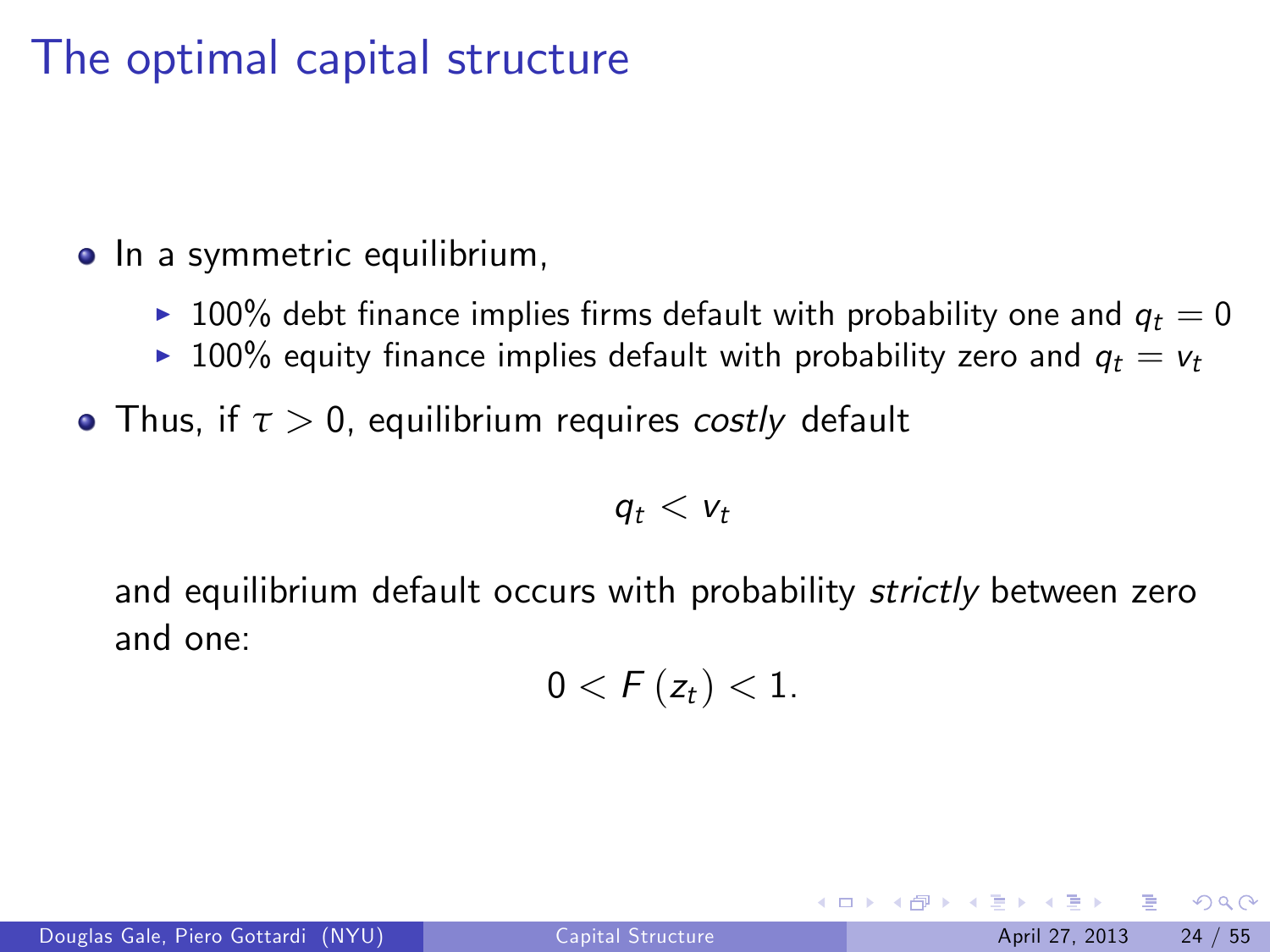# Equilibrium

活

 $2990$ 

イロト イ部 トメ ヨ トメ ヨト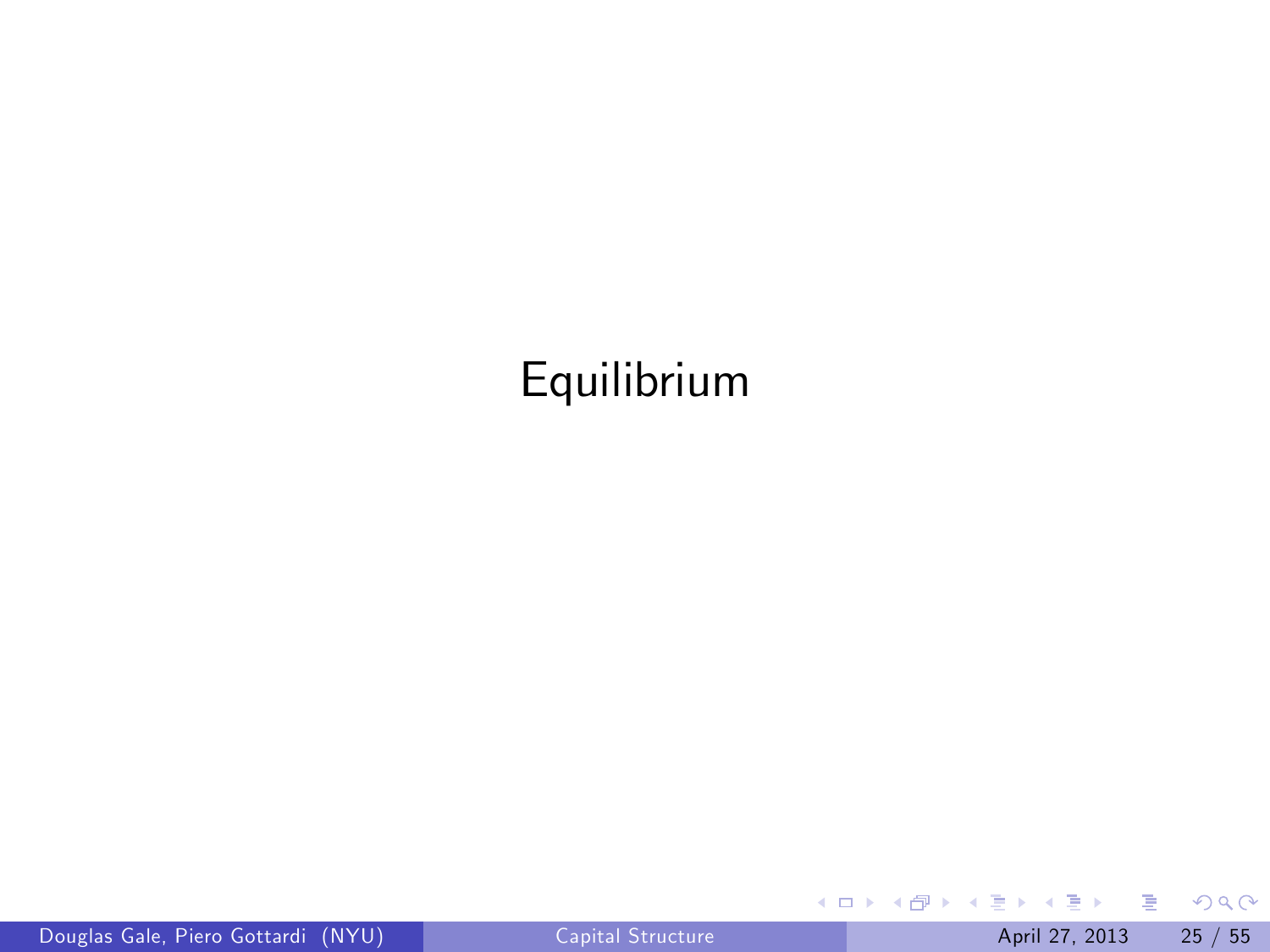Profit maximization in the capital goods sector

In what follows, we consider only *symmetric* equilibria

• In the capital goods sector, the firm's decision is trivial: firms simply choose  $I_t > 0$  to maximize profits

$$
v_t \varphi (I_t) - I_t
$$

• The optimal output is determined uniquely by the first-order condition

$$
v_t\varphi'\left(l_t\right)\leq 1,
$$

with strict equality if  $I_t > 0$ 

• The profits  $\pi_t$  ( $v_t$ ) = max  $\{v_t \varphi$  ( $l_t$ ) –  $l_t\}$  are paid to consumers in sub-period C

 $\Omega$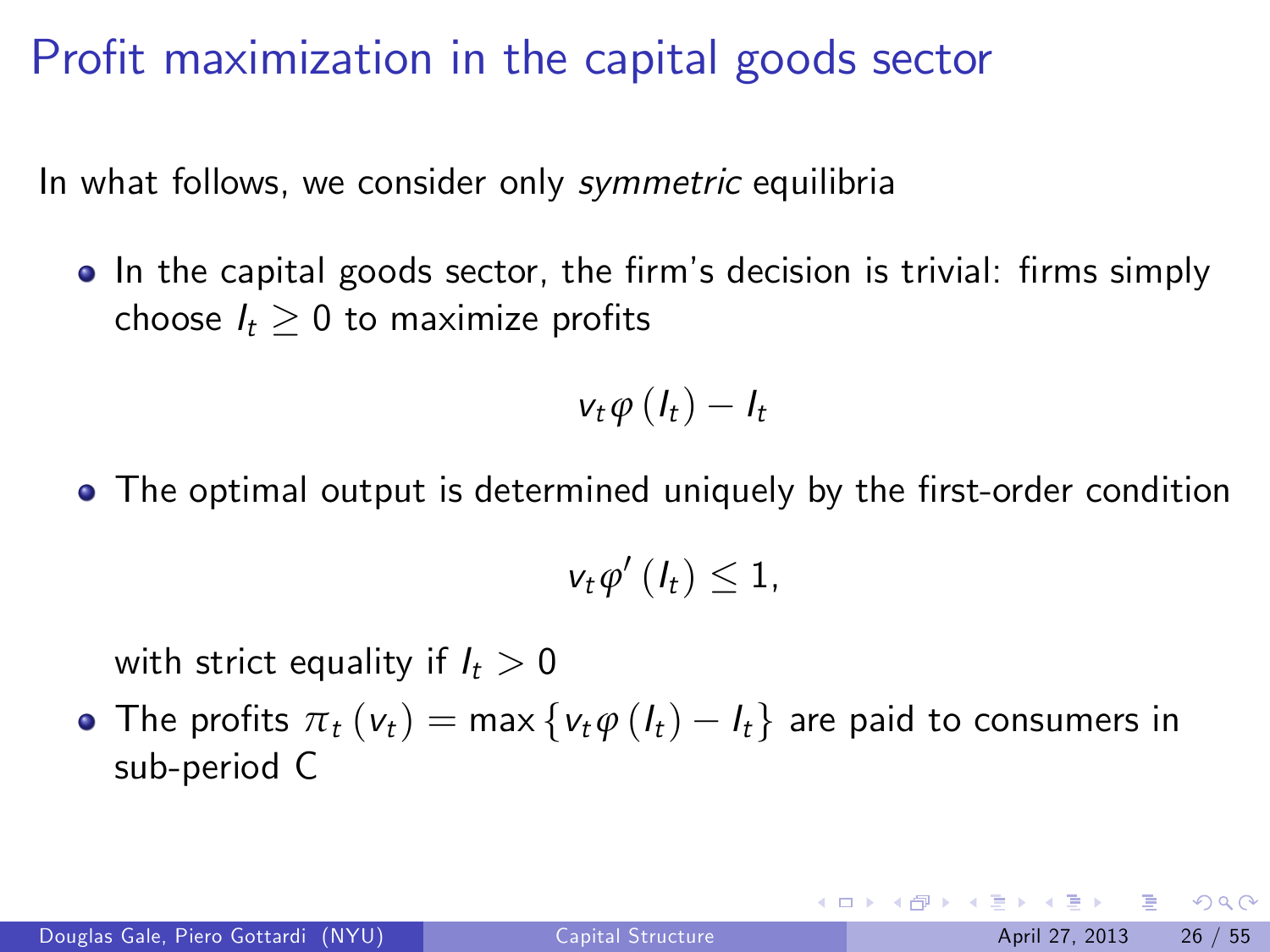## Value maximization in the consumption goods sector

- Suppose a firm has one unit of capital and the breakeven level  $z_{t+1}$
- **•** If  $\theta_{t+1} < z_{t+1}$  the firm is bankrupt at  $t+1$  and the liquidated value is

$$
A+q_{t+1}\theta_{t+1}
$$

• If  $\theta_{t+1} > z_{t+1}$  the firm is solvent and, w.l.o.g., the firm retains all its earnings, uses them to purchase liquidated capital, and the firm's value in sub-period C is

$$
v_{t+1}\left(\frac{A}{q_{t+1}}+\theta_{t+1}\right)
$$

• The firm pays the corporation tax  $\tau v_{t+1}$  ( $\theta_{t+1} - z_{t+1}$ ) in sub-period C if it is solvent

 $\Omega$ 

 $\left\{ \begin{array}{ccc} 1 & 0 & 0 \\ 0 & 1 & 0 \end{array} \right.$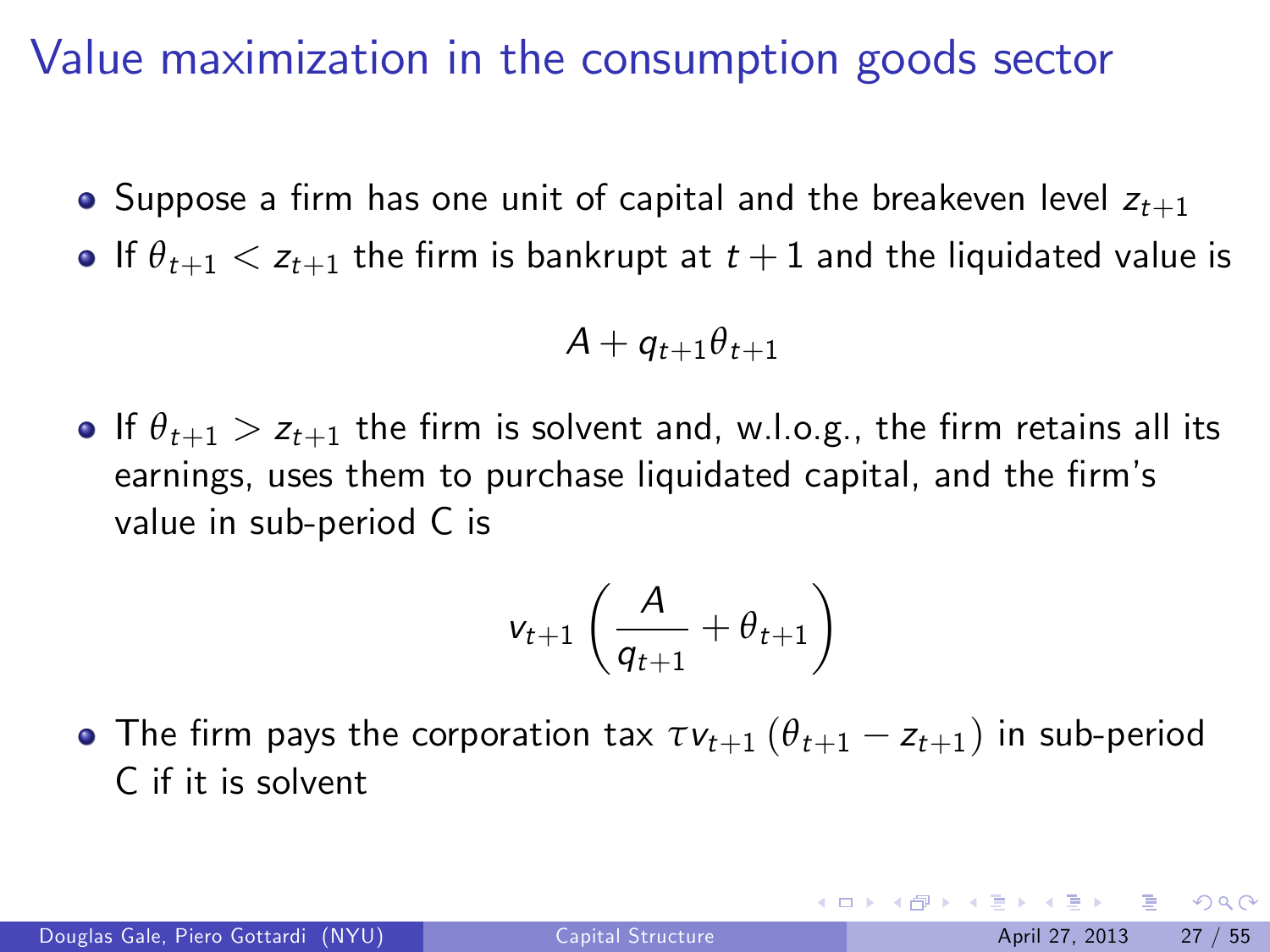#### Optimal capital structure

• The expected future value of the firm is

$$
\int_{0}^{z_{t+1}} (A + q_{t+1}\theta_{t+1}) dF +
$$
\n
$$
\int_{z_{t+1}}^{1} \left( \frac{v_{t+1}}{q_{t+1}} (A + q_{t+1}\theta_{t+1}) - \tau v_{t+1} (\theta_{t+1} - z_{t+1}) \right) dF \}
$$

• The breakeven level  $z_{t+1}$  is chosen to solve

$$
v_{t} = \max_{z_{t+1}} \frac{\delta u^{\prime} (c_{t+1})}{u^{\prime} (c_{t})} \left\{ \int_{0}^{z_{t+1}} (A + q_{t+1} \theta_{t+1}) dF + \int_{z_{t+1}}^{1} \left( \frac{v_{t+1}}{q_{t+1}} (A + q_{t+1} \theta_{t+1}) - \tau v_{t+1} (\theta_{t+1} - z_{t+1}) \right) dF \right\}.
$$

4 0 8

 $\rightarrow$   $\rightarrow$   $\rightarrow$ 

Douglas Gale, Piero Gottardi (NYU) [Capital Structure](#page-0-0) April 27, 2013 28 / 55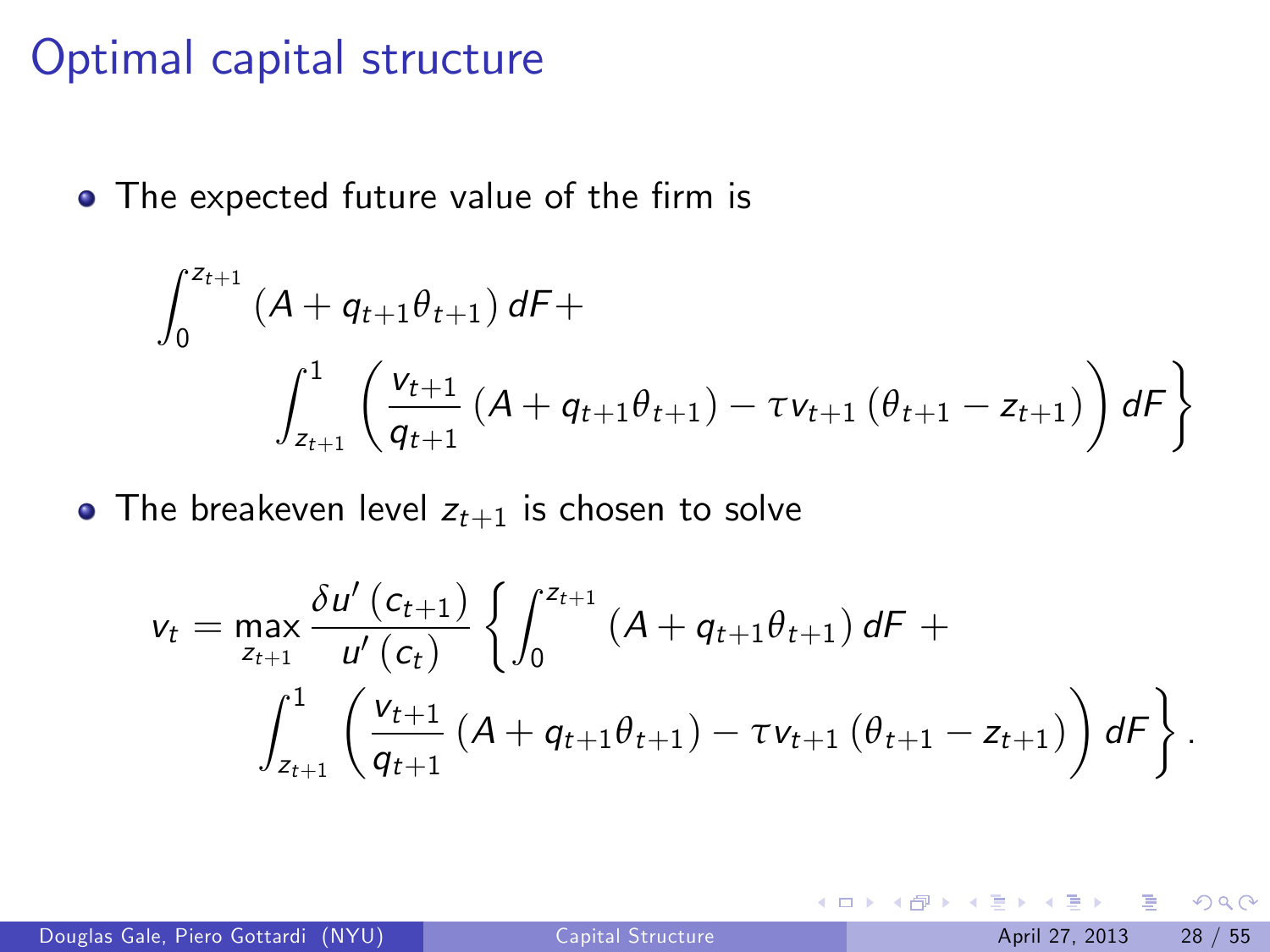## Optimal capital structure

• The derivative of the firm's value with respect to  $z_{t+1}$  is

$$
\frac{d v_t}{d z_{t+1}} = \frac{\delta u' (c_{t+1})}{u' (c_t)} \left\{ (A + q_{t+1} z_{t+1}) f (z_{t+1}) - \frac{v_{t+1}}{q_{t+1}} (A + q_{t+1} z_{t+1}) \right. \\ \left. \tau v_{t+1} \left( \theta_{t+1} - z_{t+1} \right) f (z_{t+1}) + \tau v_{t+1} \left( 1 - F (z_{t+1}) \right) \right\}
$$

• The first-order condition can be written as

$$
\left(1-\frac{q_{t+1}}{v_{t+1}}\right)(A+q_{t+1}z_{t+1})\frac{f(z_{t+1})}{1-F(z_{t+1})}=\tau.
$$

 $\bullet$  The solution to this equation will be unique and satisfy  $0 < z < 1$  if the hazard rate is increasing in  $z_{t+1}$  and  $\Big(1-\frac{q_{t+1}}{\nu_{t+1}}$  $v_{t+1}$  $\int Af(0) < τ.$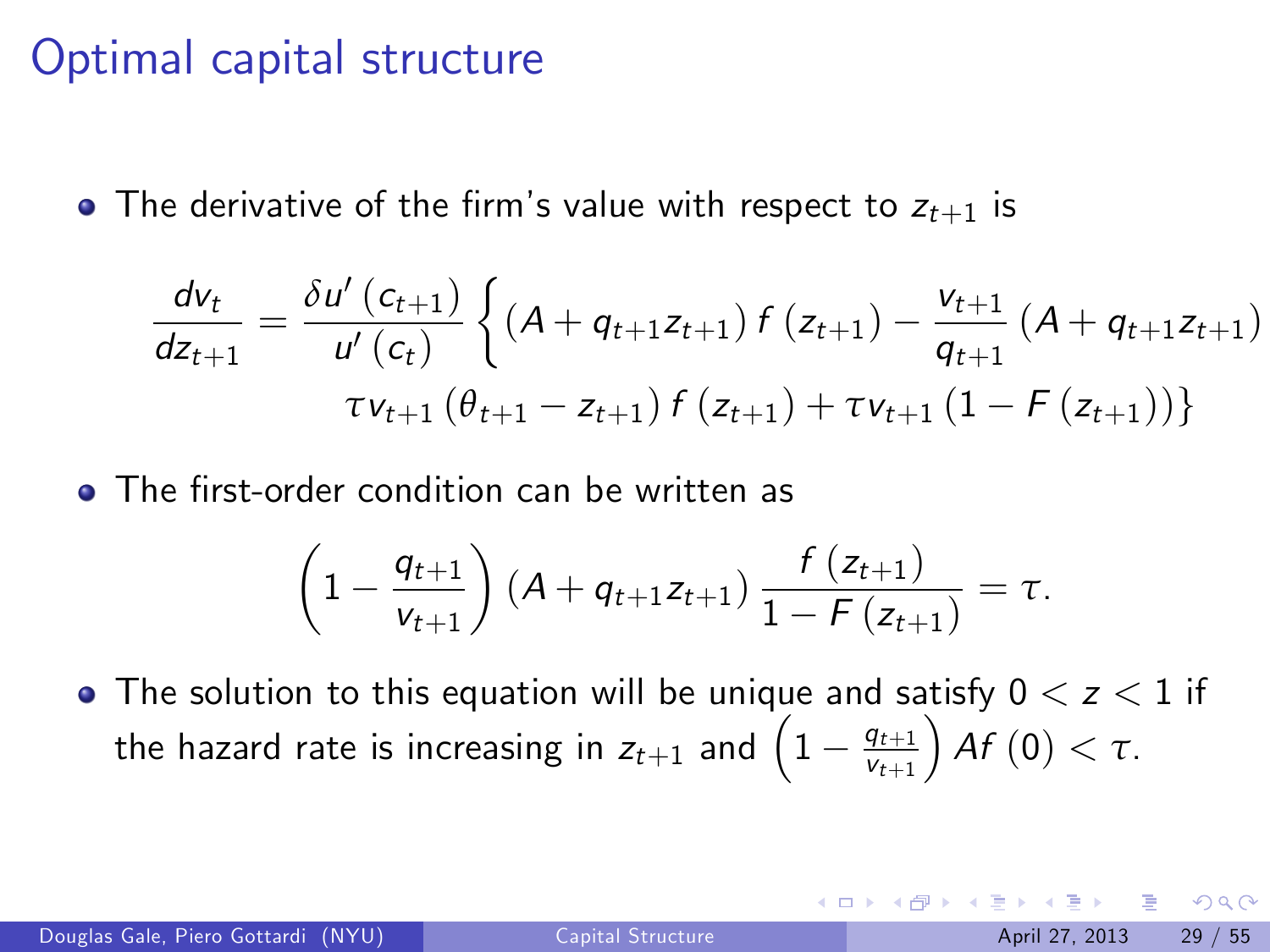## The consumption decision

**Consumers maximize** 

$$
\sum_{t=0}^{\infty} \delta^t u\left(c_t\right)
$$

subject to

$$
\sum_{t=0}^{\infty} p_t c_t = v_0 k_0 + \sum_{t=0}^{\infty} p_t \left(T_t + \pi_t\right),
$$

where

$$
p_t = \prod_{s=1}^t \left(\frac{1}{1+r_s}\right),
$$

the initial capital stock is  $k_0$ ,  $\pi_t$  are the profits of firms in the capital sector and  $T_t$  are lump sum transfers

4 0 8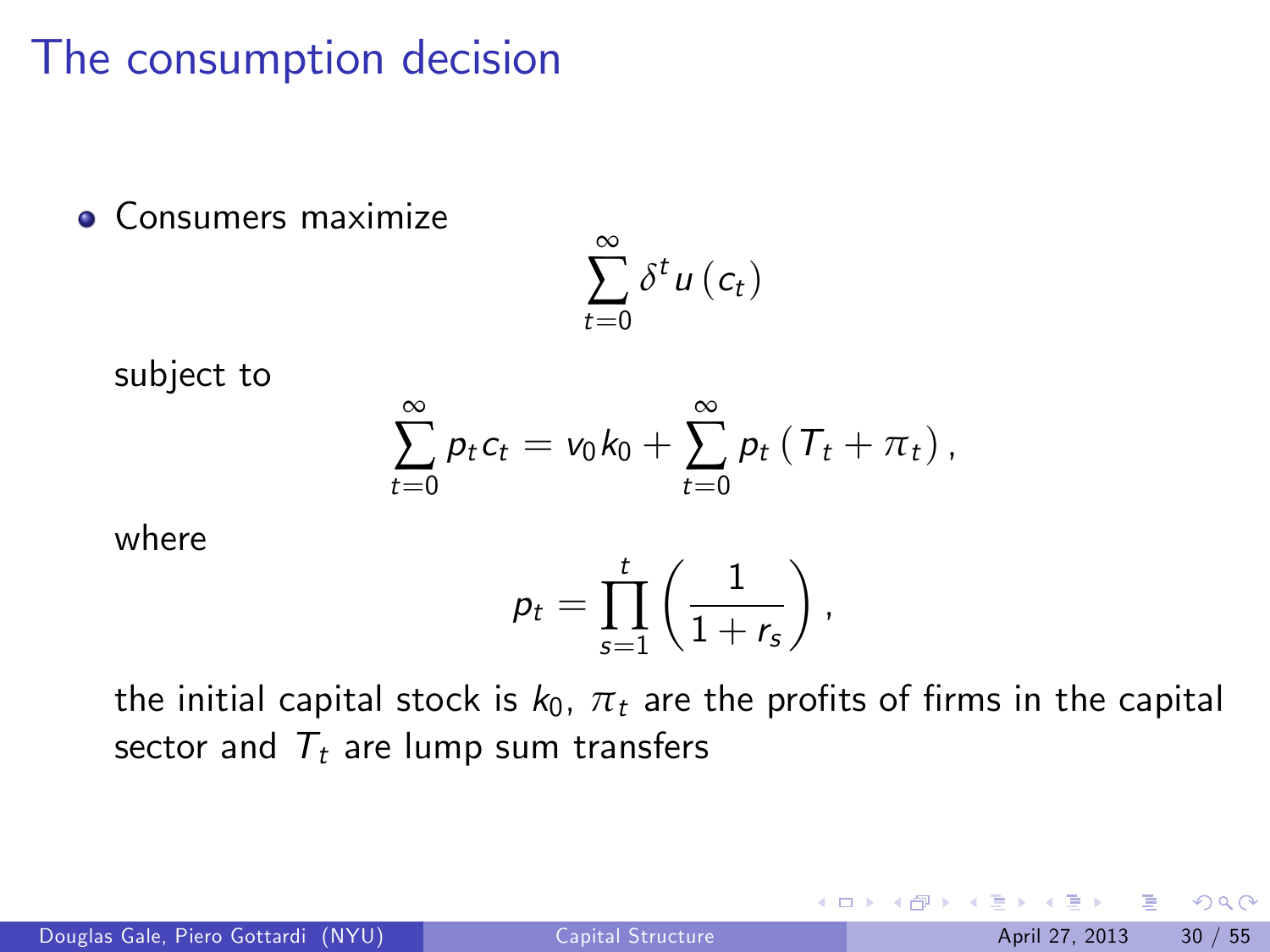## Market clearing

 $\bullet$  In sub-period B, market clearing requires

$$
q_t \int_0^{z_t} \theta_t k_t f(\theta_t) d\theta_t = A (1 - F(z_t)) k_t,
$$

and equality holds if  $q_t < v_t$ .

 $\bullet$  In sub-period C, the goods market clears if

$$
c_t + I_t = Ak_t
$$

• By Walras' Law, the securities market clears if the goods market clears

4 0 8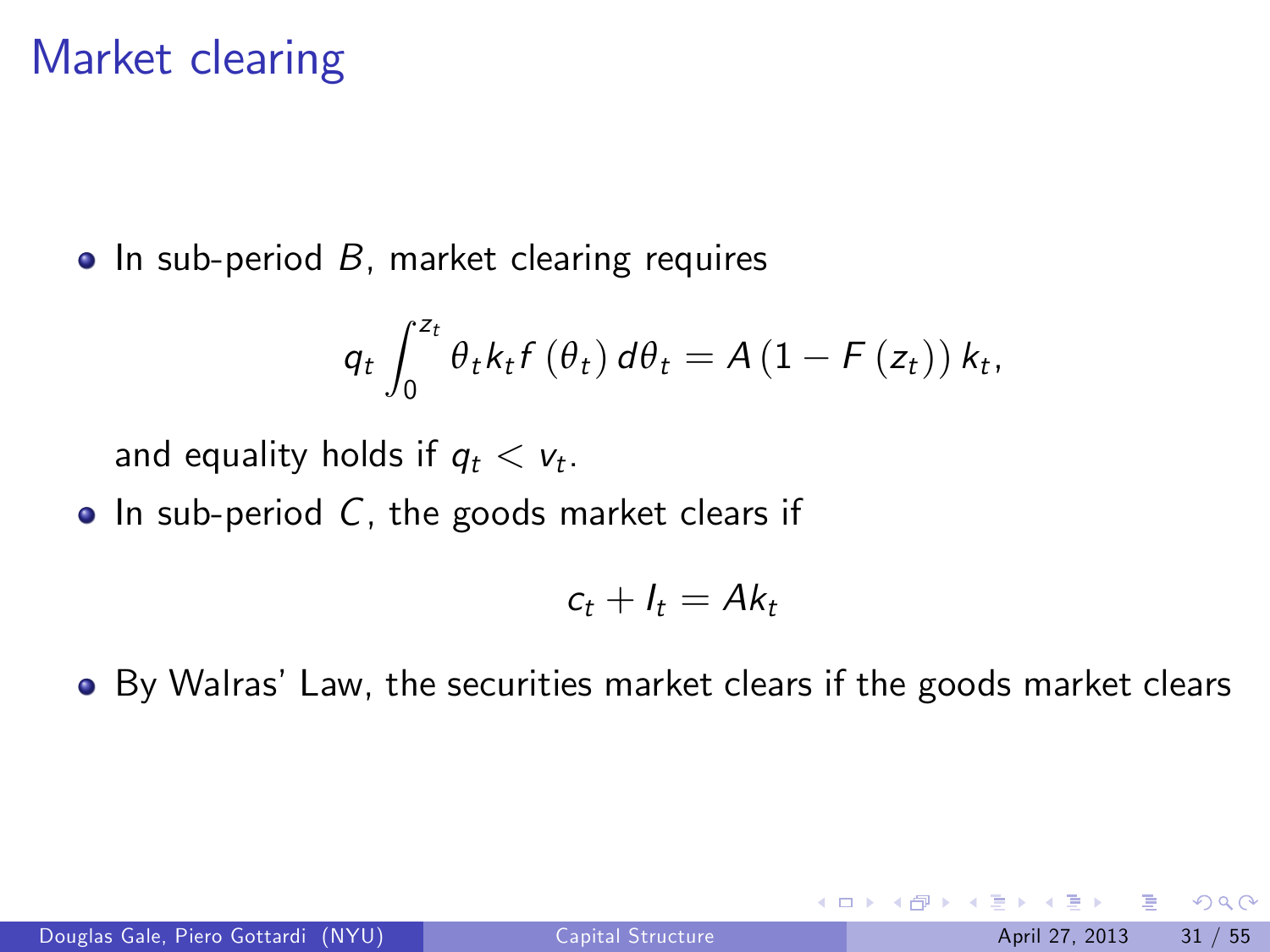# Equilibrium conditions

- $\textbf{1}_{\left\{c_{t}^{*}\right\}_{t=0}^{\infty}}$  maximizes the consumers discounted utility subject to the budget constraint
- $\bullet$  For every  $t$ ,  $v_t^* \varphi' \left( I_t^* \right) \leq 1$  and equality holds if  $I_t^* > 0$
- $\bullet\,$  For every  $t$ ,  $z^*_t$  maximizes the value of the consumption-producing firm
- $\bullet$  For every t, the asset market clears in sub-period B:

$$
q_t^* \int_0^{z_t^*} \theta_t f(\theta_t) d\theta_t = A \int_{z_t^*}^1 d\theta_t,
$$

**•** For every t, the goods market clears in sub-period C

$$
Ak_t^* = c_t^* + I_t^*
$$

 $\bullet$  For every  $t,$   $\{k^*_t\}$  satisfies the law of motion

$$
k_{t+1}^{*}=\bar{\theta}k_{t}^{*}+\varphi\left(I_{t}^{*}\right) \text{ and } k_{0}^{*}=\bar{k}_{0}
$$

 $\Omega$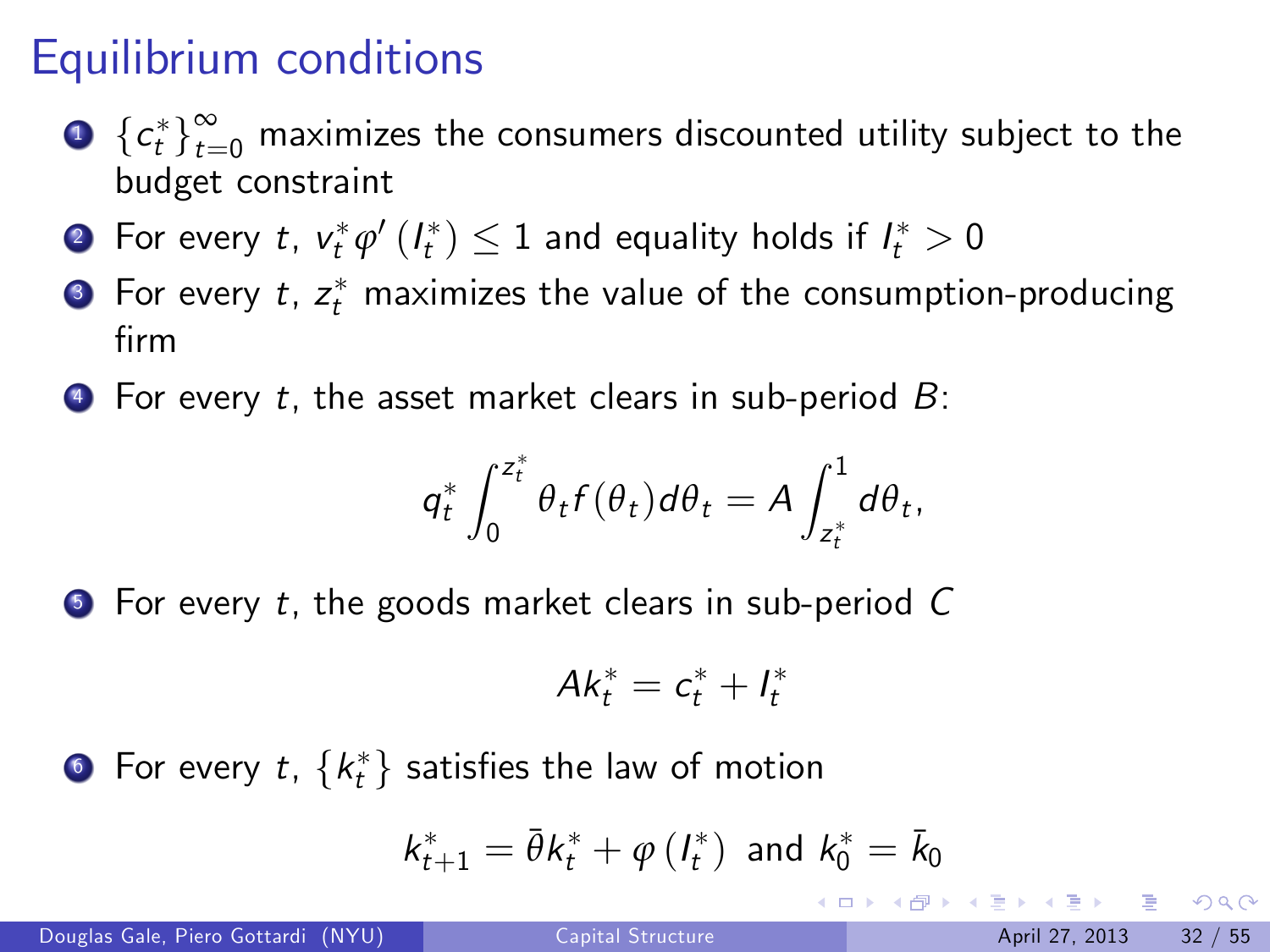#### Steady States

重

 $2990$ 

 $\rightarrow \equiv$ 

**K ロ ト K 御 ト K 君 ト**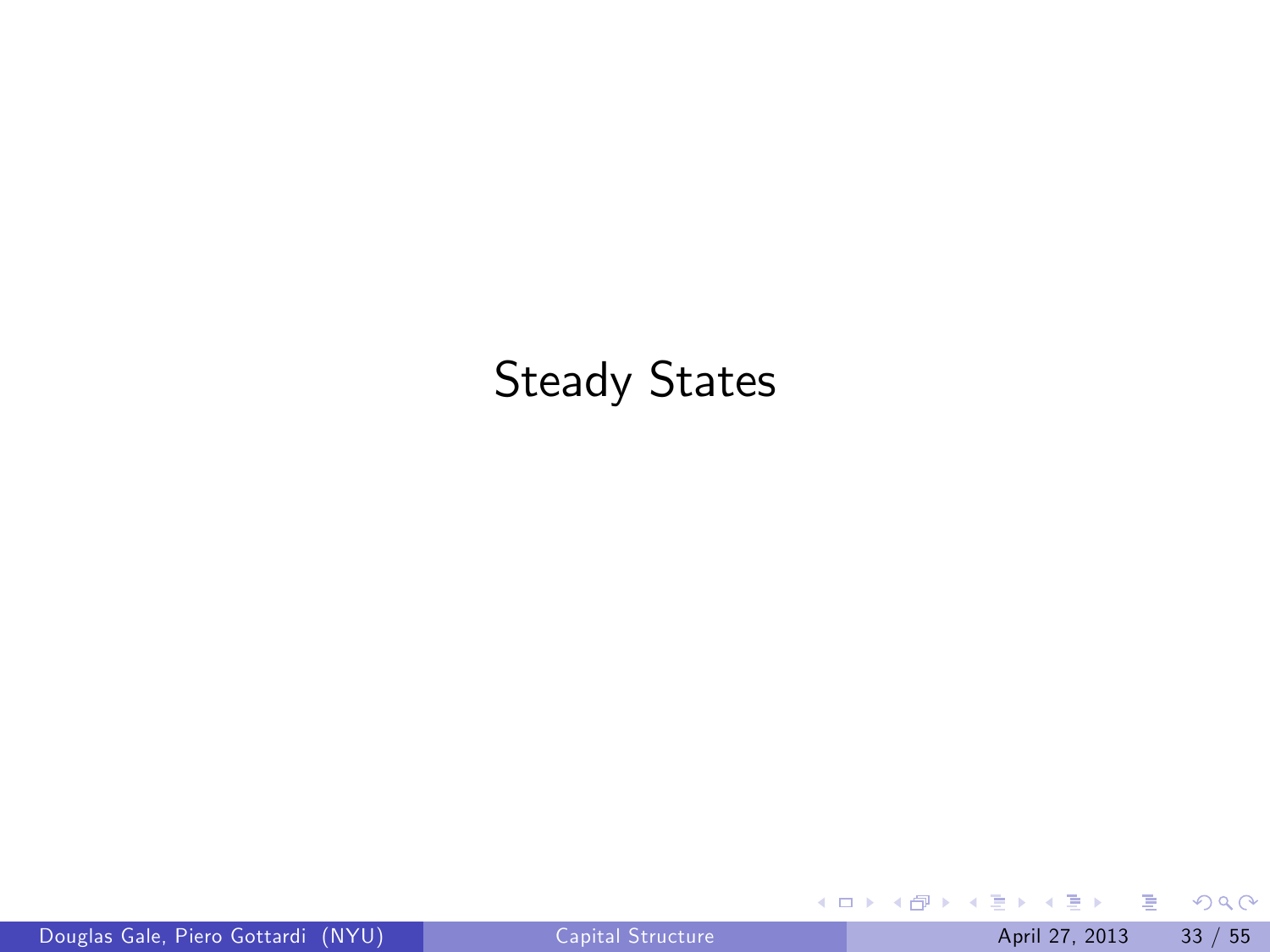## Steady-state equilibrium conditions

• Optimal consumption requires the first-order condition

$$
\frac{1}{1+r^*}=\delta\frac{u'\left(c^*\right)}{u'\left(c^*\right)}=\delta,
$$

and the budget constraint

$$
\frac{1}{1-\delta}c^{*} = v^{*}k^{*} + \frac{1}{1-\delta}\left(\tau k^{*}q^{*}\int_{z^{*}}^{1}(\theta - z^{*}) dF + v^{*}\varphi(l^{*}) - l^{*}\right)
$$

• Profit maximization requires the first-order condition

$$
v^*\varphi'\left(I^*\right)=1
$$

4 日下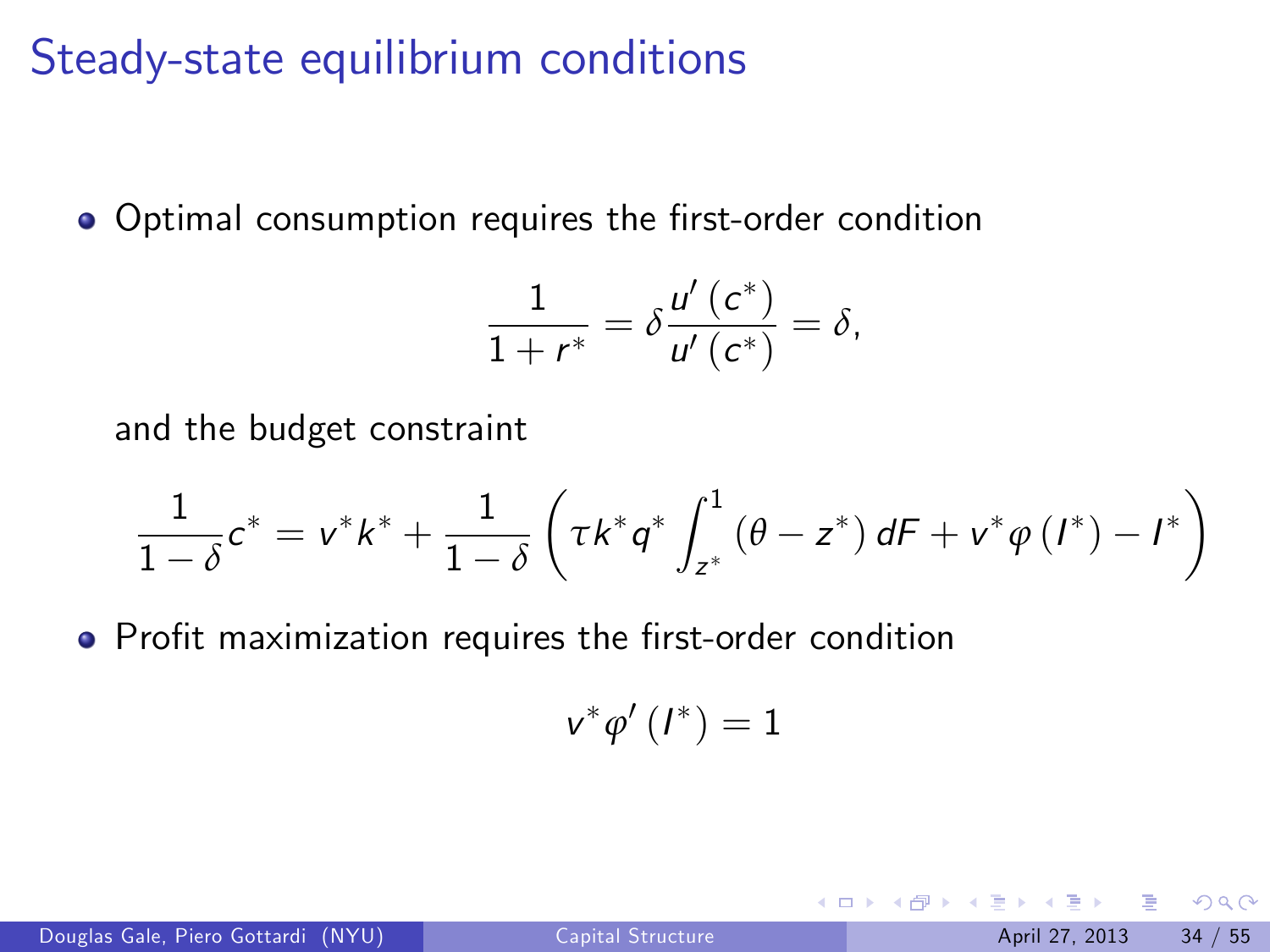## Steady-state equilibrium conditions

Value maximization requires

$$
v^* = \delta \left\{ \int_0^{z^*} (A + q^* \theta) dF + \int_{z^*} \left( \frac{v^*}{q^*} (A + q^* \theta) - \tau v^* (\theta - z^*) \right) dF \right\}
$$

and the first-order condition

$$
\left(1-\frac{q_{t+1}}{v_{t+1}}\right)(A+q_{t+1}z_{t+1})\frac{f(z_{t+1})}{1-F(z_{t+1})}=\tau.
$$

4 日下

Douglas Gale, Piero Gottardi (NYU) [Capital Structure](#page-0-0) April 27, 2013 35 / 55

э

 $QQ$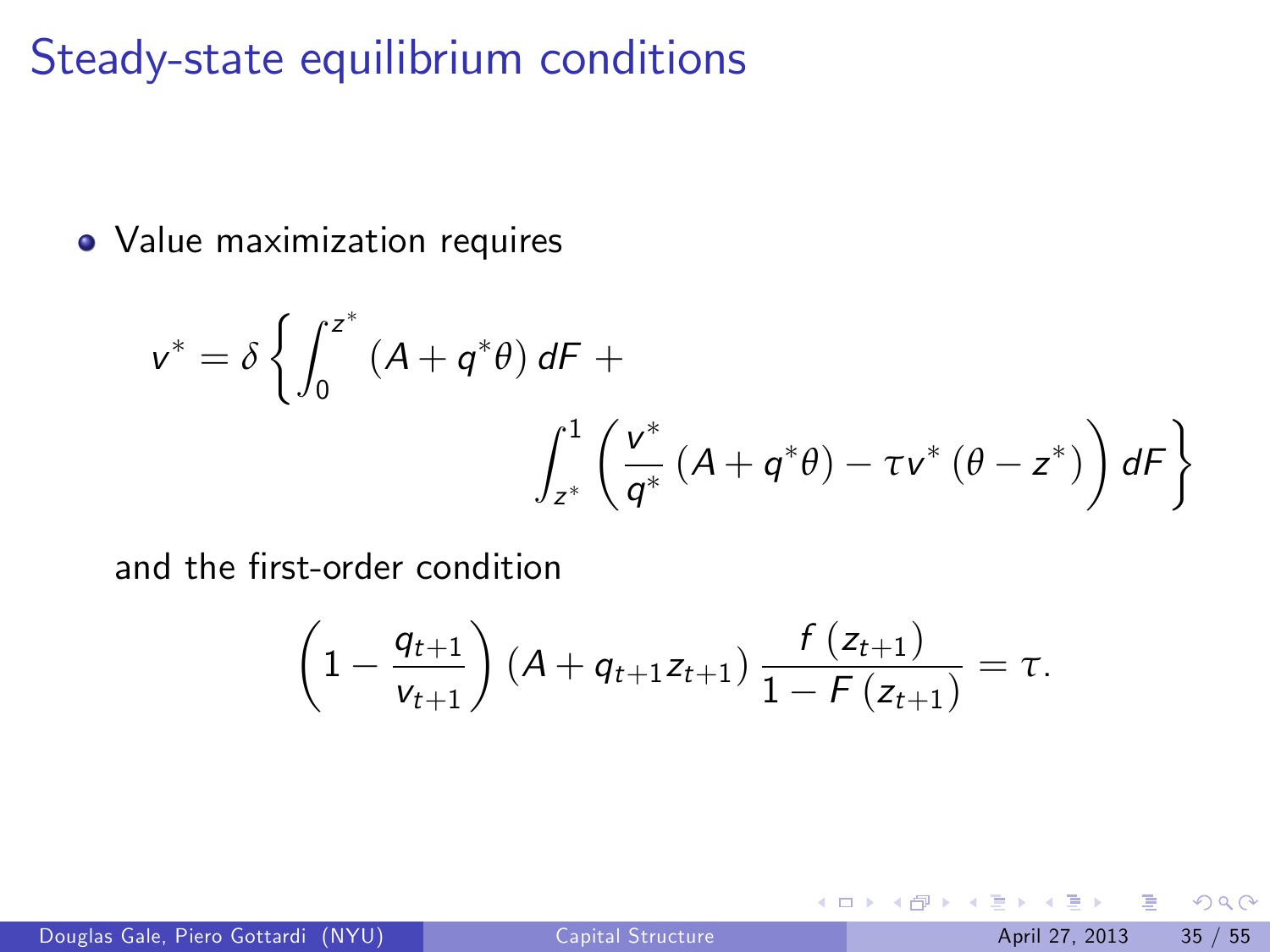# Steady-state equilibrium conditions

**o** The asset-market clears

$$
q^*\int_0^{z^*}\theta dF=A\int_{z^*}^1dF
$$

• The goods-market clears

$$
Ak^*=c^*+I^*.
$$

• The law of motion

$$
k^* = \bar{\theta} k^* + \varphi \left( I^* \right)
$$

is satisfied, where  $k^*=\bar{k}_0$ 

4.0.3

 $\Omega$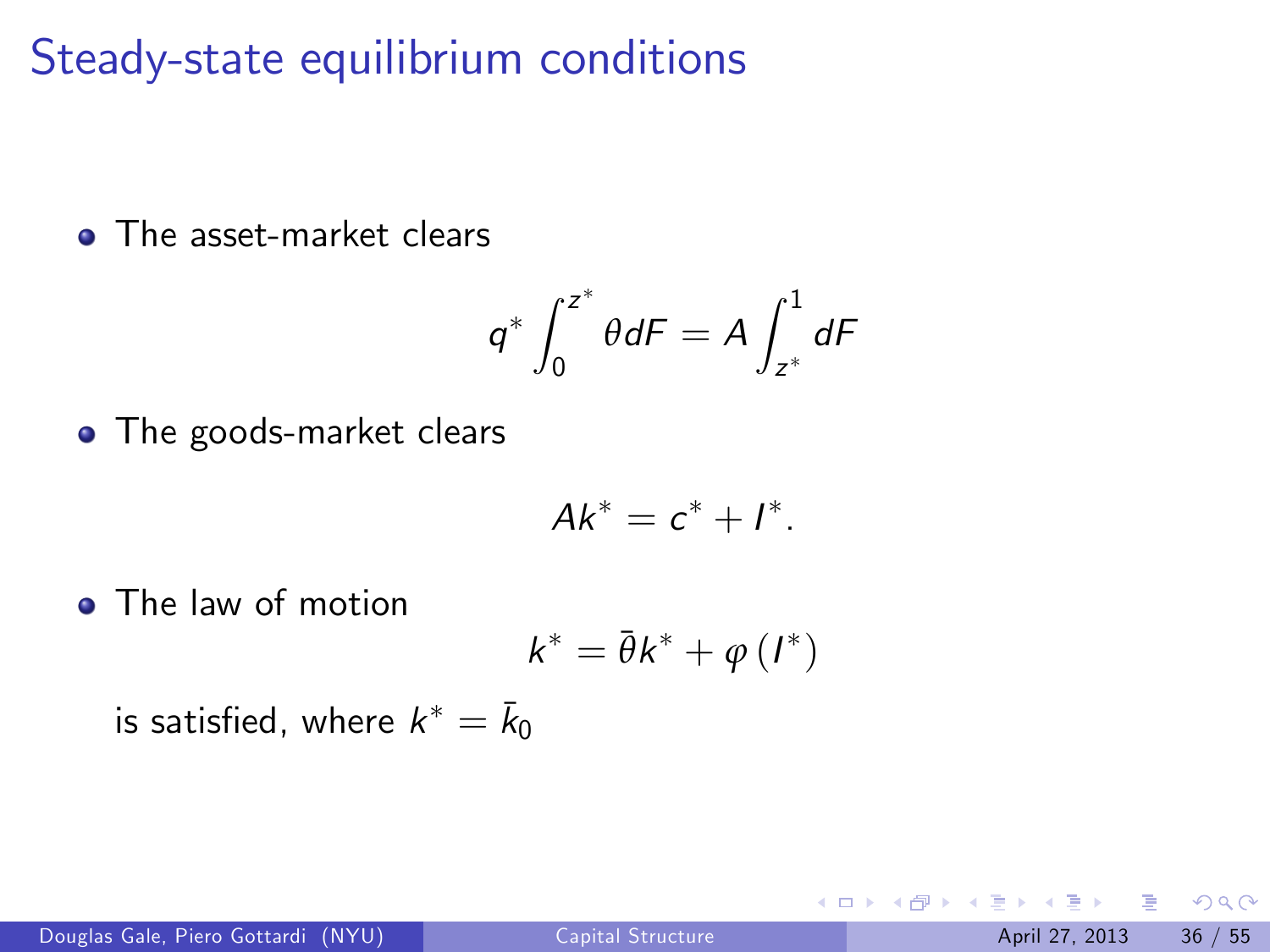#### Existence and uniqueness

#### Theorem

There exists a unique steady-state equilibrium, obtained as a solution to the system of equations:

$$
q^* = \frac{A (1 - F (z^*))}{\int_0^{z^*} \theta dF},
$$

$$
v^* = \frac{\delta A}{1 - \delta \bar{\theta} + \tau \int_{z^*}^1 (\theta - z^*) dF}
$$

$$
\left(1 - \frac{q_{t+1}}{v_{t+1}}\right) (A + q_{t+1} z_{t+1}) \frac{f (z_{t+1})}{1 - F (z_{t+1})} = \tau
$$

4 0 8

÷

 $QQ$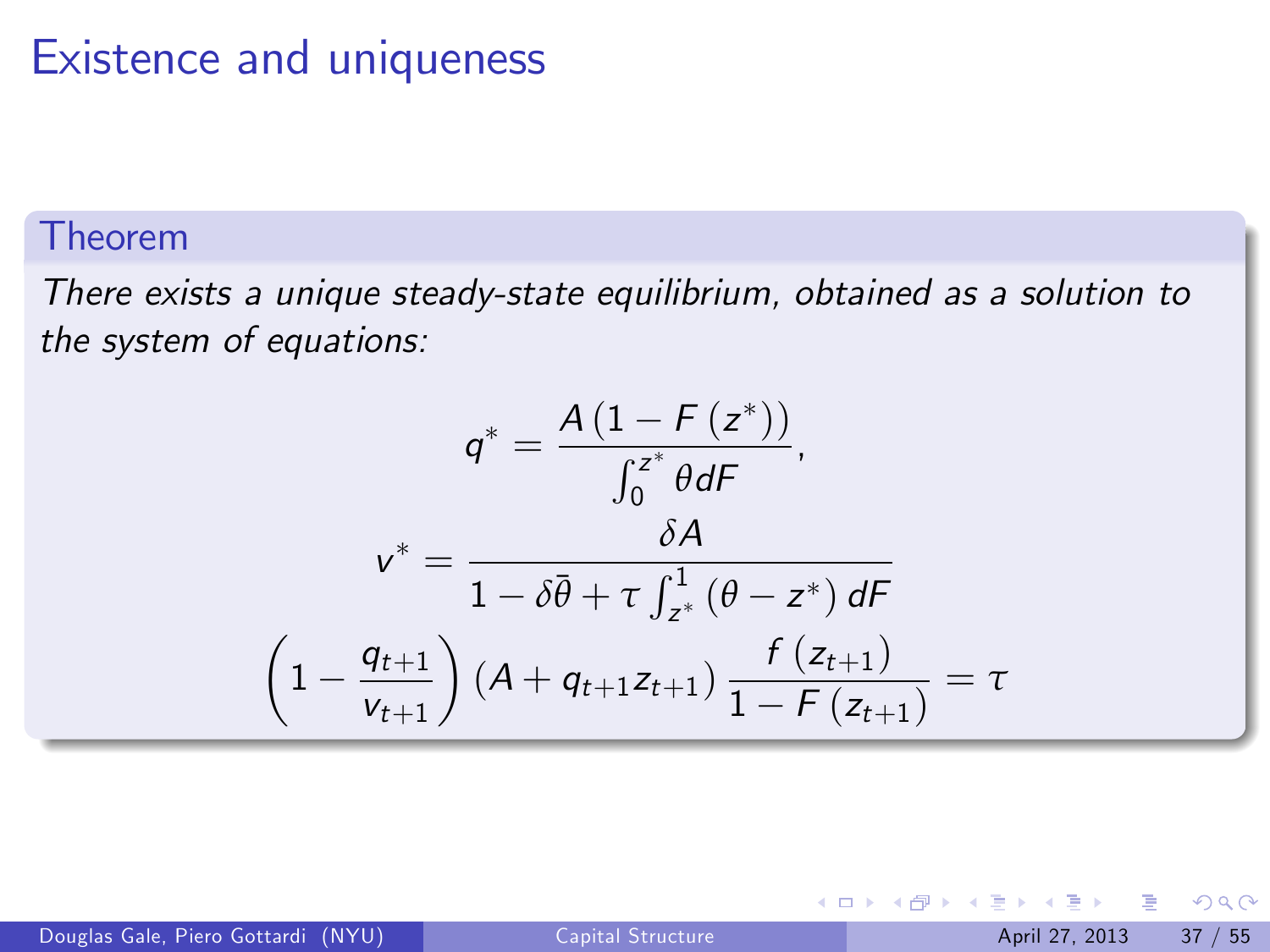## Transition Dynamics

 $\rightarrow$   $\equiv$ 

重

<span id="page-37-0"></span> $2990$ 

**K ロ ト K 御 ト K 君 ト**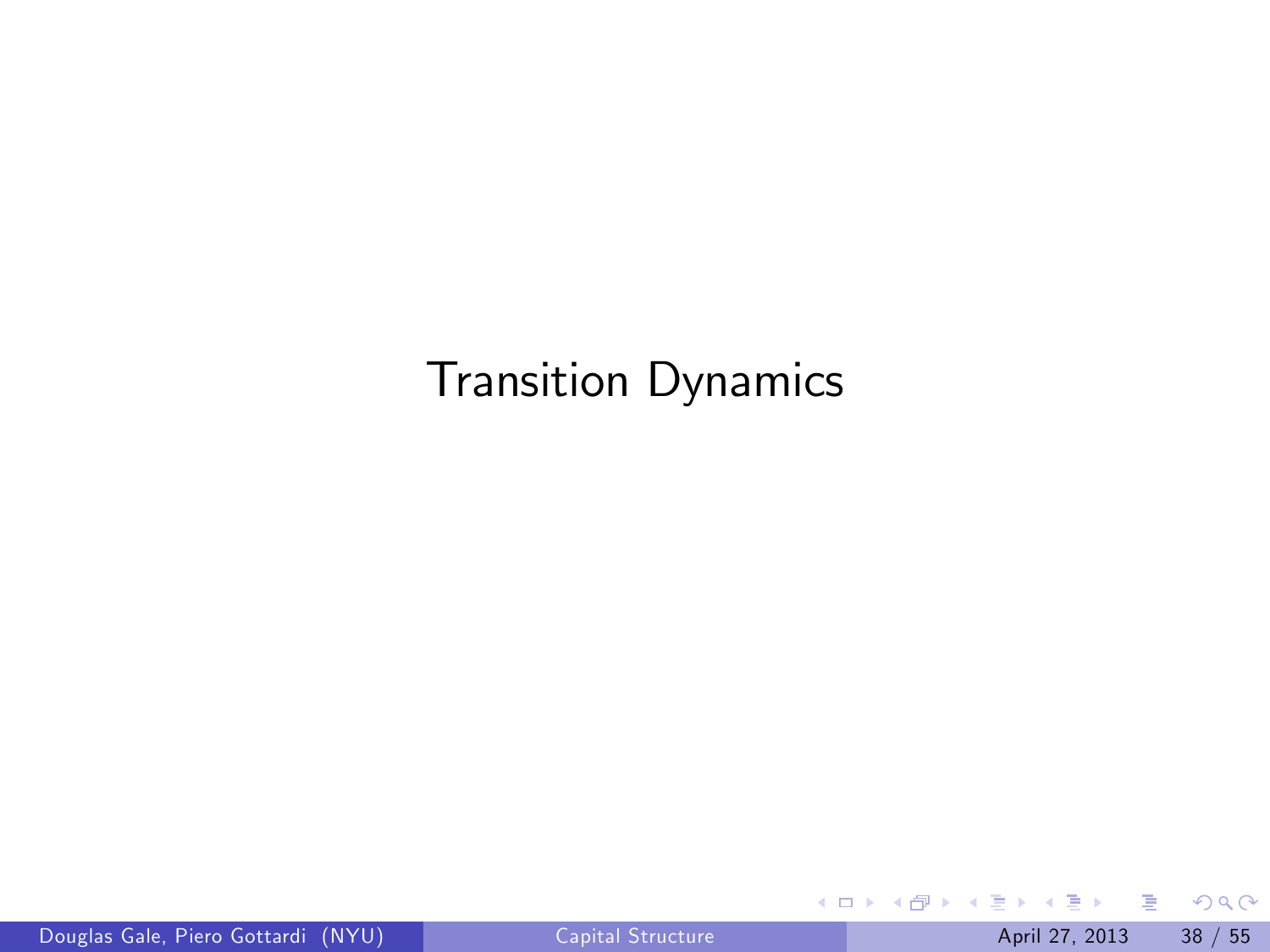#### Non-steady-state paths

• Suppose that consumers are risk neutral,  $u(c) \equiv c$ ; then the equilibrium conditions reduce to

$$
v_t \varphi'(l_t) = 1
$$

$$
q_t = \frac{A(1 - F(z_t))}{\int_0^{z_t} \theta dF}
$$

$$
v_t = q_t + \tau (q_t)^2 \frac{1 - F(z_t)}{f(z_t)(A + q_t z_t)}
$$

These equations yield solutions for  $l_t$ ,  $q_t$  and  $v_t$  as a function of  $z_t$ We are left with a of two-equation system

$$
v(z_t) = \delta \left[ A + v(z_{t+1}) \bar{\theta} - \tau v(z_{t+1}) \int_{z_{t+1}}^1 (\theta - z_{t+1}) dF \right]
$$
 (1)

<span id="page-38-1"></span><span id="page-38-0"></span>
$$
k_{t+1} = \bar{\theta}k_t + \varphi(I(z_t))
$$
 (2)

where  $v_t = v(z_t)$  is the solution for  $v_t$  as a function of  $z_t$  and equation [\(1\)](#page-38-1) can be solved for  $z_{t+1}$  $z_{t+1}$  $z_{t+1}$  $z_{t+1}$  in term[s o](#page-37-0)f  $z_t$ 

Douglas Gale, Piero Gottardi (NYU) [Capital Structure](#page-0-0) April 27, 2013 39 / 55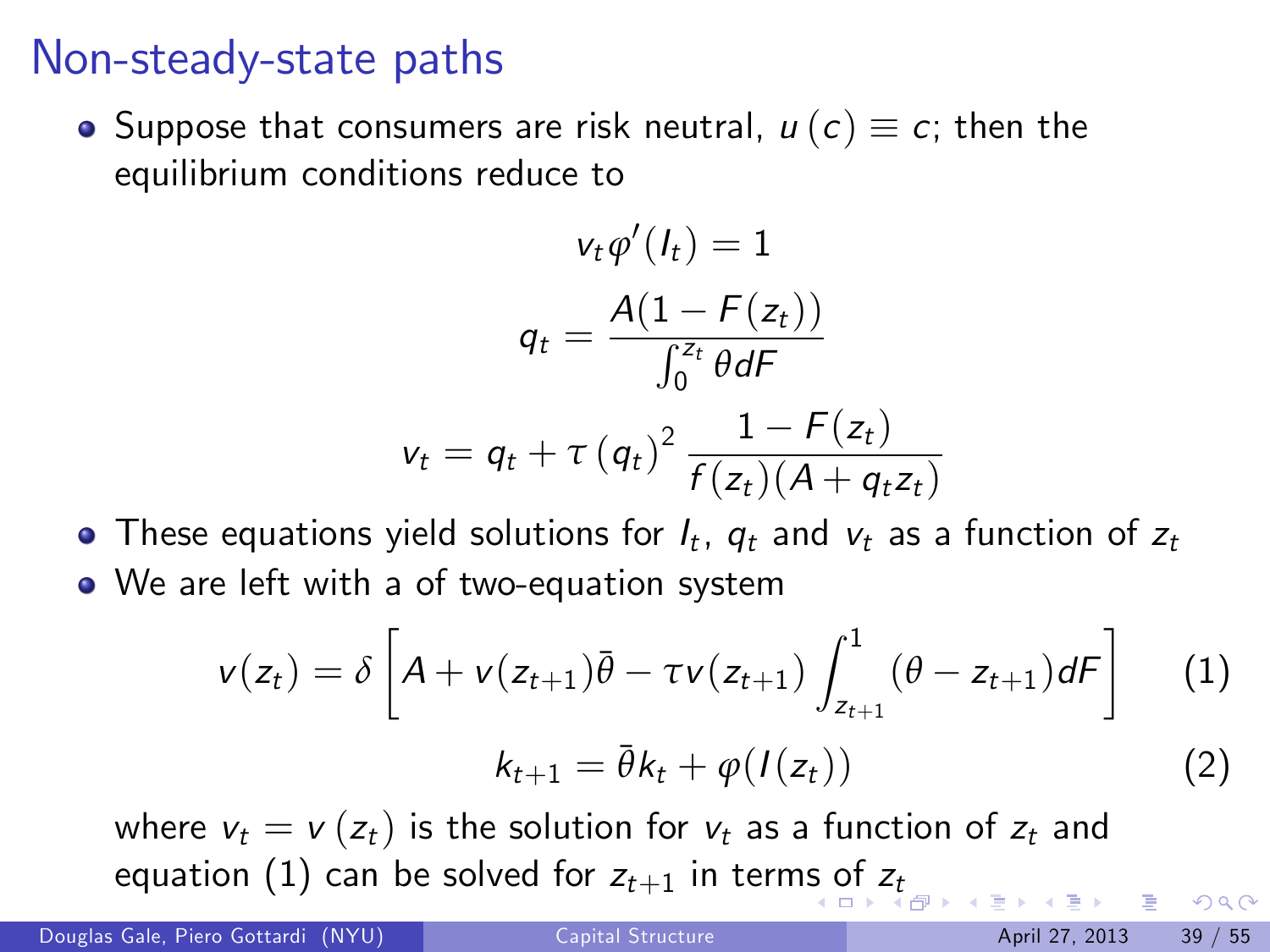#### Instability and uniqueness

• If we let  $w(z)$  denote the right hand side of [\(1\)](#page-38-1), then we are interested in the behavior of the dynamical system

$$
v\left(z_{t}\right)=w\left(z_{t+1}\right)
$$

• We note that  $v (z_t)$  and  $w (z_{t+1})$  have the properties

$$
\lim_{z \to 1} v(z_t) = 0 \text{ and } \lim_{z \to 1} w(z_{t+1}) = \delta A
$$

and

$$
\lim_{z\to 0} v(z_t) = \lim_{z\to 0} w(z_{t+1}) = \infty
$$

• We can show that, for any z,

$$
v'\left(z\right)< w'\left(z\right)<0
$$

and, as before, there is a unique solution  $0 < z^* < 1$  to the equation

<span id="page-39-0"></span>
$$
v(z^*)=w(z^*)
$$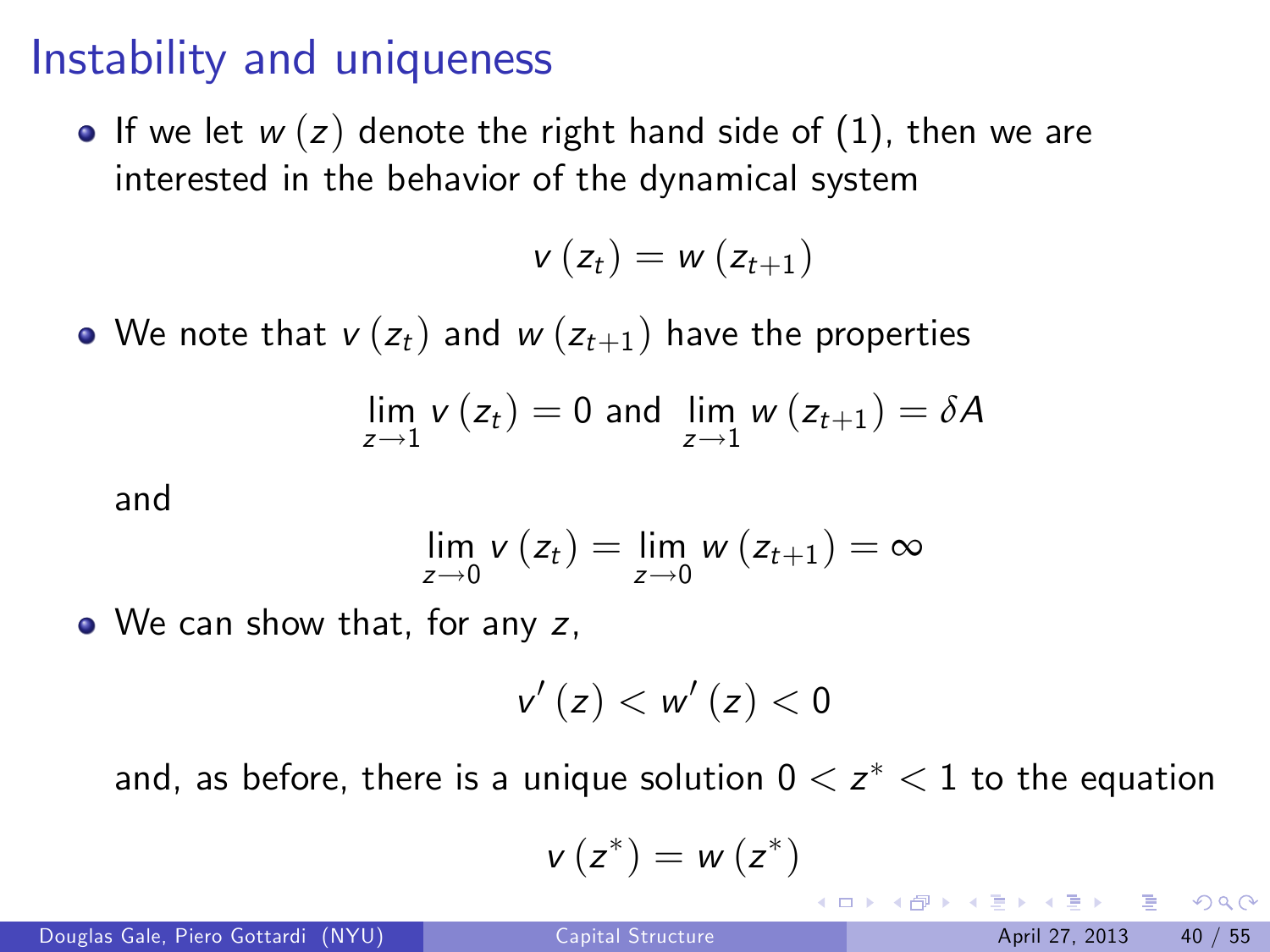# Instability and uniqueness

These properties are illustrated below, where the blue line is  $v(z)$  and the red line is  $w(z)$ 



 $\Omega$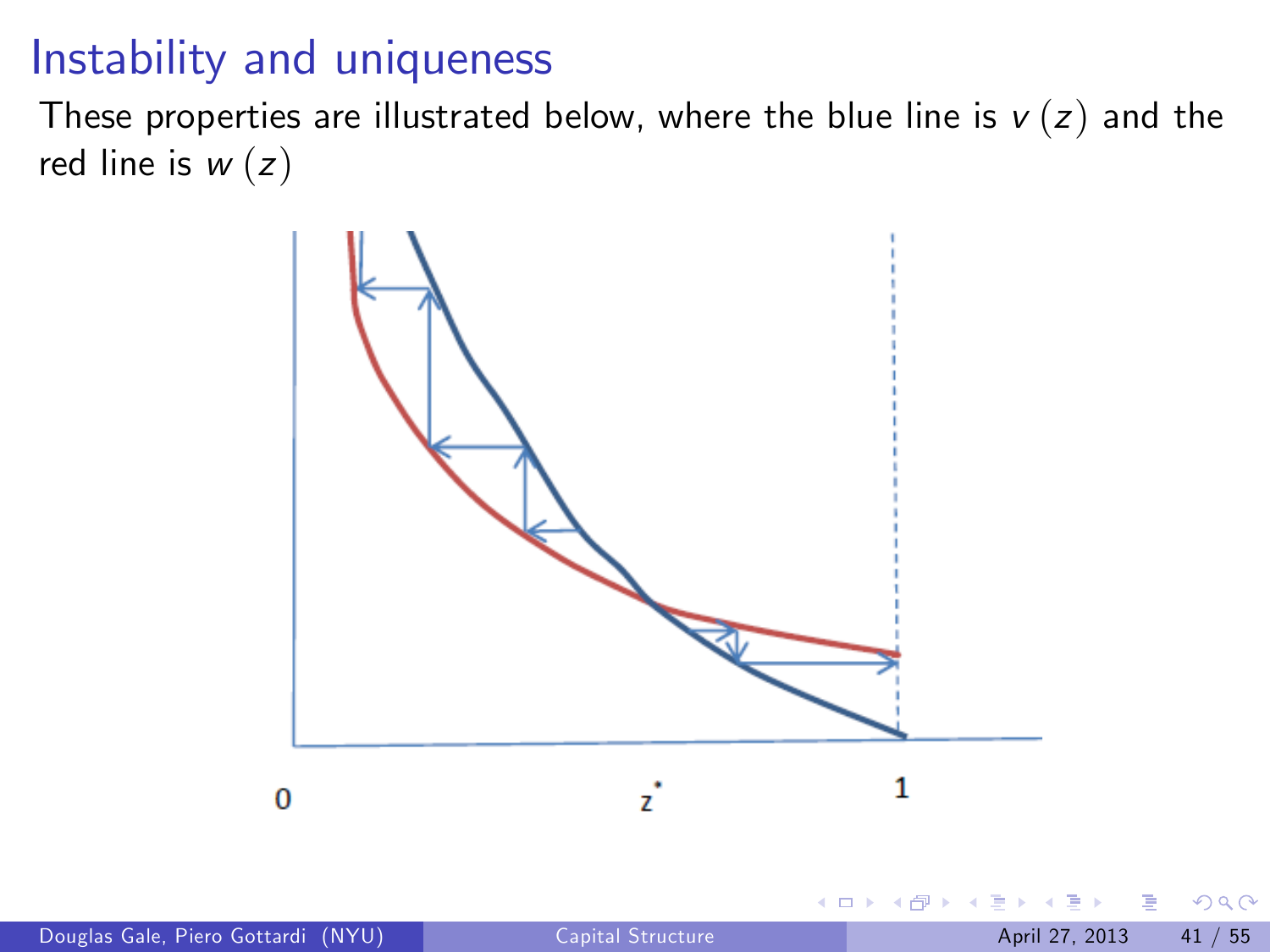# Instability and uniqueness

From the picture, it is clear that  $z_t > z^*$  implies that for some  $T > t_{\rm r}$ 

$$
v\left(z_T\right) < w\left(1\right)
$$

so the equilibrium condition [\(1\)](#page-38-1) cannot be satisfied at  $T$ 

- For  $z_t < z^\ast$ , the equilibrium condition  $(1)$  can be satisfied for all  $t,$ however,  $z_t \to 0$  which implies  $v (z_t) \to \infty$  and  $q (z_t) \to \infty$
- Now  $v (z_t) \to \infty$  implies  $I_t \to \infty$  and  $k_t \to \infty$  but this is clearly in violation of the boundedness of  $\{k_t\}$
- So any equilibrium must satisfy  $z_t=z^\ast$  for all  $t$

 $\Omega$ 

 $\left\{ \begin{array}{ccc} 1 & 0 & 0 \\ 0 & 1 & 0 \end{array} \right.$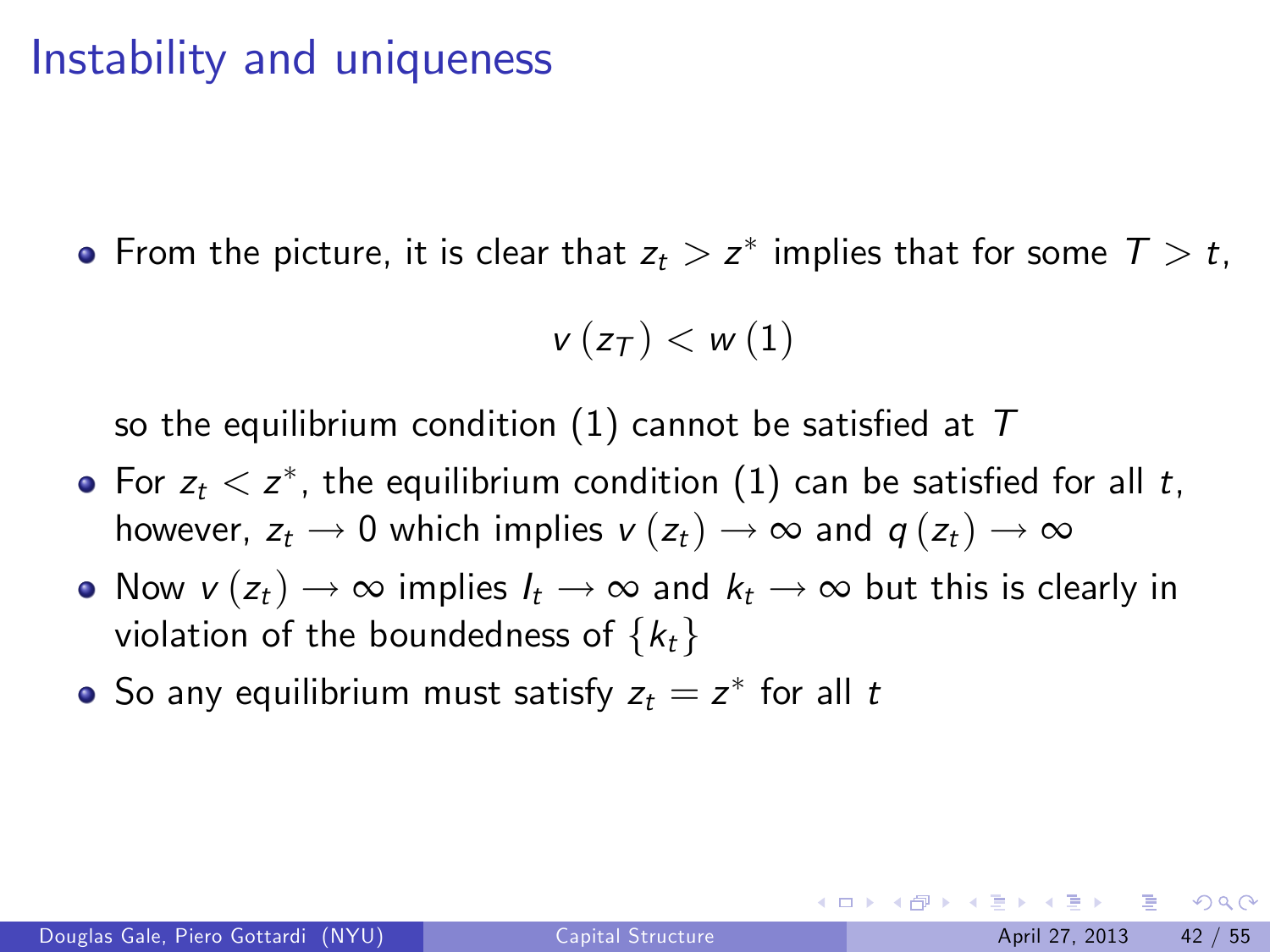## Constrained Inefficiency

重

э.  $\rightarrow$  $\mathcal{A}$ 

**K ロ ト K 伊 ト K** 

重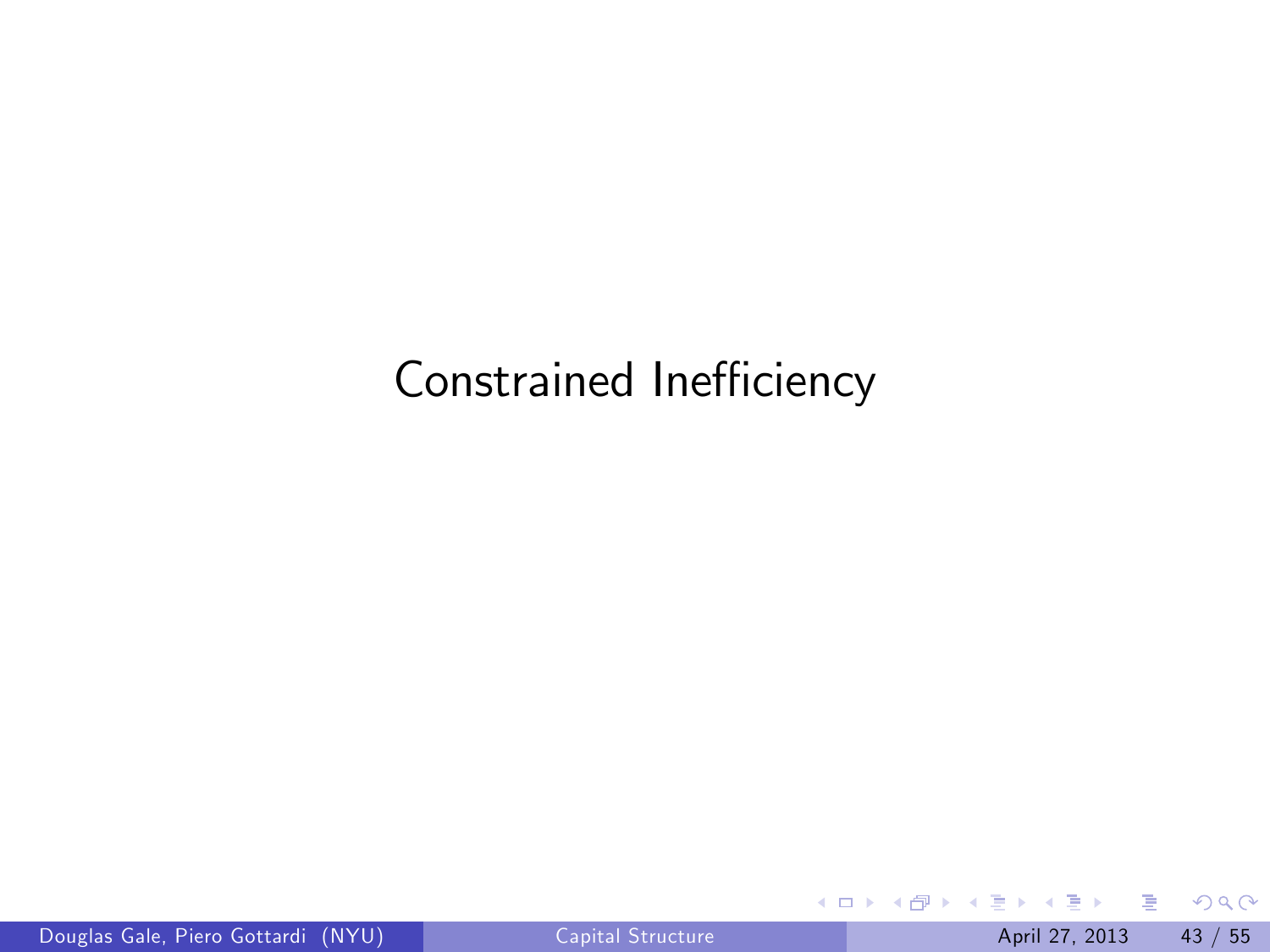#### The First Best

**•** From the planner's problem we know that

$$
k^* = \frac{\varphi\left(l^*\right)}{1-\bar{\theta}}
$$

$$
\varphi'\left(l^*\right) \frac{\delta A}{1-\delta \bar{\theta}} = 1
$$

If  $\tau = 0$  then  $z^* = 1$  and

$$
v^* = \delta \left\{ A + v^* \bar{\theta} \right\} = \frac{\delta A}{1 - \delta \bar{\theta}}
$$

Then the equilibrium condition  $\mathsf{v}^*\mathsf{\phi}'$   $(I^*)=1$  implies that

$$
\varphi'(I^*)\frac{\delta A}{1-\delta \bar{\theta}}=1
$$

B

 $QQ$ 

**K ロ ▶ | K 伺 ▶ | K ヨ ▶**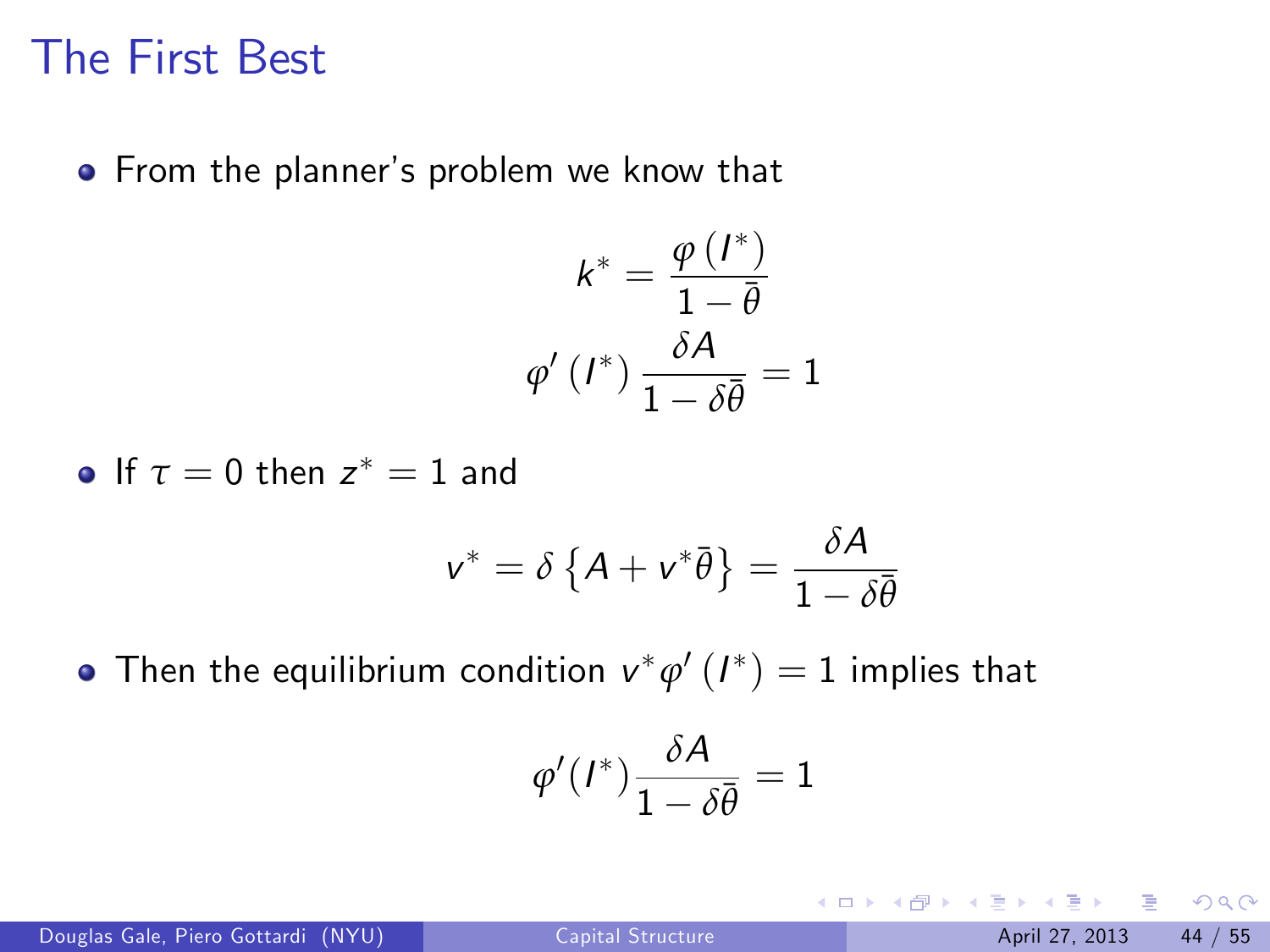#### Temporary increase in investment

- **•** Suppose  $dl_t = \varepsilon > 0$  and  $dl_\tau = 0$  for  $\tau \neq t$
- The effect on welfare of the policy change is given by

$$
\left(\varphi^\prime (I^*)A\delta\sum_{t=0}^{\infty}\left(\delta\bar\theta\right)^t-1\right)u^\prime\left(c^*\right)\epsilon+o\left(\epsilon\right)
$$

• The term in parenthesis is positive iff

$$
A\frac{\delta}{1-\delta\bar\theta}>\frac{1}{\varphi'(I^*)}=\mathsf{v}^*
$$

But this follows from the equilibrium condition

$$
v^* = \frac{\delta}{1-\delta\bar{\theta}}\left(A - \int_{z^*}^1 \tau q^*(\theta - z^*) f(\theta) d\theta\right)
$$

4 日下

if  $\tau > 0$  and  $z^* < 1$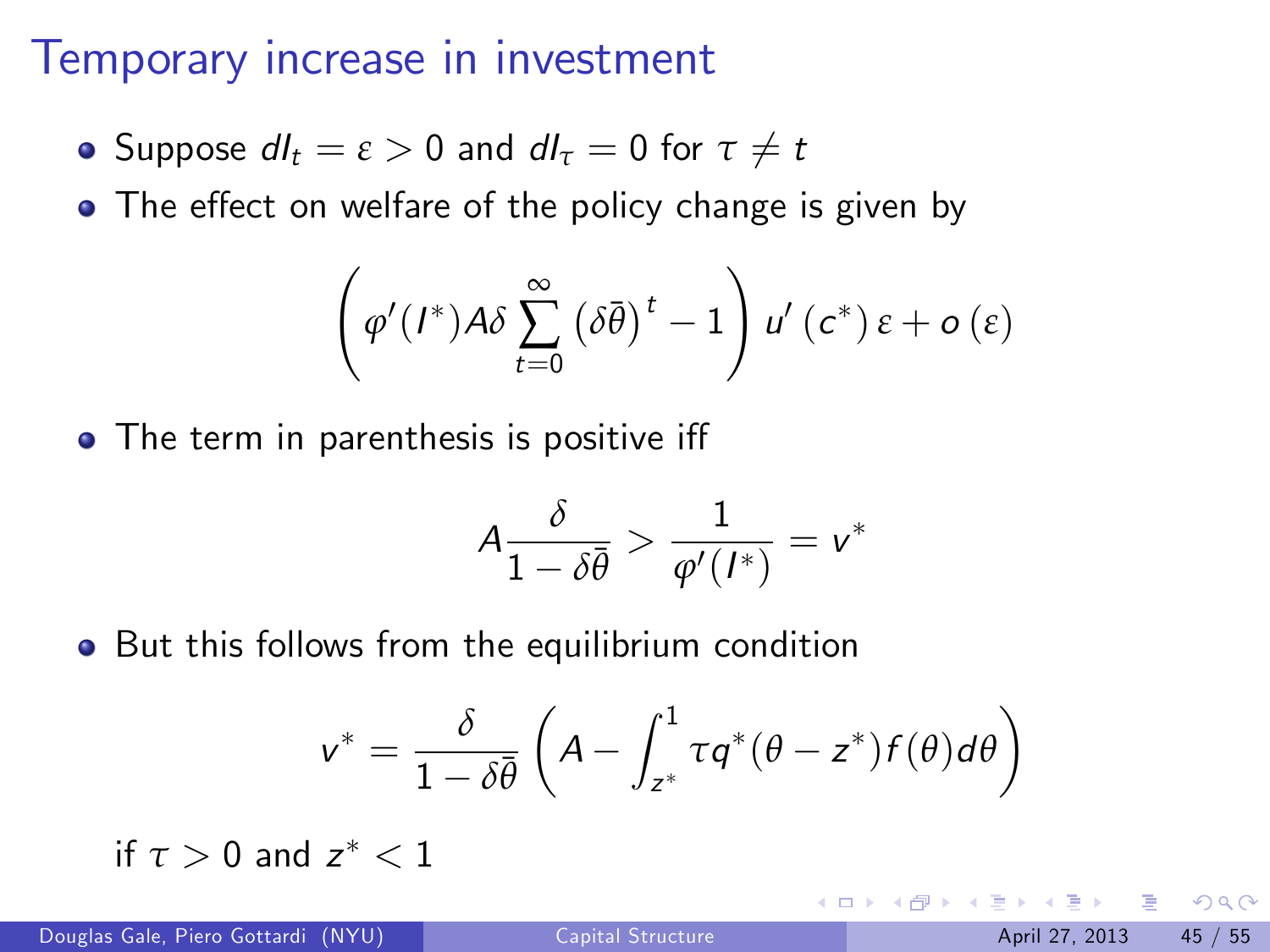## Increase in debt-equity ratio

- $\bullet$  Consider a permanent increase starting from some date  $t+1$
- The future value of q*<sup>τ</sup>* is constant and future values of v*<sup>τ</sup>* are given by a first-order difference equation that is divergent, so the only admissible solution is the new steady-state value
- The remaining variables are determined by

$$
k_{t+1} = \bar{\theta}k^* + \varphi(l_{t+1}),
$$
  

$$
v_{t+1}\varphi'(l_{t+1}) = 1.
$$

Then  $I_{\tau}$  is constant and greater than  $I^*$  iff  $v_{\tau} > v^*$  and we can show that

$$
\frac{d v_{\tau}}{dz}>0
$$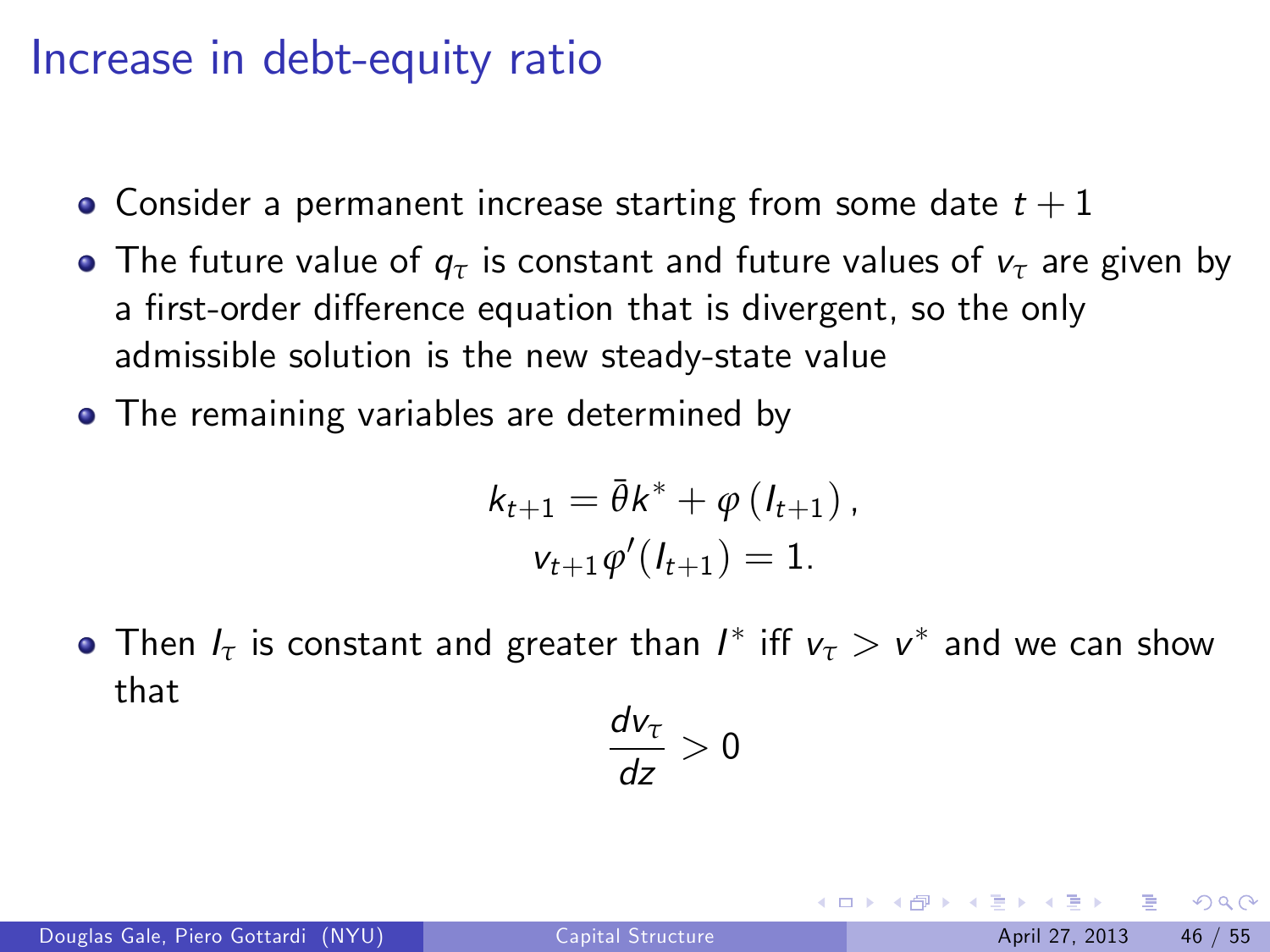#### Increase in debt-equity ratio

- What happens as  $z \rightarrow 1$  (equilibrium is not defined when  $z = 1$ )?
- From the market-clearing condition,  $z \rightarrow 1$  implies  $q \rightarrow 0$
- As  $q \rightarrow 0$ , we see that

$$
v \to \frac{\delta A}{1 - \delta \bar{\theta}} = v^{FB}
$$

and hence  $I \rightarrow I^{FB}$ 

• Also, as  $z \rightarrow 1$  we can show that

$$
\frac{v^b}{v^e} \to \infty
$$

so the debt-equity ratio is increasing in the limit.

 $\Omega$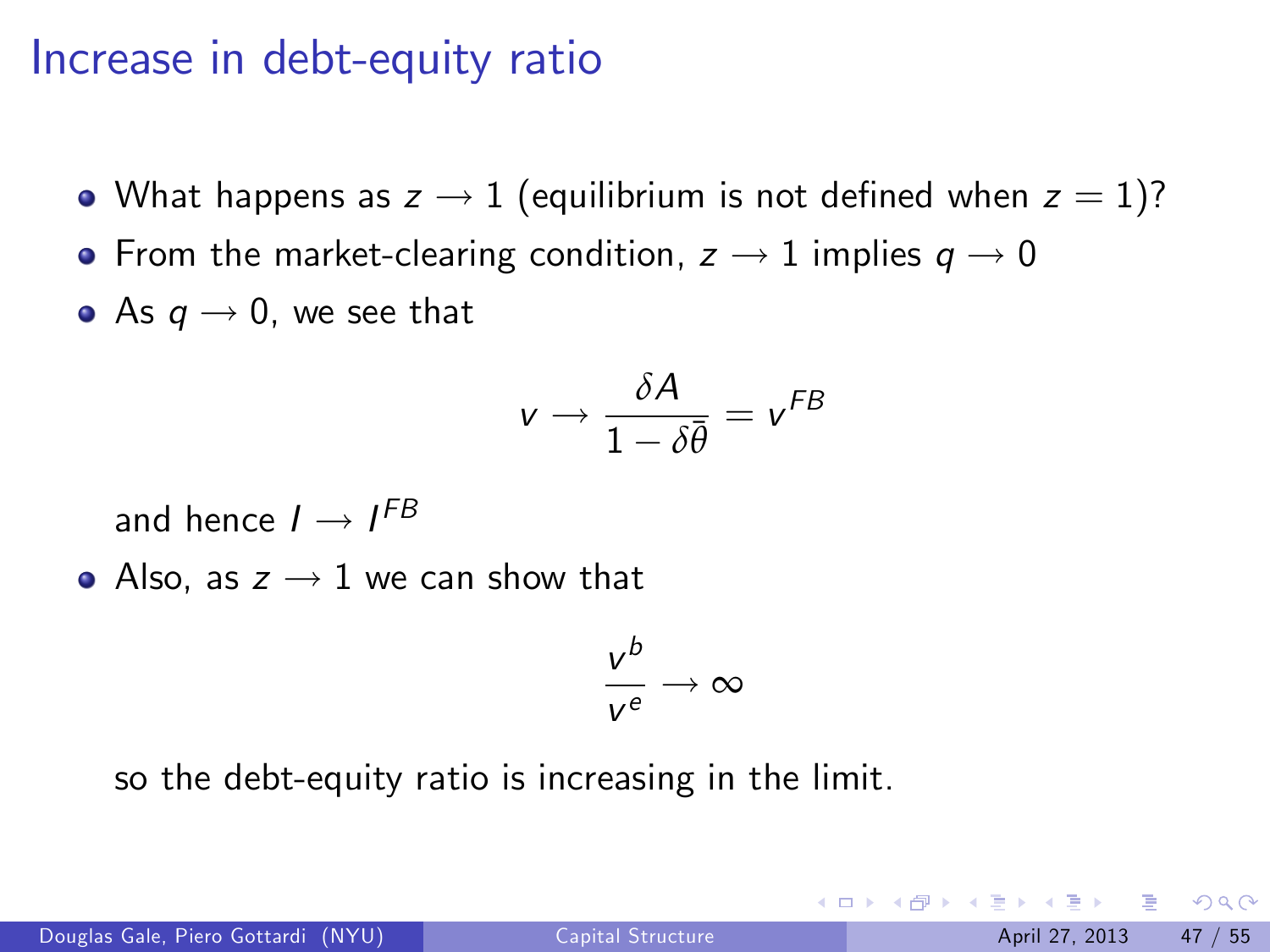## Intuition

- Equilibrium is constrained inefficient because agents take prices as given and ignore the pecuniary externality of changes in  $v$  and  $q$
- At the margin, z balances the two costs but the 'tax' on investment distorts I
- An exogenous increase in z increases the  $\nu$  and decreases q but the tax on equity

$$
\tau v \int_z^1 (\theta - z) dF
$$

declines

- In fact, it is the lower tax that explains the increase in v; the fall in q does not a§ect v
- $\bullet$  An increase in v increases k and hence increases welfare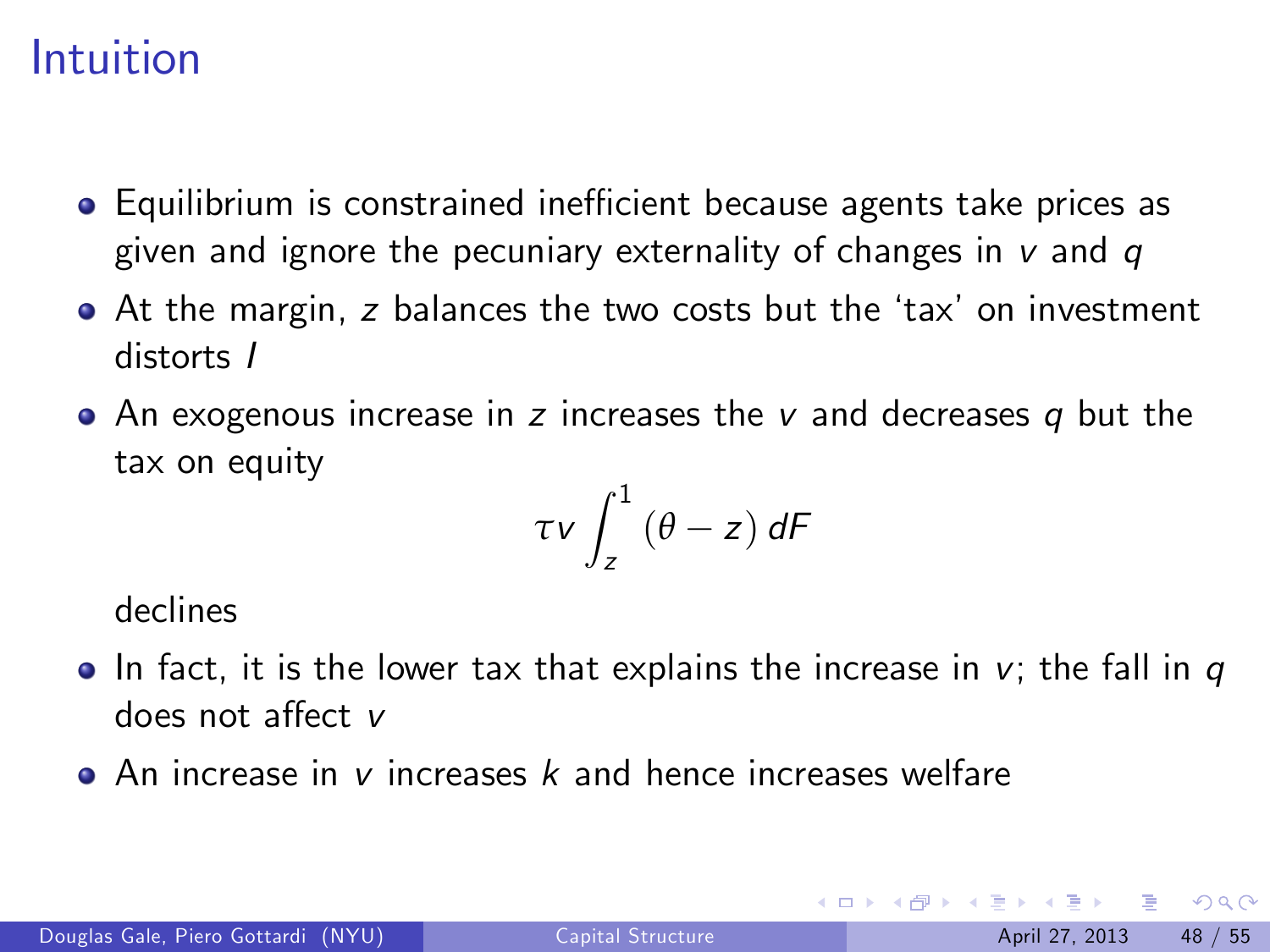# Inefficient Hedging

 $\,$  $\mathcal{A}$ 重

**K ロ ▶ K 御 ▶ K 舌** 

重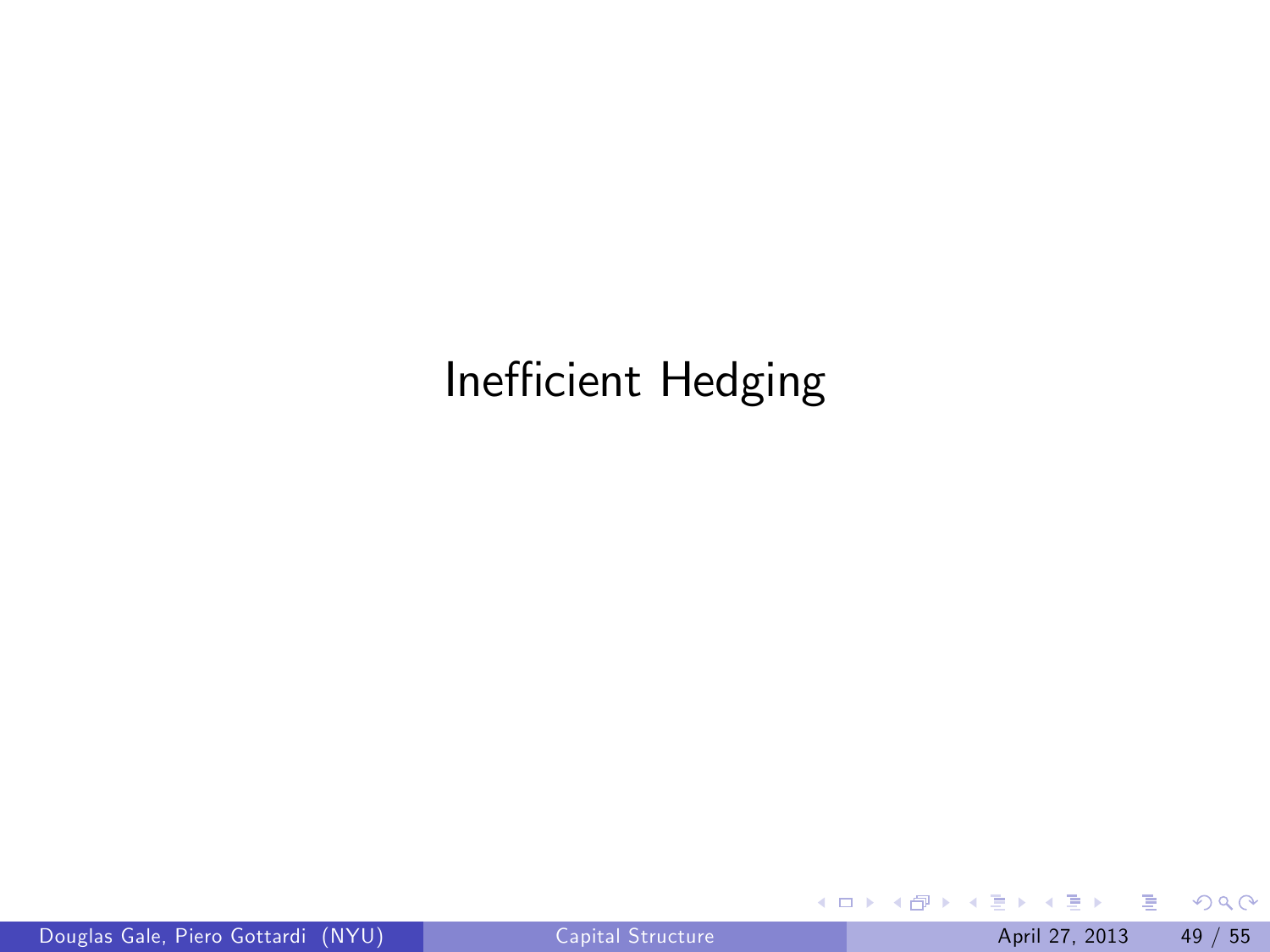## Introducing a safe technology

- What is the effect of introducing a safe technology?
- Suppose there is an alternative technology for producing the consumption good: one unit of capital produces  $B$  units of the good and leaves  $\bar{\theta}$  units of capital
- $\bullet$  The risky technology is dominated unless  $B < A$
- It is never optimal for firms to use both technologies
- $\bullet$  A fraction  $\ell$  use the risky technology and  $1 \ell$  use the safe technology

4 日下

 $QQ$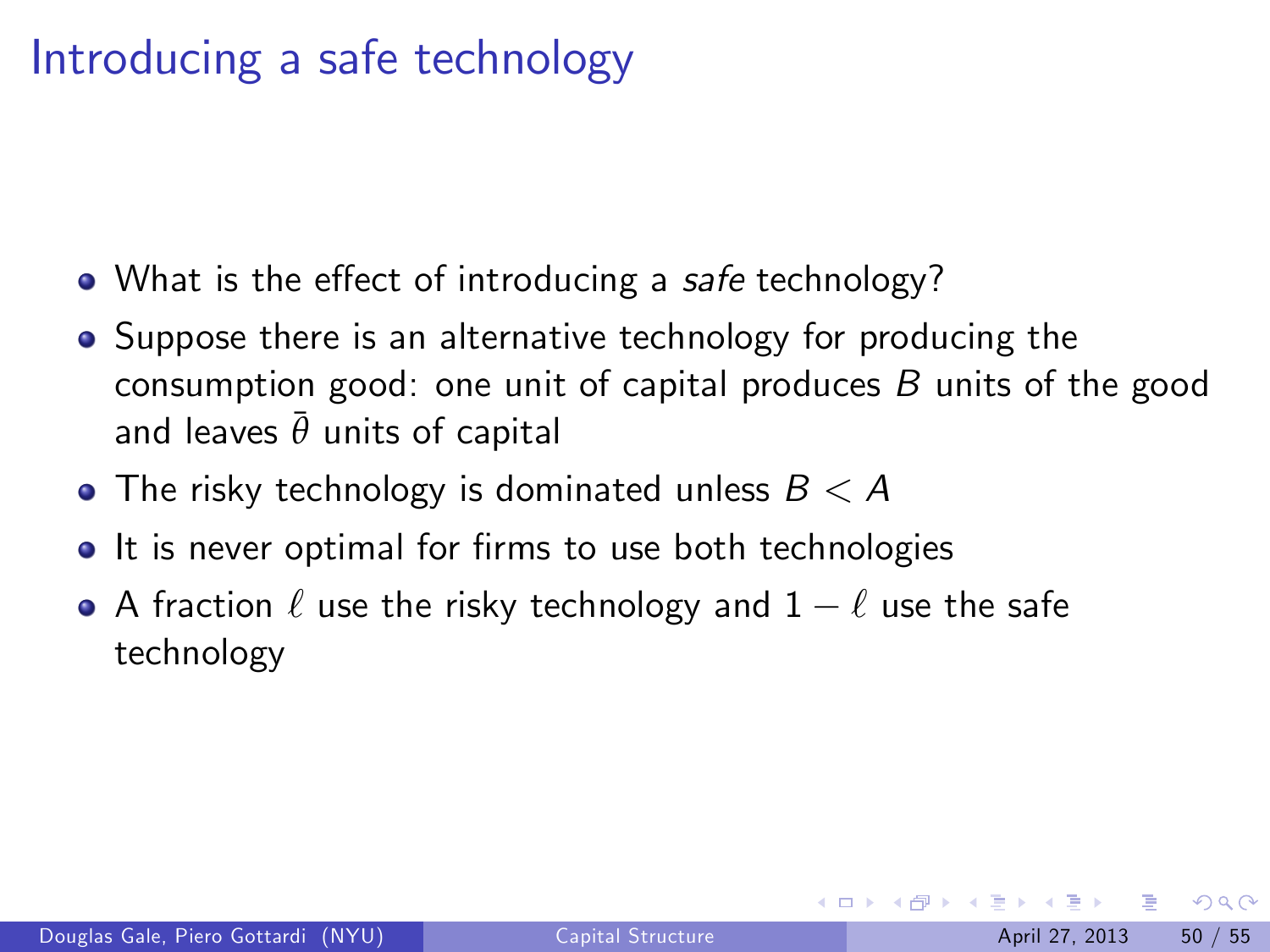## Equilibrium with a choice of risk

- Risky firms choose  $z^*$  to maximize the value of the firm  $v^*$
- $\bullet$  Safe firms use 100% debt financing
- Firms are indifferent between the two technologies if

$$
v^* = \delta \frac{v^*}{q^*} \left( B + q^* \overline{\theta} \right) \iff q^* = \frac{\delta B}{1 - \delta \overline{\theta}}
$$

If  $\ell^*$  is the fraction of the capital stock devoted to the risky technology, the market-clearing condition at sub-period B is

$$
q^* \ell k^* \int_0^{z^*} \theta dF = A \ell^* k^* \int_{z^*}^1 \theta dF + B \left( 1 - \ell^* \right) k^*
$$

and the market-clearing condition at sub-period C is

$$
c^* = A\ell^* k^* + B (1 - \ell^*) k^* - I^*
$$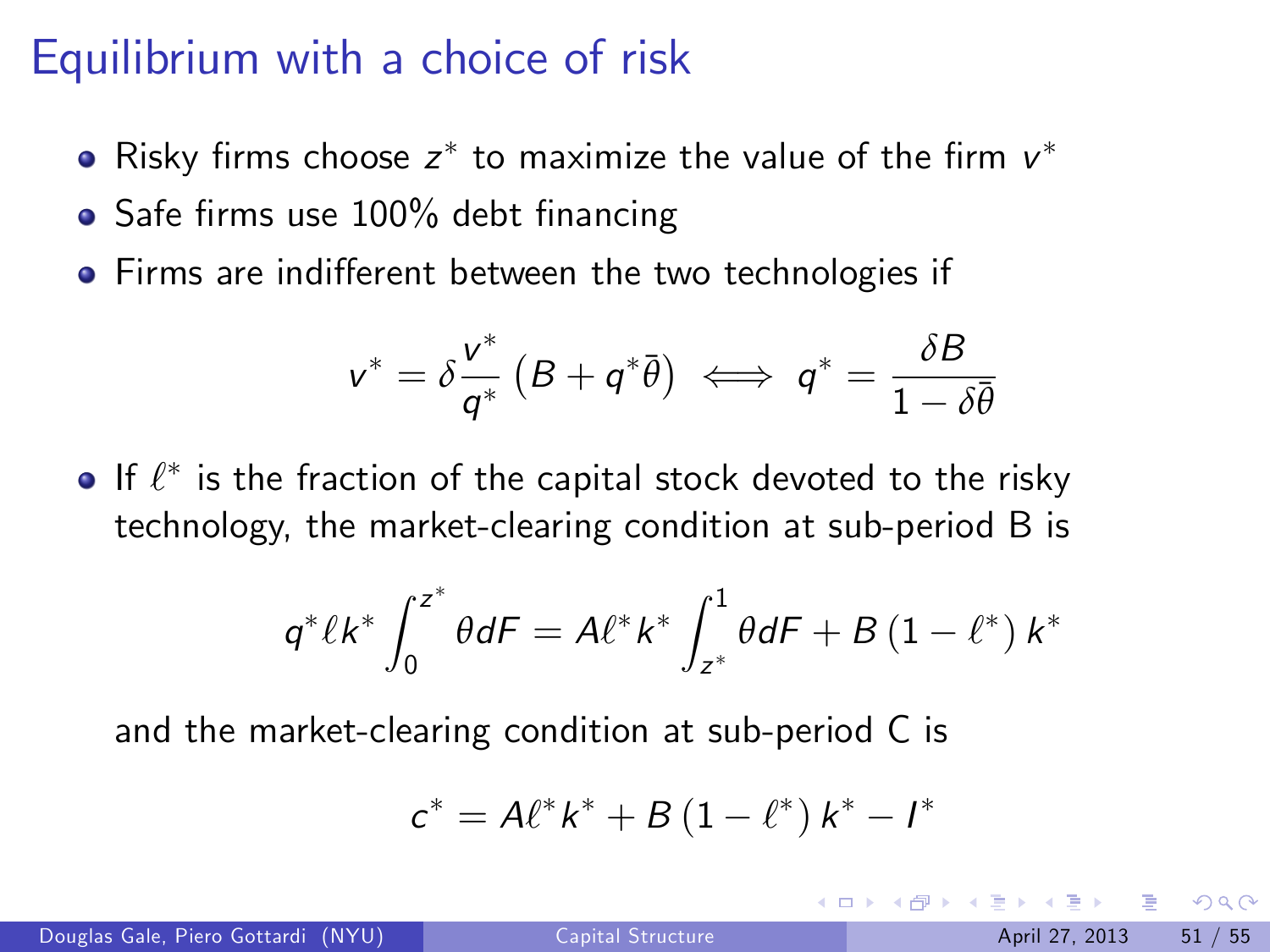#### **Welfare**

Let  $(k^*, c^*, z^*, q^*, v^*)$  be the steady-state equilibrium with only the risky technology and let  $\bar{B}$  satisfy

$$
q^* = \frac{\delta B}{1 - \delta \bar{\theta}}
$$

- Then  $\ell^* = 1$  is an equilibrium with two technologies for  $B \leq \bar{B}$  and  $0 < l^* < 1$  for  $B < B < A$ .
- $\bullet$  A small increase in B at  $\bar{B}$  will lead to the allocation of a small amount of capital to the safe technology
- Under the usual assumptions of risk neutrality and uniform distribution of *θ*,

$$
\left.\frac{d v^*}{d B}\right|_{B=\bar{B}}<0
$$

The change in  $c^\ast$  evaluated at  $B=\bar{B}$  and  $\ell^\ast=1$  is

$$
\left. \frac{dc^*}{dB} \right|_{B=\bar{B}} = 4A \frac{dv^*}{dB} - 2v^* \frac{dv^*}{dB} + (A-B)4v^* \frac{d\ell^*}{dB} \Big|_{B=\bar{B}, \ell^* = 1}
$$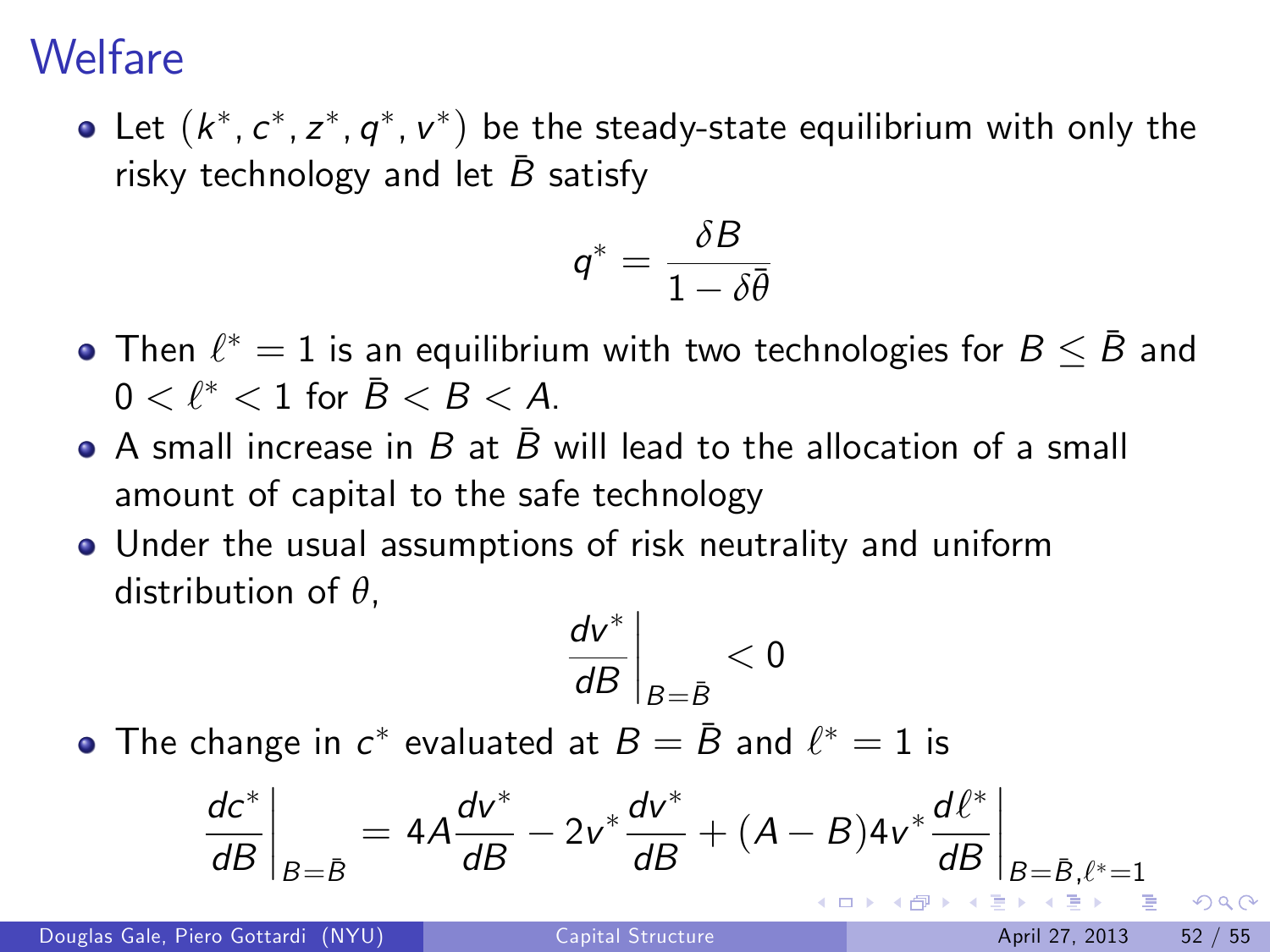## **Welfare**

**•** Assume that

$$
\varphi\left(I\right)=2I^{\frac{1}{2}}
$$

Then  $v^*\varphi'\left( I\right)=1$  implies that

$$
I^* = \left(v^*\right)^2
$$

and

$$
k^* = \frac{\varphi\left(l^*\right)}{1-\bar{\theta}} = 4v^*
$$

**o** Then

 $\bullet$ 

$$
\left. \frac{dc^*}{dB} \right|_{B=\bar{B}} = 4A \frac{dv^*}{dB} - 2v^* \frac{dv^*}{dB} + (A - B)4v^* \frac{d\ell^*}{dB} \Big|_{B=\bar{B}, \ell^*=1}
$$

$$
= (4A - 2v^*) \frac{dv^*}{dB} + (A - B)2v \frac{d\ell^*}{dB} \Big|_{B=B, \ell^*=1}
$$
Then  $\frac{dc^*}{dB} < 0$  since  $\frac{dv^*}{dB} < 0$  and  $\frac{d\ell^*}{dB} \le 0$  and  $v^* < \frac{\delta}{2-\delta} 2A$ 

Douglas Gale, Piero Gottardi (NYU) [Capital Structure](#page-0-0) Capital Structure April 27, 2013 53 / 55

**KORK (BRKERKER)** BY ONC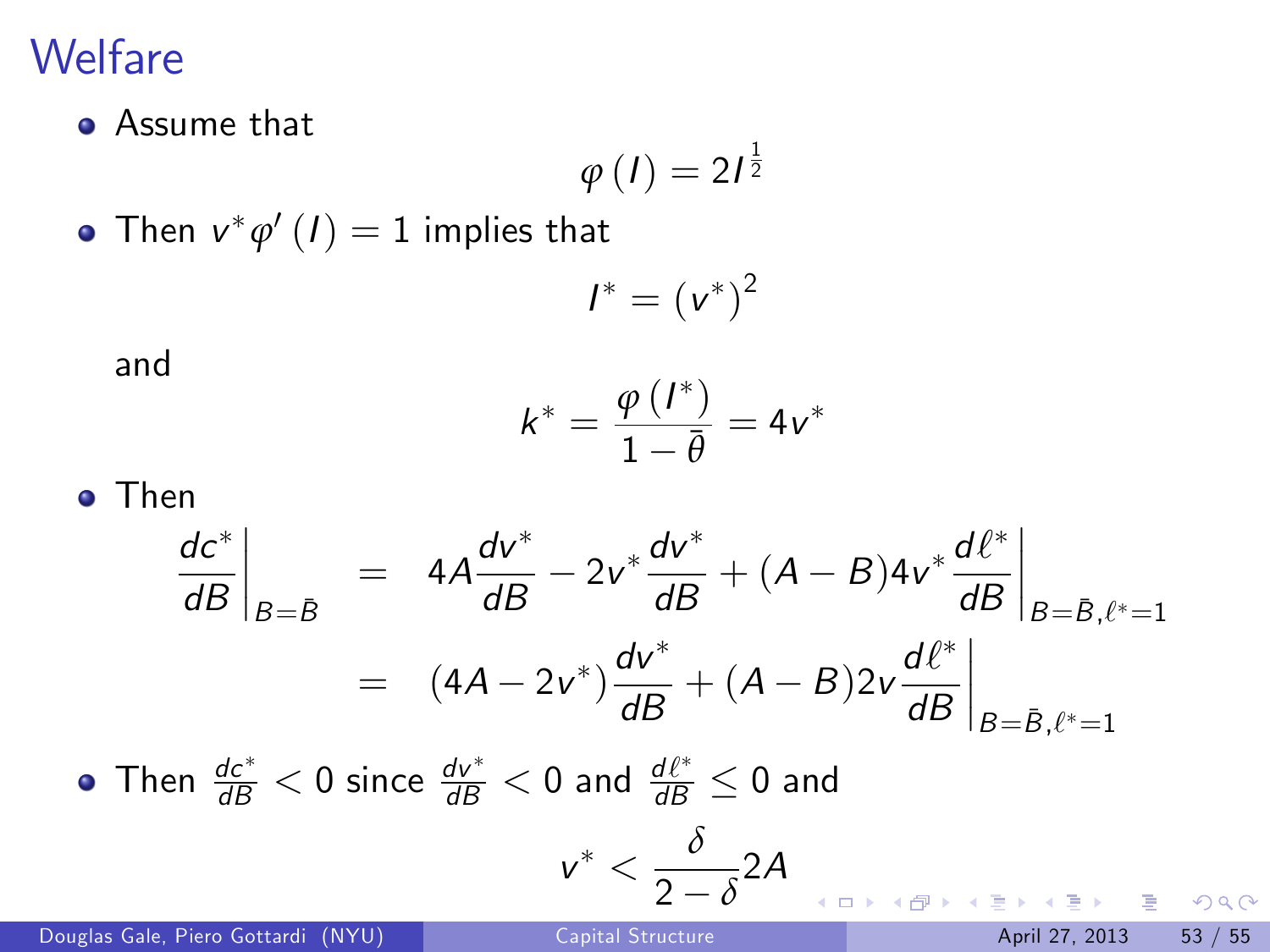#### Numerical example

Parameters:  $A = 2$ ,  $\delta = 0.9$ ,  $\tau = 0.35$ ,  $\theta \backsim U[0, 1]$ 



Douglas Gale, Piero Gottardi (NYU) [Capital Structure](#page-0-0) Capital Structure April 27, 2013 54 / 55

 $\equiv$ 

 $298$ 

 $\rightarrow$   $\Rightarrow$ 

4 0 8

 $\left\{ \left| \left| \left| \left| \left| \left| \left| \left| \right| \right| \right| \right| \right| \right| \right\} \right\}$   $\left| \left| \left| \left| \left| \left| \left| \left| \left| \left| \left| \right| \right| \right| \right| \right| \right| \right| \right\}$